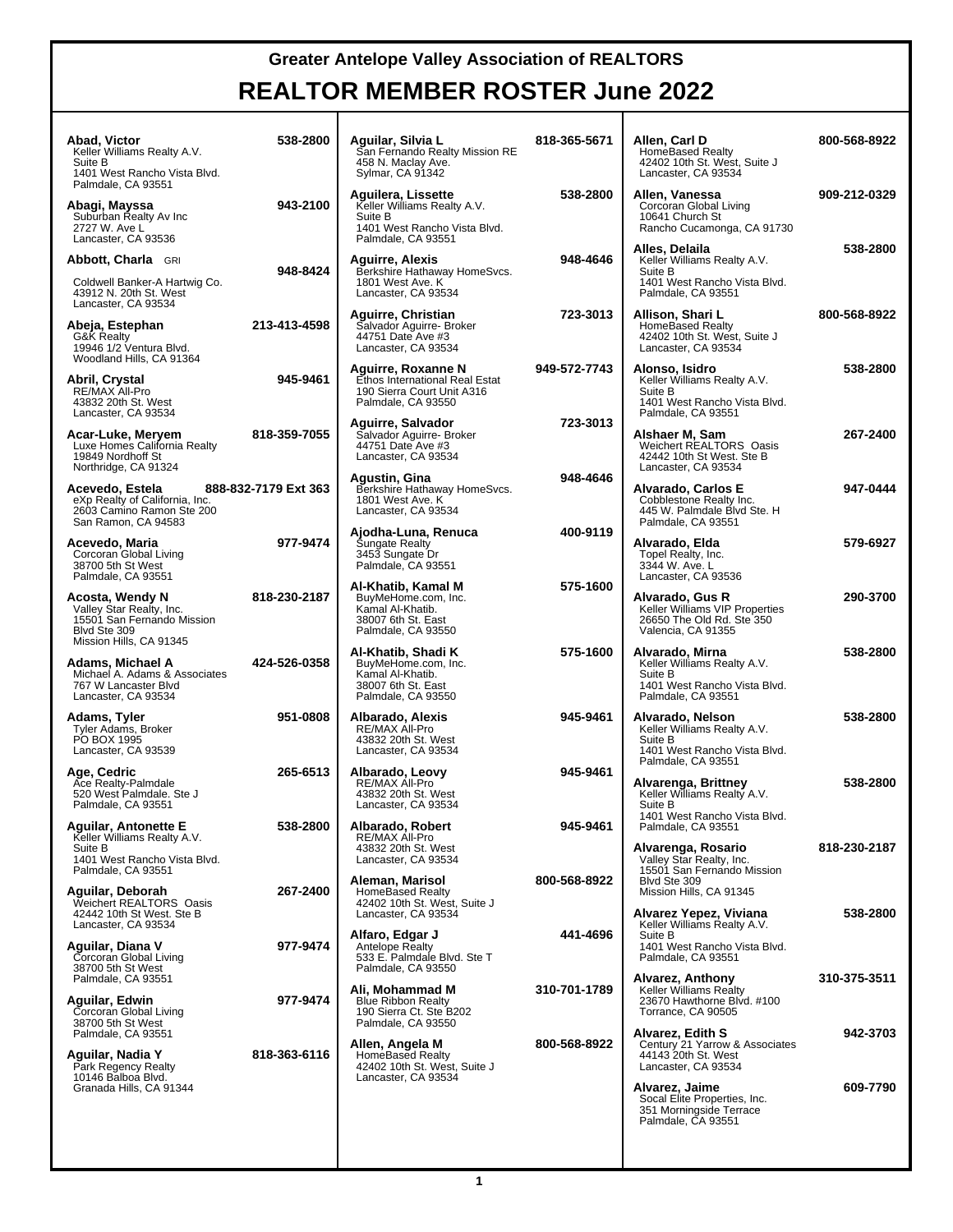# **REALTOR MEMBER ROSTER June 2022**

| Alvarez, Olivia<br><b>Boulevard Real Estate</b><br>2521 E. Palmdale Blvd<br>Palmdale, CA 93550                 | 274-7724         | Armstrong, Jenifer L<br>eXp Realty of California, Inc.<br>2603 Camino Ramon Ste 200<br>San Ramon, CA 94583                | 888-832-7179 | Avila, Joseph<br>Keller Williams Realty A.V.<br>Suite B<br>1401 West Rancho Vista Blvd.<br>Palmdale, CA 93551 | 538-2800             |
|----------------------------------------------------------------------------------------------------------------|------------------|---------------------------------------------------------------------------------------------------------------------------|--------------|---------------------------------------------------------------------------------------------------------------|----------------------|
| Amezcua, Jose A<br>Corcoran Global Living<br>38700 5th St West<br>Palmdale, CA 93551                           | 977-9474         | Arnold, Rhonda<br>Keller Williams Realty A.V.<br>Suite B<br>1401 West Rancho Vista Blvd.<br>Palmdale, CA 93551            | 538-2800     | Ayala, Analia<br><b>BGA</b> Properties Inc.<br>38345 30th St. E # B-1<br>Palmdale, CA 93550                   | 866-768-2616         |
| Anderson, Breanna<br>Berkshire Hathaway HomeSvcs.<br>1801 West Ave. K<br>Lancaster, CA 93534                   | 948-4646         | Arrache, Ronald B<br>Arrache Construction<br>PO Box 2143<br>Lancaster, CA 93539-2143                                      | 942-4092     | Ayala, Edwin F<br>Golden Properties & Investment<br>38279 6th St. East<br>Palmdale, CA 93550                  | 265-8136             |
| Anderson, Jennifer<br>Century 21 Doug Anderson<br>1727 W. Avenue K<br>Lancaster, CA 93534                      | 945-4521 Ext 217 | Arroyo, Miguel<br>Corcoran Global Living<br>38700 5th St West<br>Palmdale, CA 93551                                       | 977-9474     | Ayon, Tony<br>Miramar International<br>3400 Calloway Dr. Unit 700<br>Bakersfield, CA 93312                    | 322-7000             |
| Andrino, Zoila<br>Keller Williams Realty A.V.<br>Suite B<br>1401 West Rancho Vista Blvd.<br>Palmdale, CA 93551 | 538-2800         | Arsenian, Harry<br>Keller Williams Realty A.V.<br>Suite B<br>1401 West Rancho Vista Blvd.                                 | 538-2800     | Babane Dekay, Gabriella<br><b>Exit Diamond Realty</b><br>44217 10th St. West<br>Lancaster, CA 93534           | 860-9810             |
| Anunwah, Jude N<br>Keller Williams Realty A.V.<br>Suite B<br>1401 West Rancho Vista Blvd.                      | 538-2800         | Palmdale, CA 93551<br>Arsenian, Norig<br>Keller Williams Realty A.V.<br>Suite B                                           | 538-2800     | Bailey, Tiona<br>Century 21 Yarrow & Associates<br>44143 20th St. West<br>Lancaster, CA 93534                 | 942-3703             |
| Palmdale, CA 93551<br>Aoun GRI, Jude G GRI<br><b>Advocate Realty</b>                                           | 575-9760         | 1401 West Rancho Vista Blvd.<br>Palmdale, CA 93551<br>Artiga, Lily GRI                                                    | 000-000-0000 | Bajo, Brianne M<br><b>Blue Ribbon Realty</b><br>190 Sierra Ct. Ste B202<br>Palmdale, CA 93550                 | 310-701-1789         |
| 1031 W. Ave. M-14 Suite C<br>Palmdale, CA 93551<br>Aquino Dixon, Bernice V<br>Bernice Aquino Dixon, Broker     | 400-9066         | eXp Realty of California Inc<br>190 Sierra Ct. Ste B209<br>Palmdale, CA 93550<br>Arutyunyan, Vic                          | 818-770-3660 | Baker, James<br>James Baker Realty, Inc.<br>41715 Stratford Circle<br>Palmdale, CA 93551                      | 949-3000             |
| 16043 K Street<br>Mojave, CA 93501<br>Aquino, Cintia                                                           | 888-832-7179     | Sync Brokerage, Inc.<br>12258 Ventura Blvd<br>Studio City, CA 91604                                                       |              | Baker, Mandi<br>Coldwell Banker-A Hartwig Co.<br>43912 N. 20th St. West                                       | 948-8424             |
| eXp Realty of California, Inc.<br>2603 Camino Ramon Ste 200<br>San Ramon, CA 94583<br>Aragon, Marisol          | 818-477-6464     | Arvidson, Michelle R<br>Berkshire Hathaway HomeSvcs.<br>1801 West Ave. K<br>Lancaster, CA 93534                           | 948-4646     | Lancaster, CA 93534<br>Balke, Wendy<br>Berkshire Hathaway HomeSvcs.<br>1801 West Ave. K                       | 948-4646             |
| Boulevard Estate Properties, I<br>9301 Oakdale Ave. Ste 115<br>Chatsworth, CA 91311                            |                  | Ascencio, Ana E<br><b>Ascencios Realty</b><br>922 E. Palmdale Blvd.<br>Palmdale, CA 93550                                 | 267-0057     | Lancaster, CA 93534<br>Ballesteros, Christian G<br>HomeSmart Evergreen Realty                                 | 295-1000             |
| Araujo, Jose L<br>Century 21 Amigo<br>950 E. Palmdale Blvd., Ste. B<br>Palmdale, CA 93550                      | 575-9500         | Ascencio, Desiderio<br><b>Ascencios Realty</b><br>922 E. Palmdale Blvd.<br>Palmdale, CA 93550                             | 267-0057     | 445 West Palmdale Blvd., Ste B<br>Palmdale, CA 93551<br>Ballou, Tara<br>Keller Williams Realty A.V.           | 538-2800             |
| Arechiga, Lucia<br>Century 21 Amigo<br>950 E. Palmdale Blvd., Ste. B<br>Palmdale, CA 93550                     | 575-9500         | <b>Atchley, Warren</b><br>Keller Williams Realty A.V.<br>Suite B                                                          | 538-2800     | Suite B<br>1401 West Rancho Vista Blvd.<br>Palmdale, CA 93551                                                 |                      |
| Arevalo, Barbara<br><b>BGA Properties Inc.</b><br>38345 30th St. E # B-1<br>Palmdale, CA 93550                 | 866-768-2616     | 1401 West Rancho Vista Blvd.<br>Palmdale, CA 93551<br>Atuahene-Barrie, Nannette<br>Keller Williams Realty A.V.            | 538-2800     | Banaga, Susana M<br>Corcoran Global Living<br>38700 5th St West<br>Palmdale, CA 93551                         | 977-9474             |
| Argueta, Silvia M<br>eXp Realty of California, Inc.<br>2603 Camino Ramon Ste 200                               | 888-832-7179     | Suite B<br>1401 West Rancho Vista Blvd.<br>Palmdale, CA 93551                                                             |              | <b>Bandek, Sonia M</b><br>Corcoran Global Living<br>38700 5th St West<br>Palmdale, CA 93551                   | 977-9474             |
| San Ramon, CA 94583<br>Argyris, Andrew<br>Keller Williams Realty A.V.<br>Suite B                               | 538-2800         | Avalos, Edwin<br>eXp Realty of California, Inc.<br>2603 Camino Ramon Ste 200<br>San Ramon, CA 94583                       | 888-832-7179 | <b>Banuelos, Claudia</b><br>Century 21 Yarrow & Associates<br>44143 20th St. West<br>Lancaster, CA 93534      | 942-3703             |
| 1401 West Rancho Vista Blvd.<br>Palmdale, CA 93551<br>Arias, Jorge O                                           | 977-9474         | <b>Avalos, Jesus</b><br>Keller Williams Realty A.V.<br>Suite B<br>1401 West Rancho Vista Blvd.                            | 538-2800     | Barboza, Briana<br>Century 21 Amigo<br>950 E. Palmdale Blvd., Ste. B                                          | 575-9500             |
| Corcoran Global Living<br>38700 5th St West<br>Palmdale, CA 93551<br>Armstrong, Deanna                         | 888-832-7179     | Palmdale, CA 93551<br><b>Avalos, Wendy S</b><br>Venue Homes, Inc.<br>38713 Tierra Subida #200-289                         | 492-6439     | Palmdale, CA 93550<br>Barcelona, Henry<br><b>SRES</b><br><b>HomeBased Realty</b>                              | 800-568-8922 Ext 202 |
| eXp Realty of California, Inc.<br>2603 Camino Ramon Ste 200<br>San Ramon, CA 94583                             |                  | Palmdale, CA 93551<br>Averbeck, Jessica<br>Coldwell Banker-A Hartwig Co.<br>43912 N. 20th St. West<br>Lancaster, CA 93534 | 948-8424     | 42402 10th St. West, Suite J<br>Lancaster, CA 93534                                                           |                      |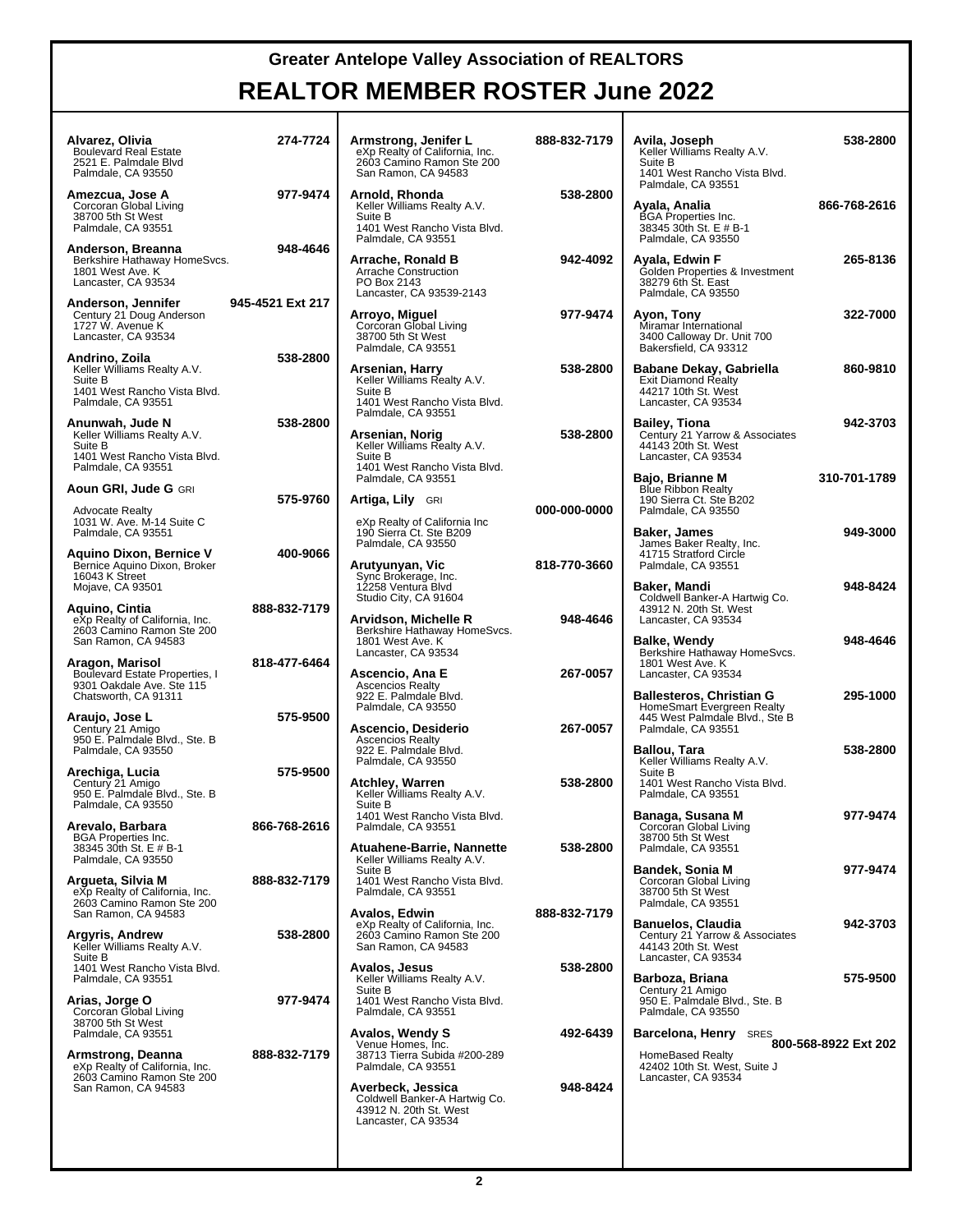| Barcelona, Shawny<br>Century 21 Yarrow & Associates<br>44143 20th St. West<br>Lancaster, CA 93534                    | 942-3703         | Bebko, Stephanie<br>Keller Williams Realty A.V.<br>Suite B<br>1401 West Rancho Vista Blvd.                                   | 538-2800         | Berglund, Grayson<br><b>Tri County Realty</b><br>918 E. Palmdale Blvd<br>Palmdale, CA 93550                   | 947-8955         |
|----------------------------------------------------------------------------------------------------------------------|------------------|------------------------------------------------------------------------------------------------------------------------------|------------------|---------------------------------------------------------------------------------------------------------------|------------------|
| <b>Barco, Ashley</b><br>Keller Williams Realty A.V.<br>Suite B<br>1401 West Rancho Vista Blvd.<br>Palmdale, CA 93551 | 538-2800         | Palmdale, CA 93551<br>Becker, George J<br>eXp Realty of California, Inc.<br>2603 Camino Ramon Ste 200<br>San Ramon, CA 94583 | 888-832-7179     | Berglund, Kenneth<br><b>Tri County Realty</b><br>918 E. Palmdale Blvd<br>Palmdale, CA 93550                   | 947-8955         |
| Bargas Jr., Jorge A<br><b>Precept Real Estate Services</b><br>445 W. Palmdale Blvd. Ste. E<br>Palmdale, CA 93551     | 209-1410         | <b>Beckett, Debbie</b><br>Coldwell Banker-A Hartwig Co.<br>43912 N. 20th St. West<br>Lancaster, CA 93534                     | 948-8424         | Bernal, Aroon<br>Keller Williams Realty A.V.<br>Suite B<br>1401 West Rancho Vista Blvd.<br>Palmdale, CA 93551 | 538-2800         |
| Bargas, Priscilla<br>Precept Real Estate Services<br>445 W. Palmdale Blvd. Ste. E<br>Palmdale, CA 93551              | 209-1410         | <b>Beckwith, Cliff</b><br>Berkshire Hathaway HomeSvcs.<br>1801 West Ave. K<br>Lancaster, CA 93534                            | 948-4646         | <b>Betancourt, Kenia</b><br>Berkshire Hathaway HomeSvcs.<br>1801 West Ave. K<br>Lancaster, CA 93534           | 948-4646         |
| Bargas, Rosemary<br>Precept Real Estate Services<br>445 W. Palmdale Blvd. Ste. E<br>Palmdale, CA 93551               | 209-1410         | Beech, Tracie M<br>One Team Real Estate<br>40737 Pebble Beach Dr<br>Palmdale, CA 93551                                       | 450-8004         | <b>Betancourt, Selene</b><br>James Settle Realty<br>43545 17th St West<br>Lancaster, CA 93534                 | 909-816-2821     |
| Bargeman, Cornelia V<br>Keller Williams Realty A.V.<br>Suite B<br>1401 West Rancho Vista Blvd.                       | 538-2800         | <b>Belanger, Catherine</b><br>RE/MAX All Pro - Palmdale<br>3001 Rancho Vista Blvd<br>Palmdale, CA 93551                      | 947-2000 Ext 277 | Bhutta, Fatima A<br>Coldwell Banker-A Hartwig Co.<br>43912 N. 20th St. West<br>Lancaster, CA 93534            | 948-8424         |
| Palmdale, CA 93551<br>Barnes, Tammy<br>Keller Williams Realty A.V.<br>Suite B                                        | 538-2800         | <b>Bell, Christopher</b><br>SkyTouch Real Estate<br>44153 48th St. West<br>Lancaster, CA 93536                               | 350-6643         | Bickel, Jessica<br>RE/MAX All-Pro<br>43832 20th St. West<br>Lancaster, CA 93534                               | 945-9461         |
| 1401 West Rancho Vista Blvd.<br>Palmdale, CA 93551<br><b>Barnett, Julie J</b><br>RE/MAX All-Pro                      | 945-9461         | Bell, Jessica<br>Kuhnhofer Properties Inc.<br>1113 West Ave M-4 Suite A<br>Palmdale, CA 93551                                | 816-8818         | <b>Billet, Debra</b> GRI<br>AV Turn-Key Homes<br>953 Mader St SE                                              | 878-3641         |
| 43832 20th St. West<br>Lancaster, CA 93534<br>Barraza, Selina<br>Century 21 Doug Anderson                            | 945-4521         | Benchoff, Barbara<br><b>Benchoff Real Estate</b><br>11110 Juniper Hills Rd<br>Littlerock, CA 93543                           | 944-5537         | Salem, OR 97302<br>Billingsley, Karla<br>Tammie L.Burnes, Broker<br>12551 N. Blondin Dr.                      | 992-3347         |
| 1727 W. Avenue K<br>Lancaster, CA 93534<br>Barrera, Maria A<br>Corcoran Global Living                                | 977-9474         | Bender, Erin<br>Berkshire Hathaway HomeSvcs.<br>1801 West Ave. K<br>Lancaster, CA 93534                                      | 948-4646         | Marana, AZ 85653<br><b>Blackwell, Wendell</b><br>Keller Williams Realty A.V.<br>Suite B                       | 538-2800         |
| 38700 5th St West<br>Palmdale, CA 93551<br>Barrett, Olga<br>Century 21 Amigo                                         | 575-9500         | Bender III, Naylan G<br>Landmark Real Estate Group<br>112 East F St<br>Tehachapi, CA 93561                                   | 823-4884         | 1401 West Rancho Vista Blvd.<br>Palmdale, CA 93551<br><b>Blair, Jeanne</b><br>Century 21 Yarrow & Associates  | 942-3703         |
| 950 E. Palmdale Blvd., Ste. B<br>Palmdale, CA 93550<br><b>Barretta, Bruce P</b><br>Suburban Realty Av Inc            | 943-2100         | <b>Benitez, Oscar R</b><br>Corcoran Global Living<br>38700 5th St West<br>Palmdale, CA 93551                                 | 977-9474         | 44143 20th St. West<br>Lancaster, CA 93534<br><b>Blanco, Nanette</b><br>Keller Williams Realty A.V.           | 538-2800         |
| 2727 W. Ave L<br>Lancaster, CA 93536<br>Barris, John                                                                 | 942-3703 Ext 551 | Benitez, Rolando R<br>Keller Williams Realty A.V.<br>Suite B                                                                 | 538-2800         | Suite B<br>1401 West Rancho Vista Blvd.<br>Palmdale, CA 93551                                                 |                  |
| Century 21 Yarrow & Associates<br>44143 20th St. West<br>Lancaster, CA 93534<br><b>Bartelmie, Jon E</b>              | 644-1103         | 1401 West Rancho Vista Blvd.<br>Palmdale, CA 93551<br><b>Benn, Robert M</b><br>Benn Realty Services, Inc.                    | 699-0511         | Blum, Diana<br>Diana Blum, Broker<br>44320 Palo Verde St<br>Lancaster, CA 93536                               | 917-1222 Ext 100 |
| James Panek, Broker<br>1085 Voyager Dr. #23<br>Tehachapi, CA 93581                                                   |                  | BENN REALTY SERVICES, INC.<br>1672 W. Avenue J, Suite 207<br>Lancaster, CA 93534                                             |                  | <b>Bockness, Glen</b><br>eXp Realty of California, Inc.<br>2603 Camino Ramon Ste 200<br>San Ramon, CA 94583   | 888-832-7179     |
| <b>Bartlett, April E-PRO</b><br>Block Properties, Inc.<br>604 W. Avenue L, Ste#113<br>Palmdale, CA 93534             | 622-7145         | <b>Bennewitz, Michael</b><br>Keller Williams Realty A.V.<br>Suite B<br>1401 West Rancho Vista Blvd.<br>Palmdale, CA 93551    | 538-2800         | <b>Bodle, Eurtacia T</b><br>Eurtacia & Associates<br>43001 40th St East<br>Lancaster, CA 93535                | 816-7042         |
| <b>Bauer, Samuel</b><br><b>Redfin Corporation</b><br>4900 Airport Plaza Ste 200<br>Long Beach, CA 90815              | 562-206-2761     | Bequer, Cecilia<br>Keller Williams Realty A.V.<br>Suite B<br>1401 West Rancho Vista Blvd.                                    | 538-2800         | Bohannan, Megan<br>RE/MAX All Pro - Palmdale<br>3001 Rancho Vista Blvd<br>Palmdale, CA 93551                  | 947-2000         |
| Bayard, Kathi<br>eXp Realty of California, Inc.<br>2603 Camino Ramon Ste 200<br>San Ramon, CA 94583                  | 888-832-7179     | Palmdale, CA 93551<br>Berg, Rena<br>Redfin Corporation<br>4900 Airport Plaza Ste 200<br>Long Beach, CA 90815                 | 562-206-2761     | <b>Boisjolie, Guadalupe</b><br>Corcoran Global Living<br>38700 5th St West<br>Palmdale, CA 93551              | 977-9474         |
|                                                                                                                      |                  |                                                                                                                              |                  |                                                                                                               |                  |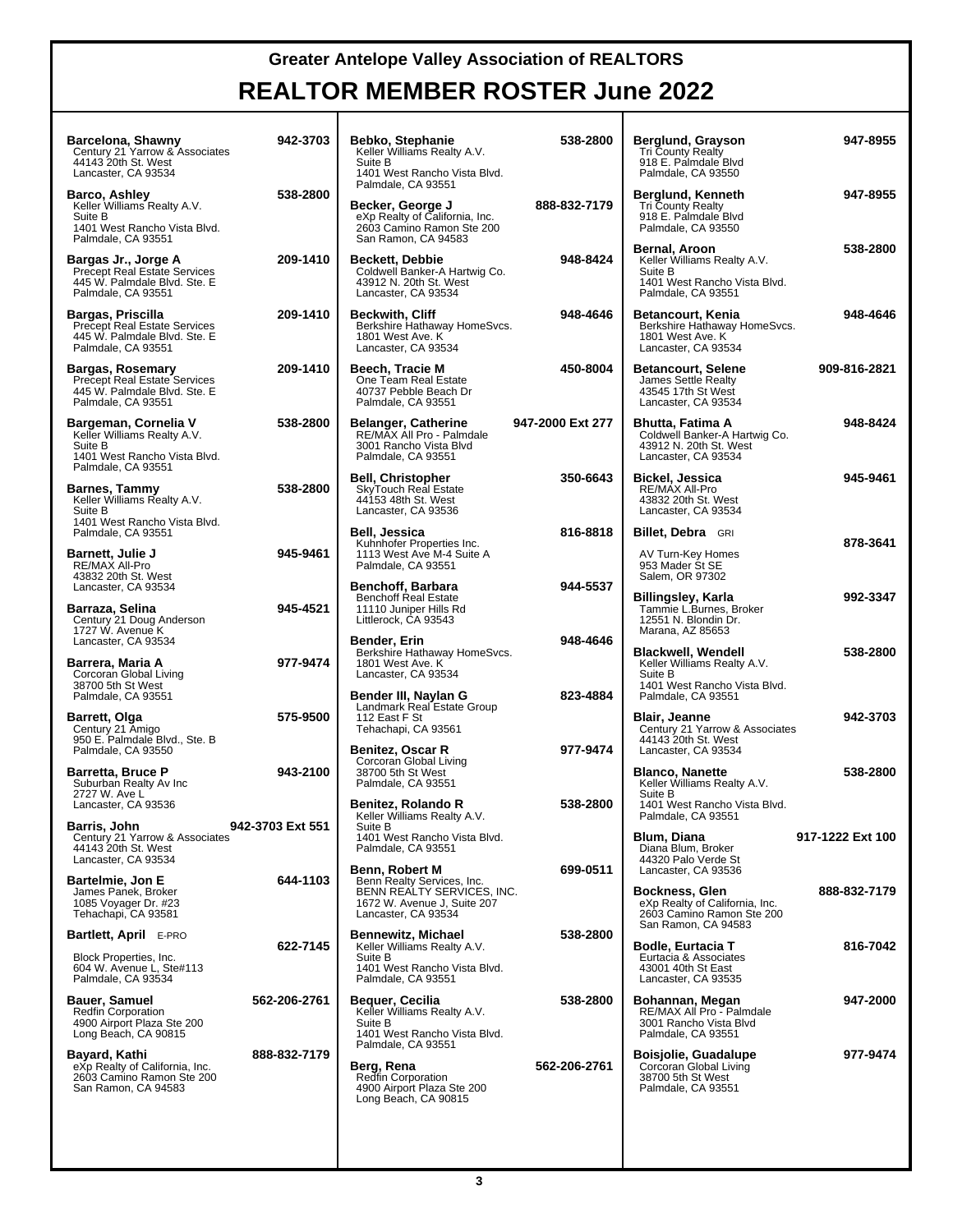| 562-206-2761<br>Bomar, Noel<br><b>Redfin Corporation</b><br>4900 Airport Plaza Ste 200<br>Long Beach, CA 90815                           | <b>Briones, Andrew G</b><br>Keller Williams Realty A.V.<br>Suite B<br>1401 West Rancho Vista Blvd.<br>Palmdale, CA 93551       | 538-2800         | <b>Bui. Steven V</b><br>Century 21 Yarrow & Associates<br>44143 20th St. West<br>Lancaster, CA 93534                                        | 942-3703     |
|------------------------------------------------------------------------------------------------------------------------------------------|--------------------------------------------------------------------------------------------------------------------------------|------------------|---------------------------------------------------------------------------------------------------------------------------------------------|--------------|
| 909-319-6128<br>Bontempt, Melissa<br>Titan Management & Investments<br>2917 Wagon Train Lane<br>Diamond Bar, CA 91765                    | Brito, William U<br>HomeSmart Evergreen Realty<br>28361 Constellation Rd. Ste A<br>Valencia, CA 91355                          | 295-1000         | Burdian, Jacqueline<br>HomeSmart Evergreen Realty<br>28361 Constellation Rd. Ste A<br>Valencia, CA 91355                                    | 295-1000     |
| 575-9500<br>Borja, Grace<br>Century 21 Amigo<br>950 E. Palmdale Blvd., Ste. B<br>Palmdale, CA 93550                                      | <b>Brittenham, Debra</b><br>Leer Realty<br>190 Sierra Court. Ste B-217<br>Palmdale, CA 93550                                   | 265-7788         | Burga, George L<br>G&K Realty<br>19946 1/2 Ventura Blvd.<br>Woodland Hills, CA 91364                                                        | 213-413-4598 |
| 948-4646<br><b>Borquez, Gilbert C</b><br>Berkshire Hathaway HomeSvcs.<br>1801 West Ave. K<br>Lancaster, CA 93534                         | <b>Broadenax, Chervl F</b><br>Broadenax R.E. Properties, Inc.<br>1012 E Ave J #317<br>Lancaster, CA 93535                      | 317-6553         | Burga, George W<br>G&K Realty<br>19946 1/2 Ventura Blvd.<br>Woodland Hills, CA 91364                                                        | 213-413-4598 |
| <b>Boucher, J.C.</b> CRS<br>945-4521 Ext 237<br>Century 21 Doug Anderson<br>1727 W. Avenue K<br>Lancaster, CA 93534                      | <b>Brooks, James</b> SRES SFR<br><b>Boulevard Real Estate</b><br>2521 E. Palmdale Blvd                                         | 274-7724         | Burnell, Tammy<br>eXp Realty of California, Inc.<br>2603 Camino Ramon Ste 200<br>San Ramon, CA 94583                                        | 888-832-7179 |
| 948-8424<br>Boudreaux-Barretto, Lani M<br>Coldwell Banker-A Hartwig Co.<br>43912 N. 20th St. West<br>Lancaster, CA 93534                 | Palmdale, CA 93550<br>Brooks, Tina A<br><b>HomeBased Realty</b><br>42402 10th St. West, Suite J                                | 800-568-8922     | Burnes, Tammie L<br>Tammie L.Burnes, Broker<br>12551 N. Blondin Dr.<br>Marana, AZ 85653                                                     | 992-3347     |
| 538-2800<br>Boyle, Leslie A<br>Keller Williams Realty A.V.<br>Suite B<br>1401 West Rancho Vista Blvd.                                    | Lancaster, CA 93534<br><b>Brown, Andre</b><br>A.L. Realty<br>43844 Emile Zola St                                               | 974-3676         | <b>Burns, Tom</b><br>Tom Burns Realty<br>P.O.Box 1435<br>Rosamond, CA 93560                                                                 | 400-2742     |
| Palmdale, CA 93551<br>942-3703<br>Bradford, Rosalyn<br>Century 21 Yarrow & Associates<br>44143 20th St. West                             | Lancaster, CA 93535<br><b>Brown, Beverly</b><br>Coldwell Banker Best RealtyC.C<br>8016 California City Blvd                    | 760-373-8636     | <b>Burroughs, Angel</b><br>Keller Williams Realty A.V.<br>Suite B<br>1401 West Rancho Vista Blvd.<br>Palmdale, CA 93551                     | 538-2800     |
| Lancaster, CA 93534<br>538-2800<br>Bradley, Logan L<br>Keller Williams Realty A.V.<br>Suite B<br>1401 West Rancho Vista Blvd.            | California City, CA 93505<br>Brown, Chyna<br>Keller Williams Realty A.V.<br>Suite B<br>1401 West Rancho Vista Blvd.            | 538-2800         | Burton, Alicia M<br>Keller Williams Realty A.V.<br>Suite B<br>1401 West Rancho Vista Blvd.                                                  | 538-2800     |
| Palmdale, CA 93551<br>948-4646 Ext 236<br>Bragg, Michelle<br>Berkshire Hathaway HomeSvcs.<br>1801 West Ave. K<br>Lancaster, CA 93534     | Palmdale, CA 93551<br><b>Brown, Curtis L</b><br>Keller Williams Realty A.V.<br>Suite B<br>1401 West Rancho Vista Blvd.         | 538-2800         | Palmdale, CA 93551<br><b>Burton, Ashlee</b><br>Keller Williams Realty A.V.<br>Suite B<br>1401 West Rancho Vista Blvd.<br>Palmdale, CA 93551 | 538-2800     |
| 538-2800<br>Braidman, John J<br>Keller Williams Realty A.V.<br>Suite B<br>1401 West Rancho Vista Blvd.<br>Palmdale, CA 93551             | Palmdale, CA 93551<br>Brown, Jamaal R<br>Lighthouse Wealth Mgmt. Group<br>3166 E. Palmdale Blvd. Ste 218<br>Palmdale, CA 93550 | 575-9702         | <b>Burton, Steven</b> SRES<br>Keller Williams Realty A.V.<br>Suite B<br>1401 West Rancho Vista Blvd.                                        | 538-2800     |
| Bramson-Veil, Robin L GRI SRES SFR<br>948-4646 Ext 266<br>Berkshire Hathaway HomeSvcs.<br>1801 West Ave. K<br>Lancaster, CA 93534        | Brown, Karen T<br><b>HomeBased Realty</b><br>42402 10th St. West, Suite J<br>Lancaster, CA 93534                               | 800-568-8922     | Palmdale, CA 93551<br>Busch, Elizabeth<br>Keller Williams Realty A.V.<br>Suite B<br>1401 West Rancho Vista Blvd.                            | 538-2800     |
| 888-832-7179 Ext 5285<br><b>Brashears, Felicia</b><br>eXp Realty of California, Inc.<br>2603 Camino Ramon Ste 200<br>San Ramon, CA 94583 | <b>Brown, Michelle M</b><br>Big Block Realty, Inc.<br>2820 Camino Del Rio S. Ste 314<br>San Diego, CA 92108                    | 619-393-6633     | Palmdale, CA 93551<br>Butchart, Seth D<br>Coldwell Banker-A Hartwig Co.<br>43912 N. 20th St. West                                           | 948-8424     |
| <b>Brazeau, Cindv</b><br>816-5647<br><b>Realty Max</b><br>P.O. Box 3632<br>Chatsworth, CA 91313                                          | Brubaker, Elizabeth<br>Elizabeth Brubaker<br>43759 North 15th St. West #104<br>Lancaster, CA 93534-1915                        | 805-338-9658     | Lancaster, CA 93534<br>Butler Jr., Royce R<br>Realty Executives Platinum<br>5022 W. Ave N. Ste 102A                                         | 272-2727     |
| Breen, Terri C<br>942-3703 Ext 288<br>Century 21 Yarrow & Associates<br>44143 20th St. West<br>Lancaster, CA 93534                       | <b>Bruce, Jason P GRI</b><br>Century 21 Doug Anderson<br>1727 W. Avenue K<br>Lancaster, CA 93534                               | 945-4521 Ext 219 | Palmdale, CA 93551<br>Butterwick, John<br>Century 21 Doug Anderson<br>1727 W. Avenue K                                                      | 945-4521     |
| 948-4646<br>Bresnahan, Tessa<br>Berkshire Hathaway HomeSvcs.<br>1801 West Ave. K<br>Lancaster, CA 93534                                  | <b>Bruckner, Cameo</b><br>Berkshire Hathaway HomeSvcs.<br>1801 West Ave. K<br>Lancaster, CA 93534                              | 948-4646         | Lancaster, CA 93534<br>Byrd, LaTaz<br>Century 21 Yarrow & Associates<br>44143 20th St. West                                                 | 942-3703     |
| 800-568-8922<br>Breul, Debi<br>HomeBased Realty<br>42402 10th St. West, Suite J<br>Lancaster, CA 93534                                   | <b>Buckley, Janet</b><br>Keller Williams Realty A.V.<br>Suite B<br>1401 West Rancho Vista Blvd.<br>Palmdale, CA 93551          | 538-2800         | Lancaster, CA 93534<br>Byrne, Neil<br><b>Homeland Realty</b><br>1450 Sutter St. Ste 503<br>San Francisco, CA 94109                          | 650-771-5947 |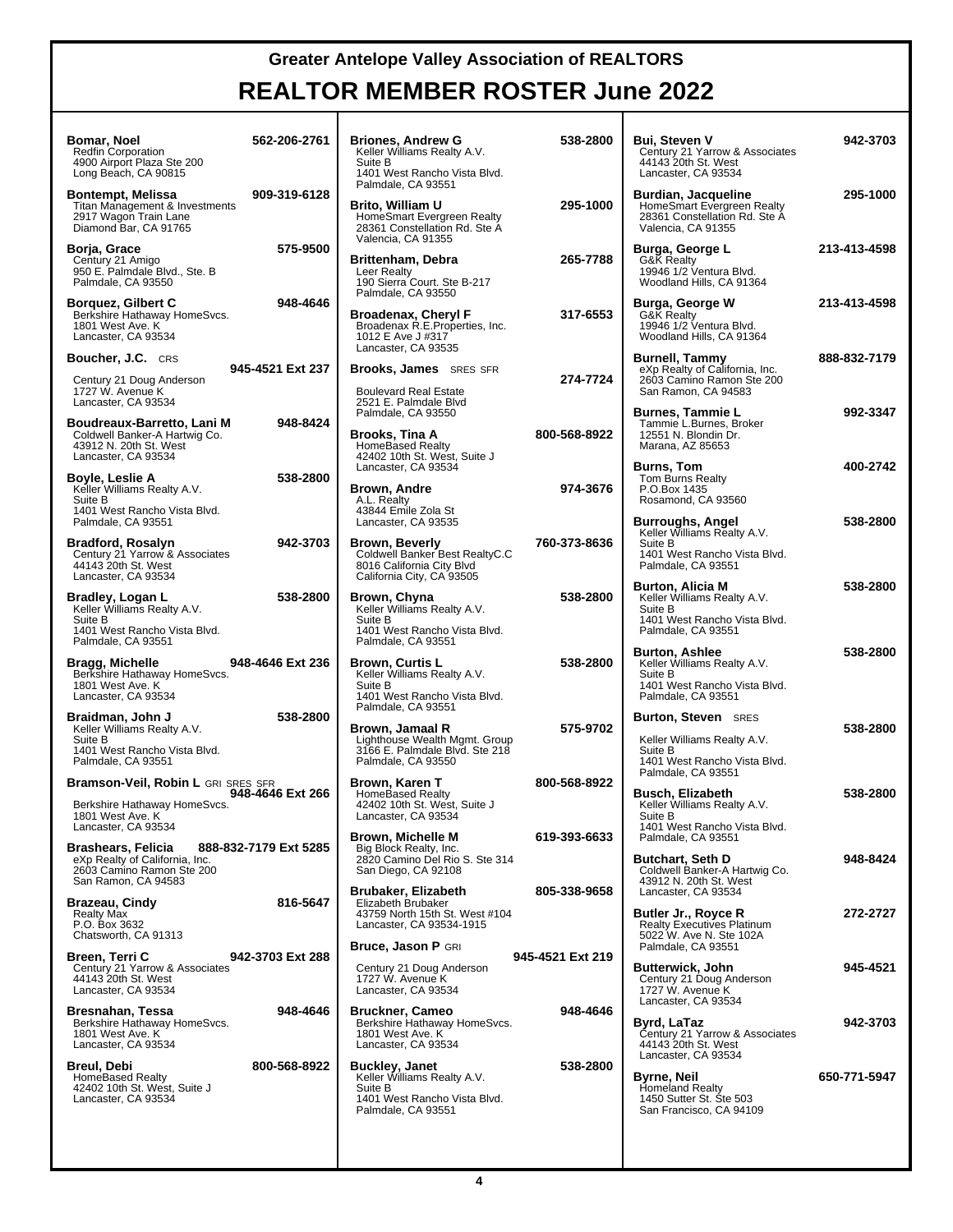| Caballero, Joni<br>Century 21 Yarrow & Associates<br>44143 20th St. West<br>Lancaster, CA 93534                    | 942-3703     | Cardenas, Gustavo<br>Keller Williams Realty A.V.<br>Suite B<br>1401 West Rancho Vista Blvd.                                                                        | 538-2800             | Case, Lilia<br>Century 21 Doug Anderson<br>1727 W. Avenue K<br>Lancaster, CA 93534                                                       | 945-4521 Ext 281 |
|--------------------------------------------------------------------------------------------------------------------|--------------|--------------------------------------------------------------------------------------------------------------------------------------------------------------------|----------------------|------------------------------------------------------------------------------------------------------------------------------------------|------------------|
| Cabrera, Leidis M<br>Corcoran Global Living<br>38700 5th St West<br>Palmdale, CA 93551                             | 977-9474     | Palmdale, CA 93551<br>Cardenas, Heber<br>JohnHart Real Estate<br>3115-B Rancho Vista Blvd.<br>Palmdale, CA 93551                                                   | 818-246-1099         | Case, Maxi<br>Century 21 Doug Anderson<br>1727 W. Avenue K<br>Lancaster, CA 93534                                                        | 945-4521 Ext 258 |
| Cacciacarne, Ashlee<br>eXp Realty of California, Inc.<br>2603 Camino Ramon Ste 200<br>San Ramon, CA 94583          | 888-832-7179 | Cardenas, Lourdes<br>Corcoran Global Living<br>38700 5th St West<br>Palmdale, CA 93551                                                                             | 977-9474             | Case, Melissa<br>Century 21 Doug Anderson<br>1727 W. Avenue K<br>Lancaster, CA 93534                                                     | 945-4521         |
| Cacciacarne, Christina<br>eXp Realty of California, Inc.<br>2603 Camino Ramon Ste 200<br>San Ramon, CA 94583       | 888-832-7179 | Cardenas, Marissa<br>Keller Williams Realty A.V.<br>Suite B                                                                                                        | 538-2800             | Casella, Michaela P<br>Kuhnhofer Properties Inc.<br>1113 West Ave M-4 Suite A<br>Palmdale, CA 93551                                      | 816-8818         |
| <b>Cadle, Sherette</b><br>Century 21 Yarrow & Associates<br>44143 20th St. West<br>Lancaster, CA 93534             | 942-3703     | 1401 West Rancho Vista Blvd.<br>Palmdale, CA 93551<br>Cardona, Maria L<br>GoPro Realty, Inc.                                                                       | 339-4447             | Casiano, Humberto J<br>Cobblestone Realty Inc.<br>445 W. Palmdale Blvd Ste. H<br>Palmdale, CA 93551                                      | 947-0444         |
| Cafuentes, Armando<br>Keller Williams Realty A.V.<br>Suite B<br>1401 West Rancho Vista Blvd.<br>Palmdale, CA 93551 | 538-2800     | 1605 E Palmdale Blvd. Ste F<br>Palmdale, CA 93550<br>Carlson, Eryk<br>Berkshire Hathaway HomeSvcs.<br>1801 West Ave. K                                             | 948-4646             | Casimiro, Mark<br><b>Mark Properties</b><br>2658 Sycamore Ln.<br>Palmdale, CA 93551                                                      | 878-4022         |
| <b>Calderon, Andrew</b><br><b>Pillar Realty</b><br>8130 2nd St<br>Downey, CA 90242                                 | 562-243-3802 | Lancaster, CA 93534<br><b>Carlton, James</b><br>Found It Homes, Inc.<br>2 Carlson Pkwy #420                                                                        | 233-4256             | Casper, Frank<br>Century 21 Doug Anderson<br>1727 W. Avenue K<br>Lancaster, CA 93534                                                     | 945-4521         |
| <b>Calderon, Arnold B</b><br>Century 21 Yarrow & Associates<br>44143 20th St. West<br>Lancaster, CA 93534          | 942-3703     | Plymouth, MN 55447<br>Carnero, Alain<br>Berkshire Hathaway HomeSvcs.<br>1801 West Ave. K                                                                           | 948-4646             | Cassal, Daniella<br>eXp Realty of California, Inc.<br>2603 Camino Ramon Ste 200<br>San Ramon, CA 94583                                   | 888-832-7179     |
| Calderon, Benny<br><b>Pillar Realty</b><br>8130 2nd St<br>Downey, CA 90242                                         | 562-243-3802 | Lancaster, CA 93534<br>Caro, Rosario<br>Century 21 Amigo<br>950 E. Palmdale Blvd., Ste. B                                                                          | 575-9500             | Castaneda GRI, Andrea P GRI CRS<br>RE/MAX All-Pro<br>43832 20th St. West<br>Lancaster, CA 93534                                          | 945-9461         |
| <b>Calderon GRI, Cesar E GRI</b><br><b>Centennial Realty</b><br>28001 Smyth Dr #1205<br>Valencia, CA 91355         | 607-6166     | Palmdale, CA 93550<br>Carr, Jacqueline GRI<br>Jacqueline Carr, Broker<br>3163 Gingerwood Ln                                                                        | 818-406-6180         | Castaneda, Ramcez<br>Cobblestone Realty Inc.<br>445 W. Palmdale Blvd Ste. H<br>Palmdale, CA 93551                                        | 947-0444         |
| Calderon Jr., Fernando J<br><b>Pillar Realty</b><br>8130 2nd St<br>Downey, CA 90242                                | 562-243-3802 | Quartz Hill, CA 93536<br>Carranza, Cesia C<br>Ethos International Real Estat<br>190 Sierra Court Unit A316                                                         | 949-572-7743         | Castano, Desiree L<br>Keller Williams Realty A.V.<br>Suite B<br>1401 West Rancho Vista Blvd.<br>Palmdale, CA 93551                       | 538-2800         |
| Caldwell, Jan<br>Coldwell Banker-A Hartwig Co.<br>43912 N. 20th St. West<br>Lancaster, CA 93534                    | 948-8424     | Palmdale, CA 93550<br>Carrasquillo, Jahni<br>HomeBased Realty<br>42402 10th St. West, Suite J                                                                      | 800-568-8922 Ext 259 | Castellano, Manuel<br>eXp Realty of California, Inc.<br>2603 Camino Ramon Ste 200<br>San Ramon, CA 94583                                 | 888-832-7179     |
| Calvo, Lauren<br>HomeBased Realty<br>42402 10th St. West, Suite J<br>Lancaster, CA 93534                           | 800-568-8922 | Lancaster, CA 93534<br>Carrillo, Nicholas<br>Keller Williams Realty A.V.<br>Suite B<br>1401 West Rancho Vista Blvd.                                                | 538-2800             | Castellanos GRI, Miguel A GRI CRS E-PRO<br>RE/MAX All-Pro<br>43832 20th St. West<br>Lancaster, CA 93534                                  | 945-9461         |
| <b>Campbell, Amalia E</b><br>Century 21 Yarrow & Associates<br>44143 20th St. West<br>Lancaster, CA 93534          | 942-3703     | Palmdale, CA 93551<br>Carrillo, Pedro J<br>RE/MAX All-Pro<br>43832 20th St. West                                                                                   | 945-9461             | Castellanos, Vannessa<br>RE/MAX All Pro - Palmdale<br>3001 Rancho Vista Blvd<br>Palmdale, CA 93551                                       | 947-2000         |
| Caputo, Taliah<br>HomeBased Realty<br>42402 10th St. West, Suite J<br>Lancaster, CA 93534                          | 800-568-8922 | Lancaster, CA 93534<br>Carroll, Tikar<br>Keller Williams Realty A.V.<br>Suite B                                                                                    | 538-2800             | Castro, Fernando<br>Corcoran Global Living<br>38700 5th St West<br>Palmdale, CA 93551                                                    | 977-9474         |
| <b>Caram, Anwar</b> GRI<br>California Prudential Real Est<br>4153 Rainer Pl<br>Quartz Hill, CA 93536               | 818-588-5728 | 1401 West Rancho Vista Blvd.<br>Palmdale, CA 93551<br>Carson, Maricela<br>Antelope Realty                                                                          | 441-4696             | Castro, Marilem<br>Keller Williams Realty A.V.<br>Suite B<br>1401 West Rancho Vista Blvd.                                                | 538-2800         |
| Cardenas, Fabiola<br>Corcoran Global Living<br>38700 5th St West<br>Palmdale, CA 93551                             | 977-9474     | 533 E. Palmdale Blvd. Ste T<br>Palmdale, CA 93550<br>Carter, Queen<br>Keller Williams Realty A.V.<br>Suite B<br>1401 West Rancho Vista Blvd.<br>Palmdale, CA 93551 | 538-2800             | Palmdale, CA 93551<br>Catalan, Francisco<br>Keller Williams Realty A.V.<br>Suite B<br>1401 West Rancho Vista Blvd.<br>Palmdale, CA 93551 | 538-2800         |
|                                                                                                                    |              |                                                                                                                                                                    |                      |                                                                                                                                          |                  |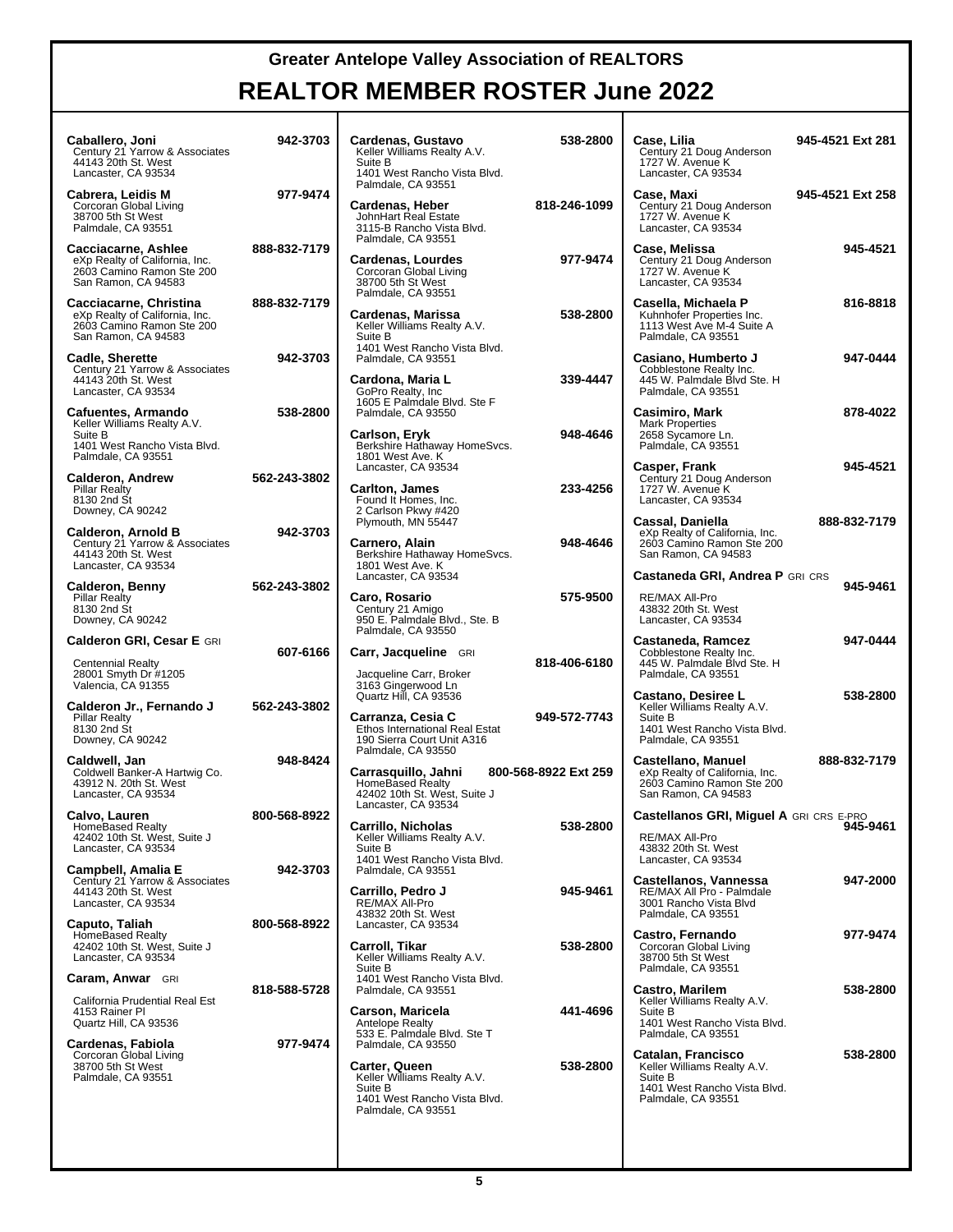| Catanzaro, Meredith<br>Century 21 Yarrow & Associates<br>44143 20th St. West<br>Lancaster, CA 93534            | 942-3703          | <b>Chavez Torres, Sonia</b><br>Keller Williams Realty A.V.<br>Suite B<br>1401 West Rancho Vista Blvd.<br>Palmdale, CA 93551 | 538-2800         | Cisneros, Jonathan V<br>Marro Real Estate, Inc.<br>39626 10th St West. Ste F<br>Palmdale, CA 93551              | 951-7877             |
|----------------------------------------------------------------------------------------------------------------|-------------------|-----------------------------------------------------------------------------------------------------------------------------|------------------|-----------------------------------------------------------------------------------------------------------------|----------------------|
| Cayce, Ashton<br>MWR & Associates<br>43759 15th St West #247<br>Lancaster, CA 93534                            | 538-1688          | Chavez, Andy<br>Ethos International Real Estat<br>190 Sierra Court Unit A316<br>Palmdale, CA 93550                          | 949-572-7743     | <b>Clark Brown, Rosalie</b><br>Drt Pddlr/DP Comm Bkrg<br>38839 N. 20th St. E., Ste. A.<br>Palmdale, CA 93550    | 273-2664             |
| Ceballos, Ismael<br><b>G&amp;K Realty</b><br>19946 1/2 Ventura Blvd.<br>Woodland Hills, CA 91364               | 213-413-4598      | Chavez, Blanca<br>Real Estate Profess. of A.V.<br><b>Real Esrt</b>                                                          | 435-1754         | Clark, Bob<br><b>Clark Realty</b><br>39785 Country Club Dr.<br>Palmdale, CA 93551                               | 947-3144             |
| <b>Ceballos, Valerie</b><br>Century 21 Amigo<br>950 E. Palmdale Blvd., Ste. B<br>Palmdale, CA 93550            | 575-9500          | Palmdale, CA 93550<br>Chavez, Jaime<br>Keller Williams Realty A.V.<br>Suite B                                               | 538-2800         | Clark, Janice H<br><b>Clark Realty</b><br>39785 Country Club Dr.<br>Palmdale, CA 93551                          | 947-3144             |
| Cecena, Jose<br>Jose Cecena, Broker<br>37423 Lilacview Ave<br>Palmdale, CA 93550                               | 818-522-4269      | 1401 West Rancho Vista Blvd.<br>Palmdale, CA 93551<br>Chealander, Debra<br>Uffda Enterprises, Inc.                          | 760-376-2000     | Clay, Deborah J<br><b>Renwick Properties</b><br>190 Sierra Ct. Ste B-206<br>Palmdale, CA 93550                  | 860-4577             |
| Celis, Christian<br><b>Boulevard Real Estate</b><br>2521 E. Palmdale Blvd<br>Palmdale, CA 93550                | 274-7724          | PO BOX 686<br>Kernville, CA 93238<br>Chen, Judy<br>Keller Williams Realty A.V.                                              | 538-2800         | <b>Clearwater, Willow</b><br>eXp Realty of California, Inc.<br>2603 Camino Ramon Ste 200<br>San Ramon, CA 94583 | 888-832-7179         |
| Cenkner, Jan GRI<br>Suburban Realty Av Inc<br>2727 W. Ave L                                                    | 943-2100          | Suite B<br>1401 West Rancho Vista Blvd.<br>Palmdale, CA 93551<br>Chen, Man                                                  | 272-1113         | <b>Clemente Jovicic, Lani</b><br><b>Ayden Tyler Realty</b><br>2341 Sycamore Lane<br>Palmdale, CA 93551          | 947-4769             |
| Lancaster, CA 93536<br>Cerrato Vargas, Daisy E<br>Century 21 Yarrow & Associates<br>44143 20th St. West        | 942-3703          | <b>Select Service Realty</b><br>190 Sierra Court, Ste B207<br>Palmdale, CA 93550<br><b>Chevalier, Robert</b>                | 818-993-1300     | Coats, Anna<br>Keller Williams Realty A.V.<br>Suite B<br>1401 West Rancho Vista Blvd.                           | 538-2800             |
| Lancaster, CA 93534<br><b>Cervantes, Aaron</b><br>Ethos International Real Estat<br>190 Sierra Court Unit A316 | 949-572-7743      | Keller Williams Realty Central<br>9036 Tampa Ave<br>Northridge, CA 91324<br>Chica, Xavier                                   | 948-4646         | Palmdale, CA 93551<br>Cobos, Patricia<br>Home Stand Realtor<br>6814 Granada Drive                               | 212-1696             |
| Palmdale, CA 93550<br>Chacon, Sandra M<br><b>Precept Real Estate Services</b><br>445 W. Palmdale Blvd. Ste. E  | 209-1410          | Berkshire Hathaway HomeSvcs.<br>1801 West Ave. K<br>Lancaster, CA 93534<br>Chilin, Miguel A                                 | 942-3703         | Palmdale, CA 93551<br>Coefield, Ocie<br>Berkshire Hathaway HomeSvcs.<br>1801 West Ave. K                        | 948-4646             |
| Palmdale, CA 93551<br>Chamberlain, Maria<br><b>Superior Real Estate</b><br>2848 Ashglen                        | 992-2900          | Century 21 Yarrow & Associates<br>44143 20th St. West<br>Lancaster, CA 93534<br>Chinnery, Patricia                          | 538-2800         | Lancaster, CA 93534<br>Cohen, Brenda K<br>New Beginnings Realty & Mortga<br>4231 E. Ave. Q-11                   | 965-1490             |
| Lancaster, CA 93534<br>Chamoun, Sam<br>Keller Williams Realty A.V.<br>Suite B                                  | 538-2800          | Keller Williams Realty A.V.<br>Suite B<br>1401 West Rancho Vista Blvd.<br>Palmdale, CA 93551                                |                  | Palmdale, CA 93552<br><b>Colbert, Heather</b><br>Keller Williams Realty A.V.<br>Suite B                         | 538-2800             |
| 1401 West Rancho Vista Blvd.<br>Palmdale, CA 93551<br>Chapman, Jason B                                         | 538-2800 Ext 1047 | Chiquillo-Rubio, Lorena<br>GoPro Realty, Inc.<br>1605 E Palmdale Blvd. Ste F<br>Palmdale, CA 93550                          | 339-4447         | 1401 West Rancho Vista Blvd.<br>Palmdale, CA 93551<br>Colbert, John M                                           | 949-503-8916         |
| Keller Williams Realty A.V.<br>Suite B<br>1401 West Rancho Vista Blvd.<br>Palmdale, CA 93551                   |                   | <b>Chirino, Anabel</b><br>Keller Williams Realty A.V.<br>Suite B<br>1401 West Rancho Vista Blvd.                            | 538-2800         | <b>First Team Real Estate</b><br>20100 Brookhurst St.<br>Huntington Beach, CA 92646<br>Coleman, Natasha         | 948-4646             |
| Chappell, Mark<br>Keller Williams Realty A.V.<br>Suite B<br>1401 West Rancho Vista Blvd.                       | 538-2800          | Palmdale, CA 93551<br><b>Chirino, Carlos</b><br>Keller Williams Realty A.V.                                                 | 538-2800         | Berkshire Hathaway HomeSvcs.<br>1801 West Ave. K<br>Lancaster, CA 93534                                         |                      |
| Palmdale, CA 93551<br><b>Charles, Erin</b><br>eXp Realty of California, Inc.<br>2603 Camino Ramon Ste 200      | 888-832-7179      | Suite B<br>1401 West Rancho Vista Blvd.<br>Palmdale, CA 93551<br><b>Chu, Naty</b> SRES CDPE                                 |                  | Colfer, Rebecca<br><b>HomeBased Realty</b><br>42402 10th St. West, Suite J<br>Lancaster, CA 93534               | 800-568-8922 Ext 252 |
| San Ramon, CA 94583<br>Charles, Laura D<br>eXp Realty of California, Inc.<br>2603 Camino Ramon Ste 200         | 888-832-7179      | Century 21 Yarrow & Associates<br>44143 20th St. West<br>Lancaster, CA 93534                                                | 942-3703 Ext 271 | Collado, Rhiannon<br>Berkshire Hathaway HomeSvcs.<br>1801 West Ave. K<br>Lancaster, CA 93534                    | 948-4646             |
| San Ramon, CA 94583<br><b>Chata, Mariness</b><br>Re/MAX of Valencia                                            | 702-4500          | Chung, Tina<br>Wallace & Associates Realty<br>41550 Ventana Dr<br>Palmdale, CA 93551                                        | 400-1181         | Collins, Tim<br><b>HomeBased Realty</b><br>42402 10th St. West, Suite J<br>Lancaster, CA 93534                  | 800-568-8922 Ext 237 |
| 27720 Dickason Dr.<br>Valencia, CA 91355                                                                       |                   | Cisneros, Grecia P<br>eXp Realty of California, Inc.<br>2603 Camino Ramon Ste 200<br>San Ramon, CA 94583                    | 888-832-7179     | Colocho, Dilian<br><b>Alliance Realty</b><br>3807 Sierra Hwy. Ste6-4432<br>Acton, CA 93510                      | 888-575-3255         |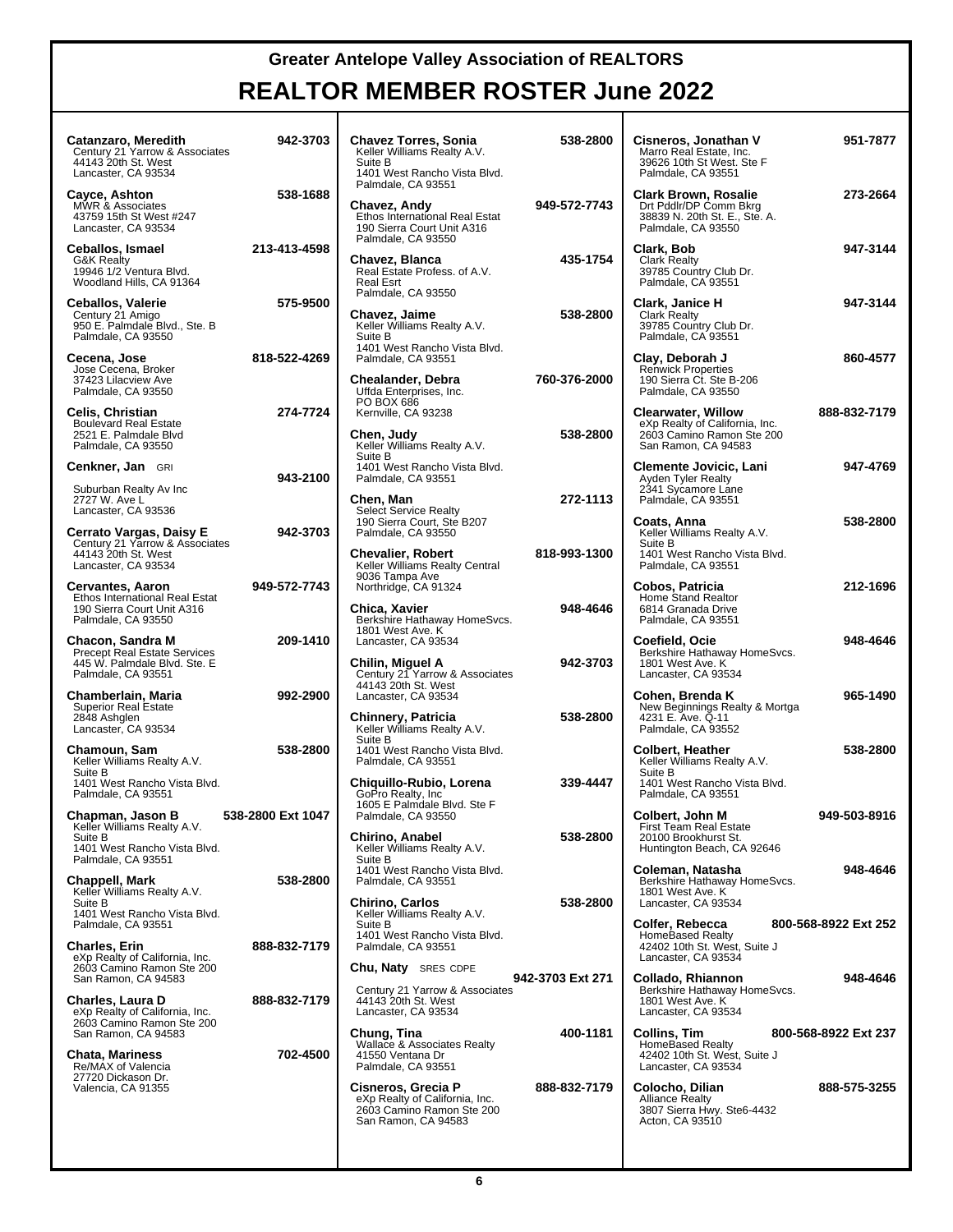#### **REALTOR MEMBER ROSTER June 2022**

| Colocho, Jorge A<br><b>Alliance Realty</b><br>3807 Sierra Hwy. Ste6-4432<br>Acton, CA 93510                                 | 888-575-3255      | Cordtz, Jennifer<br>Keller Williams Realty A.V.<br>Suite B<br>1401 West Rancho Vista Blvd.<br>Palmdale, CA 93551 | 538-2800             |
|-----------------------------------------------------------------------------------------------------------------------------|-------------------|------------------------------------------------------------------------------------------------------------------|----------------------|
| Colovin, Joy<br>Berkshire Hathaway HomeSvcs.<br>1801 West Ave. K<br>Lancaster, CA 93534                                     | 948-4646          | Cornejo Escobar, Erick A<br>Berkshire Hathaway HomeSvcs.<br>1801 West Ave. K<br>Lancaster, CA 93534              | 948-4646             |
| Columbo, Carol<br>Marro Real Estate, Inc.<br>39626 10th St West. Ste F<br>Palmdale, CA 93551                                | 951-7877          | Corona, America<br>Century 21 Yarrow & Associates<br>44143 20th St. West<br>Lancaster, CA 93534                  | 942-3703             |
| <b>Constantine, Amy</b><br>Keller Williams Realty A.V.<br>Suite B<br>1401 West Rancho Vista Blvd.<br>Palmdale, CA 93551     | 538-2800 Ext 1054 | Coronado, George A<br>Coronado Realty<br>18273 Soledad Canyon Road<br>Canyon Country, CA 91387                   | 810-3283 Ext 102     |
| Consuegra, Carol<br>HomeSmart Evergreen Realty<br>445 West Palmdale Blvd., Ste B<br>Palmdale, CA 93551                      | 295-1000          | Corrales, Sandy<br>Century 21 Amigo<br>950 E. Palmdale Blvd., Ste. B<br>Palmdale, CA 93550                       | 575-9500             |
| Contreras, Jackie<br>eXp Realty of California Inc<br>190 Sierra Ct. Ste B209<br>Palmdale, CA 93550                          | 000-000-0000      | Costello, Christine J<br>JohnHart Real Estate<br>3115-B Rancho Vista Blvd.<br>Palmdale, CA 93551                 | 818-246-1099         |
| <b>Contreras, Samuel</b><br>RE/MAX All-Pro<br>43832 20th St. West<br>Lancaster, CA 93534                                    | 945-9461          | Cox, Daren D<br>Coldwell Banker-A Hartwig Co.<br>43912 N. 20th St. West<br>Lancaster, CA 93534                   | 948-8424             |
| Contreras, Vivian A<br>Coldwell Banker-A Hartwig Co.<br>43912 N. 20th St. West<br>Lancaster, CA 93534                       | 948-8424          | Cox, Joseph<br>Joseph Cox, Broker<br>40838 Riverorck Ln<br>Palmdale, CA 93551                                    | 917-0873             |
| Contreras, Yosselin B<br>Keller Williams Realty A.V.<br>Suite B<br>1401 West Rancho Vista Blvd.                             | 538-2800          | Cox, Nolan B<br>Coldwell Banker-A Hartwig Co.<br>43912 N. 20th St. West<br>Lancaster, CA 93534                   | 948-8424             |
| Palmdale, CA 93551<br>Contreraz, J.D.<br>Ethos International Real Estat<br>190 Sierra Court Unit A316<br>Palmdale, CA 93550 | 949-572-7743      | Craft, Zavon<br>Keller Williams Realty A.V.<br>Suite B<br>1401 West Rancho Vista Blvd.<br>Palmdale, CA 93551     | 538-2800             |
| Cook, Lisa M<br>Tammie L.Burnes, Broker<br>12551 N. Blondin Dr.<br>Marana, AZ 85653                                         | 992-3347          | Crawford, Deborah<br>East Valley R.E.<br>40303 170th Street East<br>Palmdale, CA 93591                           | 264-2007             |
| Cooper, Kevin S<br>Corcoran Global Living<br>38700 5th St West<br>Palmdale, CA 93551                                        | 977-9474          | Crawford, John D<br>East Valley R.E.<br>40303 170th Street East<br>Palmdale, CA 93591                            | 264-2007             |
| Cooper, Mishele L GRI                                                                                                       | 800-568-8922      | Crawford, Tammy<br>eXp Realty of California, Inc.                                                                | 888-832-7179 Ext 207 |
| HomeBased Realty<br>42402 10th St. West, Suite J<br>Lancaster, CA 93534                                                     |                   | 2603 Camino Ramon Ste 200<br>San Ramon, CA 94583                                                                 |                      |
| Cooper, Scott<br>Keller Williams VIP Properties<br>26650 The Old Rd. Ste 350<br>Valencia, CA 91355                          | 290-3700          | Creese, Bradley C<br>Coldwell Banker-A Hartwig Co.<br>43912 N. 20th St. West<br>Lancaster, CA 93534              | 948-8424             |
| Coppola, Carol A<br>Century 21 Doug Anderson<br>1727 W. Avenue K<br>Lancaster, CA 93534                                     | 945-4521          | Cross, Jocelyn M<br>Keller Williams Realty A.V.<br>Suite B<br>1401 West Rancho Vista Blvd.<br>Palmdale, CA 93551 | 538-2800             |
| Corado, Rodrigo<br><b>Essence Real Estate Consultant</b><br>1008 W. AVe M-14. Ste F<br>Palmdale, CA 93551                   | 575-9000          | Cruz Olais, Anabel<br>Century 21 Yarrow & Associates<br>44143 20th St. West<br>Lancaster, CA 93534               | 942-3703             |
| Cordova, Luz<br>HomeBased Realty<br>42402 10th St. West, Suite J<br>Lancaster, CA 93534                                     | 800-568-8922      | Cruz, Abraham<br>Ethos International Real Estat<br>190 Sierra Court Unit A316<br>Palmdale, CA 93550              | 949-572-7743         |
|                                                                                                                             |                   |                                                                                                                  |                      |

| ⊧nnifer<br>ams Realty A.V.                                          | 538-2800             | Cruz, Eva G<br>Century 21 Yarrow & Associates<br>44143 20th St. West                                               | 942-3703             |
|---------------------------------------------------------------------|----------------------|--------------------------------------------------------------------------------------------------------------------|----------------------|
| Rancho Vista Blvd.<br>CA 93551                                      |                      | Lancaster, CA 93534                                                                                                |                      |
| scobar, Erick A<br>Hathaway HomeSvcs.<br>Ave. K<br>CA 93534         | 948-4646             | Cruz, Jasmin<br>Coldwell Banker-A Hartwig Co.<br>43912 N. 20th St. West<br>Lancaster, CA 93534                     | 948-8424             |
| merica<br>Yarrow & Associates<br>າ St. West<br>CA 93534             | 942-3703             | Cruz, Maria C<br><b>Precept Real Estate Services</b><br>445 W. Palmdale Blvd. Ste. E<br>Palmdale, CA 93551         | 209-1410 Ext 316     |
| <b>, George A</b><br>Realty<br>edad Canyon Road<br>งuntry, CA 91387 | 810-3283 Ext 102     | Cuevas, Raul A<br>B.L.A. Properties and Loans<br>6901 Topanga Cny Blvd #201<br>Canoga Park, CA 91303               | 818-912-6076         |
| Sandy<br>Amigo<br>ndale Blvd., Ste. B<br>CA 93550                   | 575-9500             | Cummings, Fatasha<br>HomeBased Realty<br>42402 10th St. West, Suite J<br>Lancaster, CA 93534                       | 800-568-8922 Ext 208 |
| Christine J<br>≀eal Estate<br>ncho Vista Blvd.<br>CA 93551          | 818-246-1099         | <b>Curtis, Rochelle</b><br><b>Realty Executives Platinum</b><br>5022 W. Ave N. Ste 102A<br>Palmdale, CA 93551      | 272-2727             |
| n D<br>anker-A Hartwig Co.<br>:0th St. West<br>CA 93534             | 948-8424             | Cussimonio, Eric<br>Keller Williams Realty A.V.<br>Suite B<br>1401 West Rancho Vista Blvd.<br>Palmdale, CA 93551   | 538-2800             |
| ph<br>x, Broker<br>erorck Ln<br>CA 93551                            | 917-0873             | D-Martinez, Jan<br>Your Home Sold Guaranteed Real<br>8932 Mission Dr. Ste 102<br>Rosemead, CA 91770                | 626-789-0159         |
| nВ<br>anker-A Hartwig Co.                                           | 948-8424             | Dakwa, Sam O SRES                                                                                                  | 878-5569             |
| :0th St. West<br>CA 93534                                           |                      | Integrity Realty & Funding<br>37521 Persimmon Lane<br>Palmdale, CA 93551                                           |                      |
| on<br>ams Realty A.V.                                               | 538-2800             | Dalton, Linda<br>Century 21 Yarrow & Associates                                                                    | 942-3703             |
| Rancho Vista Blvd.<br>CA 93551                                      |                      | 44143 20th St. West<br>Lancaster, CA 93534                                                                         |                      |
| Deborah<br>/ R.E.<br>th Street East<br>CA 93591                     | 264-2007             | Dame, Laurie L<br>Keller Williams Realty A.V.<br>Suite B<br>1401 West Rancho Vista Blvd.                           | 538-2800             |
| John D<br>/ R.E.<br>th Street East<br>CA 93591                      | 264-2007             | Palmdale, CA 93551<br>Damle, Saroj<br>Century 21 Yarrow & Associates<br>44143 20th St. West<br>Lancaster, CA 93534 | 942-3703             |
| <b>Tammy</b><br>of California, Inc.                                 | 888-832-7179 Ext 207 | Danielsen, Patricia GRI CRS                                                                                        |                      |
| no Ramon Ste 200<br>n, CA 94583<br>radlev C                         | 948-8424             | Coldwell Banker-A Hartwig Co.<br>43912 N. 20th St. West<br>Lancaster, CA 93534                                     | 948-8424 Ext 351     |
| anker-A Hartwig Co.<br>0th St. West<br>CA 93534                     |                      | Daoud, Charly<br>Keller Williams Realty A.V.<br>Suite B                                                            | 538-2800             |
| celyn M<br>ams Realty A.V.                                          | 538-2800             | 1401 West Rancho Vista Blvd.<br>Palmdale, CA 93551                                                                 |                      |
| Rancho Vista Blvd.<br>CA 93551                                      |                      | Dattilo, Pete GRI                                                                                                  | 810-4659             |
| ،, Anabel<br>Yarrow & Associates<br>າ St. West                      | 942-3703             | Pete Dattilo- Broker<br>949 East Palmdale Blvd.<br>Palmdale, CA 93550                                              |                      |
| CA 93534<br>aham<br>national Real Estat<br>Court Unit A316          | 949-572-7743         | Davidson, Erica<br>Keller Williams Realty A.V.<br>Suite B<br>1401 West Rancho Vista Blvd.<br>Palmdale, CA 93551    | 538-2800             |
| CA 93550                                                            |                      | Davis, Glenn<br>3L Realty<br>38713 Tierra Subida Ste200-166<br>Palmdale, CA 93551                                  | 810-9806             |
|                                                                     |                      |                                                                                                                    |                      |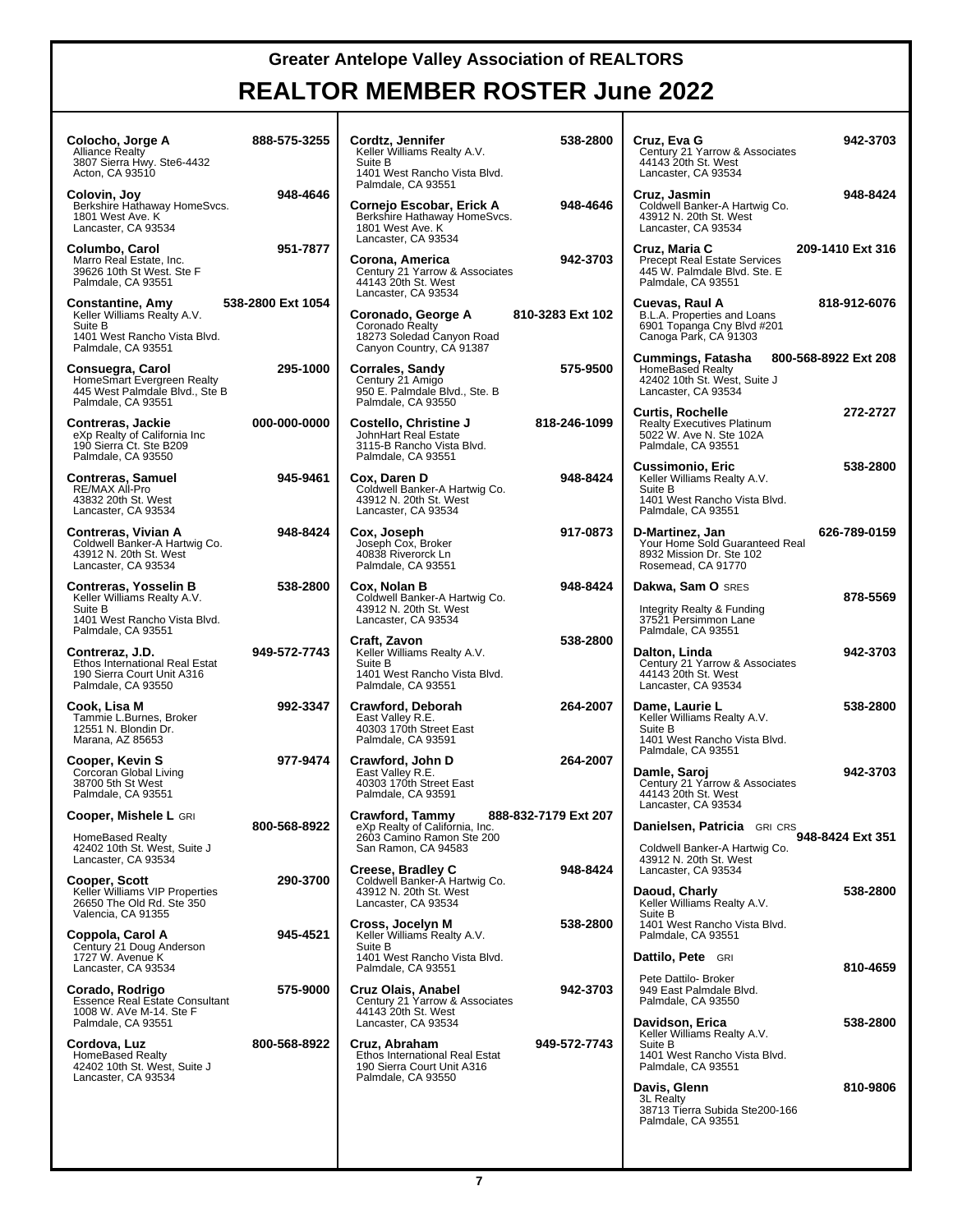| Day-Fowler, Odel<br>eXp Realty of California, Inc.<br>2603 Camino Ramon Ste 200<br>San Ramon, CA 94583            | 888-832-7179     | Delgado, Brian<br>JohnHart Real Estate<br>#100<br>24200 Magic Mountain Parkway<br>Valencia, CA 91355               | 208-4638         | Dietzel Jr, Robert L<br>Keller Williams Realty A.V.<br>Suite B<br>1401 West Rancho Vista Blvd.<br>Palmdale, CA 93551  | 538-2800         |
|-------------------------------------------------------------------------------------------------------------------|------------------|--------------------------------------------------------------------------------------------------------------------|------------------|-----------------------------------------------------------------------------------------------------------------------|------------------|
| De Jesus Corona, Jose<br>Century 21 Amigo<br>950 E. Palmdale Blvd., Ste. B<br>Palmdale, CA 93550                  | 575-9500         | Delgado, Guadalupe<br>eXp Realty of California, Inc.<br>2603 Camino Ramon Ste 200<br>San Ramon, CA 94583           | 888-832-7179     | DiMarzo, Andre J<br>Berkshire Hathaway HomeSvcs.<br>1801 West Ave. K<br>Lancaster, CA 93534                           | 948-4646         |
| De Jesus Diaz Cruz, Rodolfo<br>eXp Realty of California, Inc.<br>2603 Camino Ramon Ste 200<br>San Ramon, CA 94583 | 888-832-7179     | Delgado, Luis D<br>Newcastle Realty<br>Suite 109<br>25050 Avenue Kearny                                            | 310-1935         | DiMarzo, Christina GRI<br>Berkshire Hathaway HomeSvcs.<br>1801 West Ave. K                                            | 948-4646 Ext 244 |
| de los Angeles Quintana, M210-3130 Ext 356<br><b>SDA Properties</b><br>20355 Cerca Dr<br>Valencia, CA 91354       |                  | Santa Clarita, CA 91355<br>DeLoach, Chris<br>HomeBased Realty                                                      | 800-568-8922     | Lancaster, CA 93534<br><b>DiPane, Irma</b> GRI                                                                        | 538-2800         |
| Deaville, Alma<br><b>Exit Diamond Realty</b><br>44217 10th St. West<br>Lancaster, CA 93534                        | 860-9810         | 42402 10th St. West, Suite J<br>Lancaster, CA 93534<br>Dempster, William<br>Keller Williams Realty A.V.            | 538-2800         | Keller Williams Realty A.V.<br>Suite B<br>1401 West Rancho Vista Blvd.<br>Palmdale, CA 93551                          |                  |
| Deaville, Caleb<br>Coldwell Banker-A Hartwig Co.<br>43912 N. 20th St. West                                        | 948-8424         | Suite B<br>1401 West Rancho Vista Blvd.<br>Palmdale, CA 93551                                                      |                  | Dirden, Katherine<br>Real Estate eBroker Inc.<br>2035 Corte Del Nogal Ste 125<br>Carlsbad, CA 92011                   | 760-722-3222     |
| Lancaster, CA 93534<br>DeBoe, Debbie<br>Berkshire Hathaway HomeSvcs.<br>1801 West Ave. K                          | 948-4646 Ext 269 | <b>Dennis, Mary</b><br>RE/MAX All-Pro<br>43832 20th St. West<br>Lancaster, CA 93534                                | 945-9461 Ext 210 | Dixon, Jessica L<br>Keller Williams Realty A.V.<br>Suite B<br>1401 West Rancho Vista Blvd.                            | 538-2800         |
| Lancaster, CA 93534<br>Dee, Britt                                                                                 | 945-9461         | Derryberry, Scott<br>Keller Williams Realty A.V.<br>Suite B                                                        | 538-2800         | Palmdale, CA 93551<br>Do, Duy                                                                                         | 942-3703         |
| RE/MAX All-Pro<br>43832 20th St. West<br>Lancaster, CA 93534                                                      |                  | 1401 West Rancho Vista Blvd.<br>Palmdale, CA 93551                                                                 |                  | Century 21 Yarrow & Associates<br>44143 20th St. West<br>Lancaster, CA 93534                                          |                  |
| deHaas, Peggy J<br>P.J. deHaas Properties, Inc.<br>P.O.Box 379<br>Lake Hughes, CA 93532-0379                      | 724-2592         | Devoto, Rebecca<br>eXp Realty of California, Inc.<br>2603 Camino Ramon Ste 200<br>San Ramon, CA 94583              | 888-832-7179     | Dollschnieder, Margaret R 538-2800 Ext 1080<br>Keller Williams Realty A.V.<br>Suite B<br>1401 West Rancho Vista Blvd. |                  |
| DeHart, Dallas<br>Coldwell Banker-A Hartwig Co.<br>43912 N. 20th St. West<br>Lancaster, CA 93534                  | 948-8424         | DeYoung, Michael<br>eXp Realty of California, Inc.<br>2603 Camino Ramon Ste 200<br>San Ramon, CA 94583             | 888-832-7179     | Palmdale, CA 93551<br>Dominguez, Claudia G<br>Dominguez Realty Group<br>2851 West Ave L. # 247                        | 206-9587         |
| DeHemmer, Gayle R<br>Keller Williams Realty A.V.<br>Suite B                                                       | 538-2800         | Dhaliwal, Jesse<br>Globe and Anchor Realty, Inc.<br>10722 White Oak #5<br>Granada Hills, CA 91344                  | 818-825-0546     | Lancaster, CA 93536<br>Dominguez, Ileana Y<br>Keller Williams Realty A.V.<br>Suite B                                  | 538-2800         |
| 1401 West Rancho Vista Blvd.<br>Palmdale, CA 93551<br>Del Rio, Nydia                                              | 977-9474         | Diamond, Kesean<br>Keller Williams Realty A.V.<br>Suite B                                                          | 538-2800         | 1401 West Rancho Vista Blvd.<br>Palmdale, CA 93551                                                                    |                  |
| Corcoran Global Living<br>38700 5th St West<br>Palmdale, CA 93551                                                 |                  | 1401 West Rancho Vista Blvd.<br>Palmdale, CA 93551                                                                 |                  | Dominguez, Oscar J<br>Keller Williams Realty A.V.<br>Suite B                                                          | 538-2800         |
| Del Rio, Ruben<br>Corcoran Global Living<br>38700 5th St West                                                     | 977-9474         | Diaz, Anthony<br>Ethos International Real Estat<br>190 Sierra Court Unit A316<br>Palmdale, CA 93550                | 949-572-7743     | 1401 West Rancho Vista Blvd.<br>Palmdale, CA 93551<br>Donaldson, Michael                                              | 538-2800         |
| Palmdale, CA 93551<br>Del Salto, Nancy E<br>Frontier Brokers, Inc.                                                | 909-354-8000     | Diaz, Ivan<br>Keller Williams Realty A.V.<br>Suite B                                                               | 538-2800         | Keller Williams Realty A.V.<br>Suite B<br>1401 West Rancho Vista Blvd.<br>Palmdale, CA 93551                          |                  |
| #222<br>2151 E. Convention Center Way<br>Ontario, CA 91764                                                        |                  | 1401 West Rancho Vista Blvd.<br>Palmdale, CA 93551                                                                 |                  | Doniz, Mildred M<br><b>Redfin Corporation</b>                                                                         | 562-206-2761     |
| Deleon, Blanca<br>Keller Williams Realty A.V.                                                                     | 538-2800         | Diaz, Marguerite GRI<br>Keller Williams Realty A.V.                                                                | 538-2800         | 4900 Airport Plaza Ste 200<br>Long Beach, CA 90815                                                                    |                  |
| Suite B<br>1401 West Rancho Vista Blvd.<br>Palmdale, CA 93551                                                     |                  | Suite B<br>1401 West Rancho Vista Blvd.<br>Palmdale, CA 93551                                                      |                  | Douglas, Kevin<br>James Baker Realty, Inc.<br>41715 Stratford Circle                                                  | 949-3000         |
| Deleon, Raul<br><b>BGA Properties Inc.</b><br>445 W. Palmdale Blvd. Ste O<br>Palmdale, CA 93551-4510              | 866-768-2616     | Diaz, Virginia<br>Corcoran Global Living<br>38700 5th St West<br>Palmdale, CA 93551                                | 977-9474         | Palmdale, CA 93551<br>Douglas, Michael<br>eXp Realty of California, Inc.<br>2603 Camino Ramon Ste 200                 | 888-832-7179     |
| Delgado, Blanca L<br>Realty Masters & Assoc, Inc.<br>15316 Central Ave<br>Chino, CA 91710                         | 714-619-0874     | <b>Dickinson-Phay, Valerie</b> GRI E-PRO CHS<br><b>Lancaster Realty</b><br>8750 W. Avenue D<br>Lancaster, CA 93536 | 805-501-4232     | San Ramon, CA 94583<br>Douglas, Ronn<br>Century 21 Yarrow & Associates<br>44143 20th St. West<br>Lancaster, CA 93534  | 942-3703         |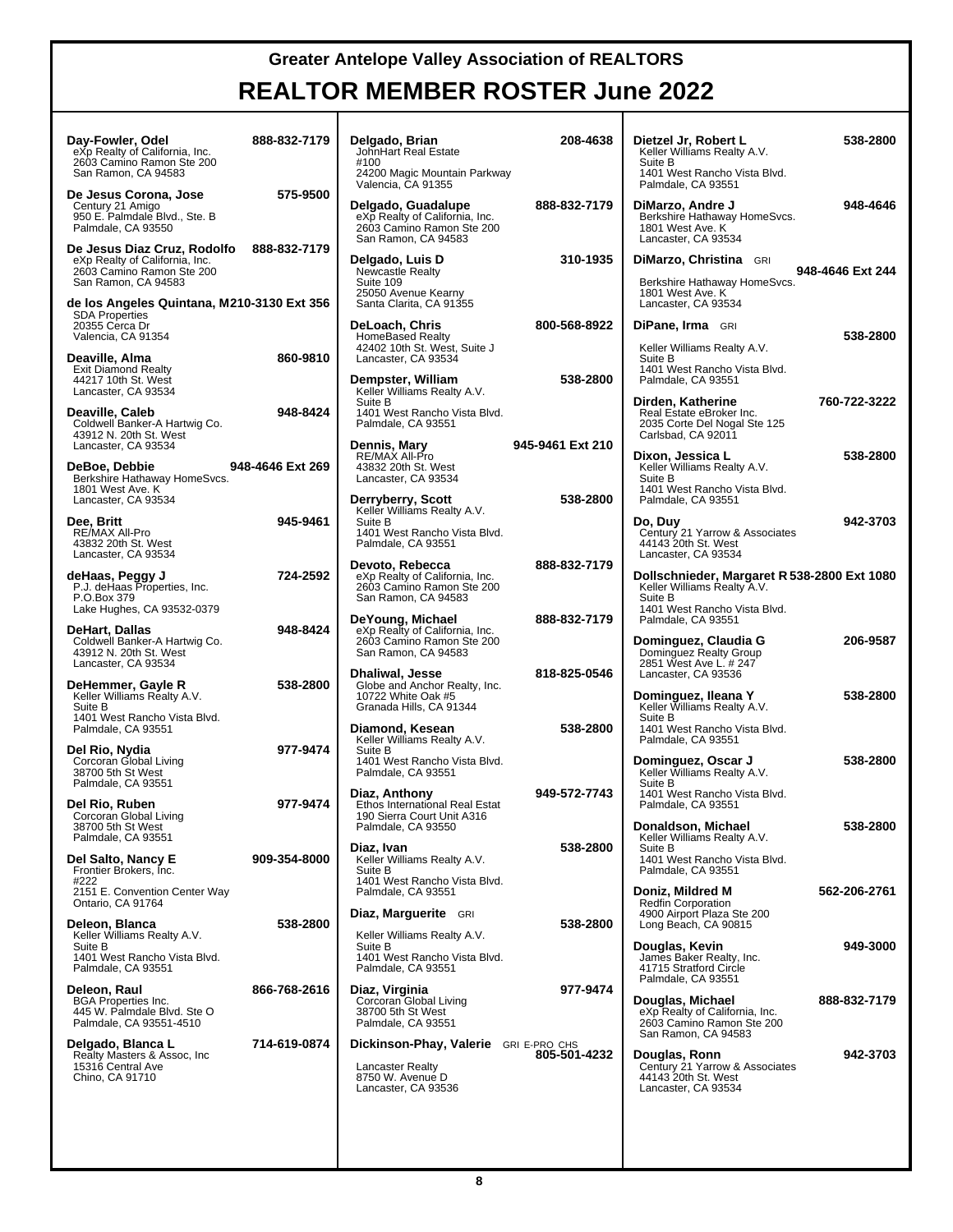| <b>Drost, Donna K CRS GRI</b>                                                                      | 945-9461         | Egstrom, Leonard<br>eXp Realty of California, Inc.                                                   | 888-832-7179     | Esaid, Jamal I<br>Century 21 Yarrow & Associates                                                  | 942-3703 Ext 205 |
|----------------------------------------------------------------------------------------------------|------------------|------------------------------------------------------------------------------------------------------|------------------|---------------------------------------------------------------------------------------------------|------------------|
| RE/MAX All-Pro<br>43832 20th St. West<br>Lancaster, CA 93534                                       |                  | 2603 Camino Ramon Ste 200<br>San Ramon, CA 94583                                                     |                  | 44143 20th St. West<br>Lancaster, CA 93534                                                        |                  |
| Drube, Liana<br>Keller Williams Realty A.V.<br>Suite B                                             | 538-2800         | Egstrom, Shari<br>eXp Realty of California, Inc.<br>2603 Camino Ramon Ste 200<br>San Ramon, CA 94583 | 888-832-7179     | Escobar, Debbie<br><b>HomeBased Realty</b><br>42402 10th St. West, Suite J<br>Lancaster, CA 93534 | 800-568-8922     |
| 1401 West Rancho Vista Blvd.<br>Palmdale, CA 93551                                                 |                  | Eguavoen, Otasowie Ken<br>Bernice Aquino Dixon, Broker                                               | 400-9066         | Escobar, Erick<br>Century 21 Amigo                                                                | 575-9500         |
| Drury, Rebecca J<br>Coldwell Banker-A Hartwig Co.<br>43912 N. 20th St. West<br>Lancaster, CA 93534 | 948-8424 Ext 315 | 16043 K Street<br>Mojave, CA 93501<br>Ejaz, Salman                                                   | 310-701-1789     | 950 E. Palmdale Blvd., Ste. B<br>Palmdale, CA 93550<br>Escobar, Luis                              | 888-832-7179     |
| <b>Duarte, Francisco</b><br>Century 21 Amigo<br>950 E. Palmdale Blvd., Ste. B                      | 575-9500         | Blue Ribbon Realty<br>190 Sierra Ct. Ste B202<br>Palmdale, CA 93550                                  |                  | eXp Realty of California, Inc.<br>2603 Camino Ramon Ste 200<br>San Ramon, CA 94583                |                  |
| Palmdale, CA 93550                                                                                 |                  | Elasaad, M.<br>Kapri Realty                                                                          | 209-9370         | Escobar, Sylvia<br>Allison James Estate & Homes                                                   | 866-463-5780     |
| Duarte, Mario L<br>Golden Properties & Investment<br>38279 6th St. East                            | 265-8136         | P.O.Box 2075<br>Lancaster, CA 93539                                                                  |                  | 6303 Owensmouth Ave<br>Woodland Hills, CA 91367                                                   |                  |
| Palmdale, CA 93550                                                                                 |                  | Elias-Lopez, Elizabeth<br>eXp Realty of California, Inc.                                             | 888-832-7179     | <b>Espana, Carlos E</b><br>Century 21 Yarrow & Associates                                         | 942-3703         |
| Duarte, Oscar GRI<br>RE/MAX All-Pro                                                                | 945-9461         | 2603 Camino Ramon Ste 200<br>San Ramon, CA 94583                                                     |                  | 44143 20th St. West<br>Lancaster, CA 93534                                                        |                  |
| 43832 20th St. West<br>Lancaster, CA 93534<br>Duhart, Laurie A                                     | 948-8424         | Eliopulos, Gregory T<br>Berkshire Hathaway HomeSvcs.<br>1801 West Ave. K<br>Lancaster, CA 93534      | 948-4646 Ext 308 | Esparza, Alana R<br>Alana Esparza Real Estate<br>32920 Roger Rd<br>Acton, CA 93510                | 714-4069         |
| Coldwell Banker-A Hartwig Co.<br>43912 N. 20th St. West<br>Lancaster, CA 93534                     |                  | Ellis, Darryl<br>Keller Williams Realty A.V.                                                         | 538-2800         | Esparza, Carlos J<br>RE/MAX All-Pro                                                               | 945-9461         |
| Duncan, Dejean                                                                                     | 538-2800         | Suite B<br>1401 West Rancho Vista Blvd.                                                              |                  | 43832 20th St. West<br>Lancaster, CA 93534                                                        |                  |
| Keller Williams Realty A.V.<br>Suite B<br>1401 West Rancho Vista Blvd.                             |                  | Palmdale, CA 93551<br>Ellis, Jennifer                                                                | 888-832-7179     | Esparza, Mara<br>Keller Williams Realty A.V.                                                      | 538-2800         |
| Palmdale, CA 93551<br>Duncan, Lilly                                                                | 818-246-1099     | eXp Realty of California, Inc.<br>2603 Camino Ramon Ste 200<br>San Ramon, CA 94583                   |                  | Suite B<br>1401 West Rancho Vista Blvd.<br>Palmdale, CA 93551                                     |                  |
| JohnHart Real Estate<br>3115-B Rancho Vista Blvd.<br>Palmdale, CA 93551                            |                  | Ellis-Anderson, Kym<br>Berkshire Hathaway HomeSvcs.                                                  | 948-4646 Ext 364 | Espinoza, Irving<br>Keller Williams Realty A.V.                                                   | 538-2800         |
| Duran Avila, Maribel<br>Precise AV Realty                                                          | 202-9120         | 1801 West Ave. K<br>Lancaster, CA 93534                                                              |                  | Suite B<br>1401 West Rancho Vista Blvd.<br>Palmdale, CA 93551                                     |                  |
| 3108 Tourmaline Ln<br>Palmdale, CA 93550                                                           |                  | Elmehy, Shady<br>GoPro Realty, Inc.<br>1605 E Palmdale Blvd. Ste F                                   | 339-4447         | Esses, Jerry<br>Jerry Esses-Broker                                                                | 609-2860         |
| Durham, Susan<br>Corcoran Global Living                                                            | 977-9474         | Palmdale, CA 93550                                                                                   |                  | 7374 Hightop Street<br>Moorpark, CA 93021                                                         |                  |
| 38700 5th St West<br>Palmdale, CA 93551                                                            |                  | <b>Engelhardt, Conrad GRI</b><br>Coldwell Banker-A Hartwig Co.                                       | 948-8424         | Estep, Monica D<br>Keller Williams Realty A.V.                                                    | 538-2800         |
| Duterte Abad, Edward T<br>eXp Realty of California, Inc.<br>2603 Camino Ramon Ste 200              | 888-832-7179     | 43912 N. 20th St. West<br>Lancaster, CA 93534                                                        |                  | Suite B<br>1401 West Rancho Vista Blvd.<br>Palmdale, CA 93551                                     |                  |
| San Ramon, CA 94583                                                                                |                  | Engle, Trina<br>RE/MAX All-Pro                                                                       | 945-9461         | Estrada, Edwin J                                                                                  | 273-6473         |
| Duzick, James F<br>Berkshire Hathaway HomeSvcs.<br>1801 West Ave. K                                | 948-4646 Ext 263 | 43832 20th St. West<br>Lancaster, CA 93534                                                           |                  | Sunshine Realty & Assoc. Inc.<br>2025 E. Palmdale Blvd.<br>Palmdale, CA 93550                     |                  |
| Lancaster, CA 93534                                                                                |                  | Ento, Cedric<br>Ethos International Real Estat                                                       | 949-572-7743     | Estrada, Gabriela                                                                                 | 254-1776         |
| Early, Joshua<br><b>West Coast Realty</b><br>8736 California City Blvd                             | 760-373-9200     | 190 Sierra Court Unit A316<br>Palmdale, CA 93550                                                     |                  | <b>RPM Executives</b><br>22777 Lyons Ave. Ste 211B<br>Santa Clarita, CA 91321                     |                  |
| California City, CA 93505-5237<br>Economu, Kyle                                                    | 888-832-7179     | Erfle, Jared<br>Select Service Realty<br>190 Sierra Court, Ste B207                                  | 272-1113         | Estrada, Hervi E<br>eXp Realty of California, Inc.                                                | 888-832-7179     |
| eXp Realty of California, Inc.<br>2603 Camino Ramon Ste 200                                        |                  | Palmdale, CA 93550                                                                                   |                  | 2603 Camino Ramon Ste 200<br>San Ramon, CA 94583                                                  |                  |
| San Ramon, CA 94583<br>Edwards, Michael                                                            | 310-504-2905     | Erfle, Victoria<br><b>Select Service Realty</b><br>190 Sierra Court, Ste B207                        | 272-1113         | Estrada, Mireya<br>Ambiance Realty                                                                | 424-277-8019     |
| <b>MHC Properties</b><br>1336 N MoorPark Road #306<br>Thousand Oaks, CA 91360                      |                  | Palmdale, CA 93550<br><b>Erhahon, Godstime</b>                                                       | 909-628-9100     | 8721 Sunset Blvd PH7<br>Los Angeles, CA 90069                                                     |                  |
| Egoavil Clark, Elaine D                                                                            | 948-8424         | <b>KW Vision</b><br><b>Ste 100</b>                                                                   |                  | Estrada, Natalie A<br><b>RPM Executives</b>                                                       | 254-1776         |
| Coldwell Banker-A Hartwig Co.<br>43912 N. 20th St. West<br>Lancaster, CA 93534                     |                  | 15335 Fairfield Ranch Rd<br>Chino Hills, CA 91709                                                    |                  | 22777 Lyons Ave. Ste 211B<br>Santa Clarita, CA 91321                                              |                  |
|                                                                                                    |                  |                                                                                                      |                  |                                                                                                   |                  |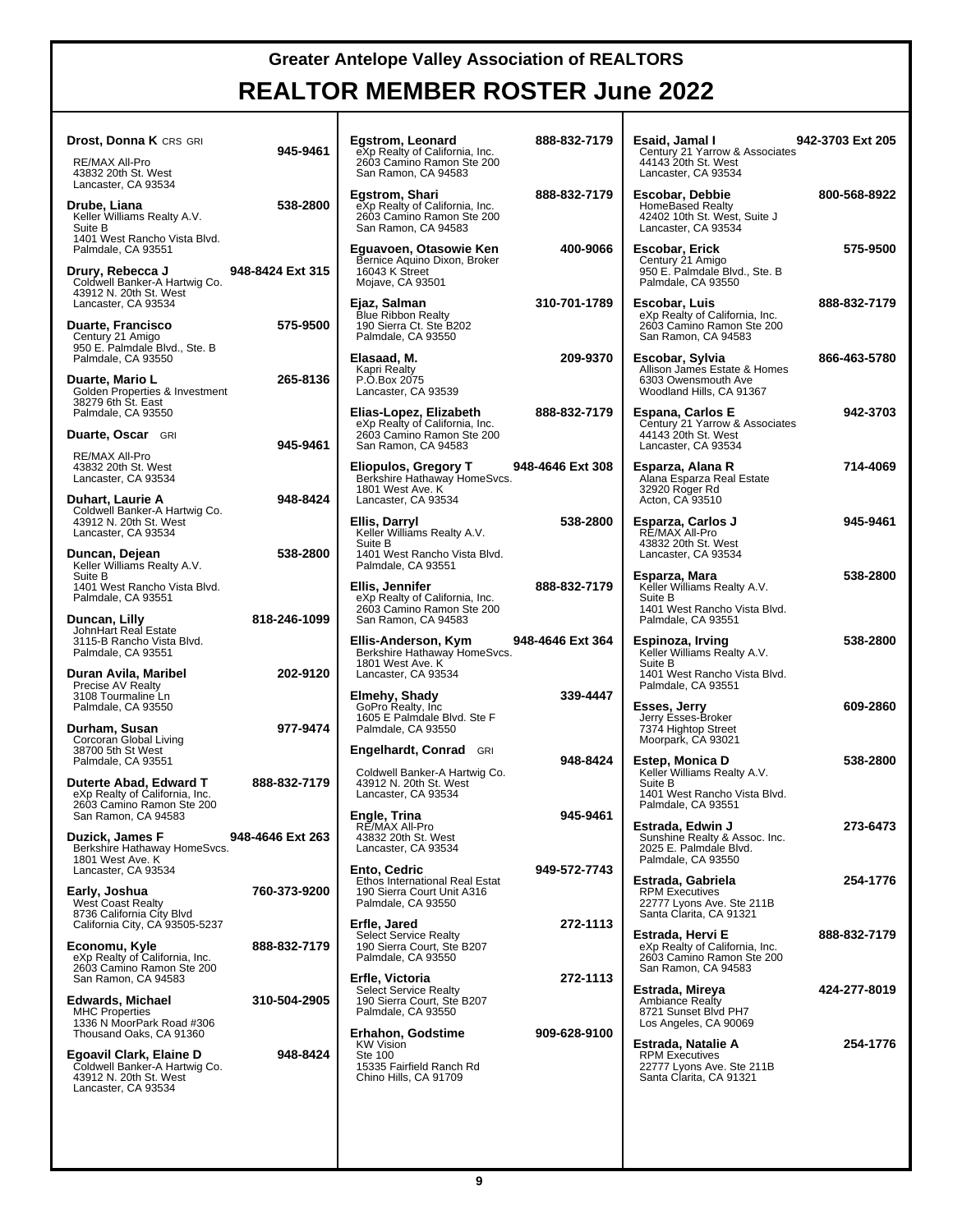| Evans, Aaron M<br>eXp Realty of California, Inc.<br>2603 Camino Ramon Ste 200<br>San Ramon, CA 94583                | 888-832-7179 | Figueroa, Jerry O<br>Keller Williams Realty A.V.<br>Suite B<br>1401 West Rancho Vista Blvd.                       | 538-2800         | <b>Floyd-Wines, Ellen</b><br>860-9810<br><b>Exit Diamond Realty</b><br>44217 10th St. West<br>Lancaster, CA 93534                |
|---------------------------------------------------------------------------------------------------------------------|--------------|-------------------------------------------------------------------------------------------------------------------|------------------|----------------------------------------------------------------------------------------------------------------------------------|
| Evans, David W<br>Evans & Company, Inc.<br>1083 James Way<br>Arroyo Grande, CA 93420                                | 760-382-8031 | Palmdale, CA 93551<br>Figueroa, Juany M<br>Real Estate Profess. of A.V.<br><b>Real Esrt</b><br>Palmdale, CA 93550 | 435-1754         | 948-8424<br>Flynt, Franklin D<br>Coldwell Banker-A Hartwig Co.<br>43912 N. 20th St. West<br>Lancaster, CA 93534                  |
| Evenson, Daniel<br><b>Dominion Properties</b><br>38609 Erika Lane<br>Palmdale, CA 93551                             | 723-8400     | Figueroa, Raul O<br><b>Boulevard Real Estate</b><br>2521 E. Palmdale Blvd<br>Palmdale, CA 93550                   | 274-7724         | Foster, Alan B<br>267-6007<br><b>Big Valley Real Estate</b><br>P.O. Box 900910<br>Palmdale, CA 93590                             |
| <b>Ewing, Misti</b><br>Keller Williams Realty A.V.<br>Suite B<br>1401 West Rancho Vista Blvd.<br>Palmdale, CA 93551 | 538-2800     | Fiorella Sr., Dionisio<br>Rodeo Realty<br>9171 Wilshire Blvd Ste 321<br>Beverly Hills, CA 90210                   | 818-990-0454     | Fox, Samaj<br>942-3703<br>Century 21 Yarrow & Associates<br>44143 20th St. West<br>Lancaster, CA 93534                           |
| <b>Fahlstrom, Nancy H</b><br>Kuhnhofer Properties Inc.<br>1113 West Ave M-4 Suite A<br>Palmdale, CA 93551           | 816-8818     | First, Summer M<br>Coldwell Banker-A Hartwig Co.<br>43912 N. 20th St. West<br>Lancaster, CA 93534                 | 948-8424         | Fox, Susan M<br>977-9474<br>Corcoran Global Living<br>38700 5th St West<br>Palmdale, CA 93551                                    |
| Farber, Debbie<br>Berkshire Hathaway HomeSvcs.<br>1801 West Ave. K<br>Lancaster, CA 93534                           | 948-4646     | <b>Fischer, Courtney</b><br>Coldwell Banker-A Hartwig Co.<br>43912 N. 20th St. West<br>Lancaster, CA 93534        | 948-8424         | 538-2800 Ext 2327<br>Fraigun, Ed<br>Keller Williams Realty A.V.<br>Suite B<br>1401 West Rancho Vista Blvd.<br>Palmdale, CA 93551 |
| <b>Farnsworth, Danielle R</b><br>RE/MAX All-Pro<br>43832 20th St. West<br>Lancaster, CA 93534                       | 945-9461     | <b>Fischer, Lori</b> CRS<br>Coldwell Banker-A Hartwig Co.<br>43912 N. 20th St. West                               | 948-8424 Ext 302 | 948-4646<br>Frame, Madelynn C<br>Berkshire Hathaway HomeSvcs.<br>1801 West Ave. K<br>Lancaster, CA 93534                         |
| Farrell, Jennifer J<br>Leer Realty<br>190 Sierra Court. Ste B-217<br>Palmdale, CA 93550                             | 265-7788     | Lancaster, CA 93534<br>Fisher, Elizabeth<br>New Millennium Homes<br>45025 13th St West<br>Lancaster, CA 93534     | 951-3752         | 538-2800<br>Franklin, Aiyana<br>Keller Williams Realty A.V.<br>Suite B<br>1401 West Rancho Vista Blvd.<br>Palmdale, CA 93551     |
| Farrukh, Daad<br>Berkshire Hathaway HomeSvcs.<br>1801 West Ave. K<br>Lancaster, CA 93534                            | 948-4646     | Fitzgerald-Harris, Anna<br>eXp Realty of California, Inc.<br>2603 Camino Ramon Ste 200<br>San Ramon, CA 94583     | 888-832-7179     | Franklin, Sherman<br>579-4712<br>Franklin Realty & Investments<br>5022 West Avenue N Ste 102-76<br>Palmdale, CA 93551            |
| Fayez, Sam<br>Preferred Real Estate and Inve<br>651 W. Lancaster Blvd<br>Lancaster, CA 93534                        | 949-2477     | Flaherty, Lynda<br>California Premier Real Estate<br>44241 Soft Ave.<br>Lancaster, CA 93536                       | 618-7310         | 818-993-1300<br>Freeman, Cynthia<br>Keller Williams Realty Central<br>9036 Tampa Ave<br>Northridge, CA 91324                     |
| Federico, Katherine<br><b>Redfin Corporation</b><br>4900 Airport Plaza Ste 200<br>Long Beach, CA 90815              | 562-206-2761 | Flamenco, Osman<br><b>RBS Realty</b><br>1603 E. Palmdale Blvd. Ste C<br>Palmdale, CA 93550                        | 526-5809         | Freeman, Lisa M<br>888-832-7179<br>eXp Realty of California, Inc.<br>2603 Camino Ramon Ste 200<br>San Ramon, CA 94583            |
| Felix Jr, Salvador<br>Century 21 Yarrow & Associates<br>44143 20th St. West<br>Lancaster, CA 93534                  | 942-3703     | Flanagan, Michelle<br>Drt Pddlr/DP Comm Bkrg<br>38839 N. 20th St. E., Ste. A.<br>Palmdale, CA 93550               | 273-2664         | 494-8099<br>Friedlander, Michael<br>Sentry Residential, Inc.<br>812 W. Lancaster Blvd<br>Lancaster, CA 93534                     |
| Fernandez, Juan<br>Keller Williams Realty A.V.<br>Suite B<br>1401 West Rancho Vista Blvd.<br>Palmdale, CA 93551     | 538-2800     | Flores, Brenda<br>Sunshine Realty & Assoc. Inc.<br>2025 E. Palmdale Blvd.<br>Palmdale, CA 93550                   | 273-6473 Ext 277 | 273-6473<br><b>Fuentes, Araceli</b><br>Sunshine Realty & Assoc. Inc.<br>2025 E. Palmdale Blvd.<br>Palmdale, CA 93550             |
| Ferniza Jr, Manuel<br>Keller Williams Realty A.V.<br>Suite B<br>1401 West Rancho Vista Blvd.<br>Palmdale, CA 93551  | 538-2800     | Flores, Jose M<br>Keller Williams Realty A.V.<br>Suite B<br>1401 West Rancho Vista Blvd.<br>Palmdale, CA 93551    | 538-2800         | <b>Fults, Rebecca</b><br>945-4521 Ext 239<br>Century 21 Doug Anderson<br>1727 W. Avenue K<br>Lancaster, CA 93534                 |
| Fidyk, John<br><b>CBC/Valley Realty</b><br>42402 10th St. West. Ste. E<br>Lancaster, CA 93534                       | 948-2644     | Flores, Julio<br>eXp Realty of California, Inc.<br>2603 Camino Ramon Ste 200<br>San Ramon, CA 94583               | 888-832-7179     | Fugua, Jasmine L<br>435-1754<br>Real Estate Profess. of A.V.<br><b>Real Esrt</b><br>Palmdale, CA 93550                           |
| Fields. Veronica J<br>Lighthouse Wealth Mgmt. Group<br>3166 E. Palmdale Blvd. Ste 218<br>Palmdale, CA 93550         | 575-9702     | Flores, Mario A<br>Century 21 Yarrow & Associates<br>44143 20th St. West<br>Lancaster, CA 93534                   | 942-3703         | Furtado, Jill A E-PRO SFR GRI SRES<br>948-4646<br>Berkshire Hathaway HomeSvcs.<br>1801 West Ave. K<br>Lancaster, CA 93534        |
| Fierros, Dalila<br>Fierros Realty & Associates<br>3808 West Ave N<br>Palmdale, CA 93551                             | 406-7697     | Flores, Nadia<br>Real Estate Profess. of A.V.<br>Real Esrt<br>Palmdale, CA 93550                                  | 435-1754         | Gagne, Darlene J<br>264-2007<br>East Valley R.E.<br>40303 170th Street East<br>Palmdale, CA 93591                                |
|                                                                                                                     |              |                                                                                                                   |                  |                                                                                                                                  |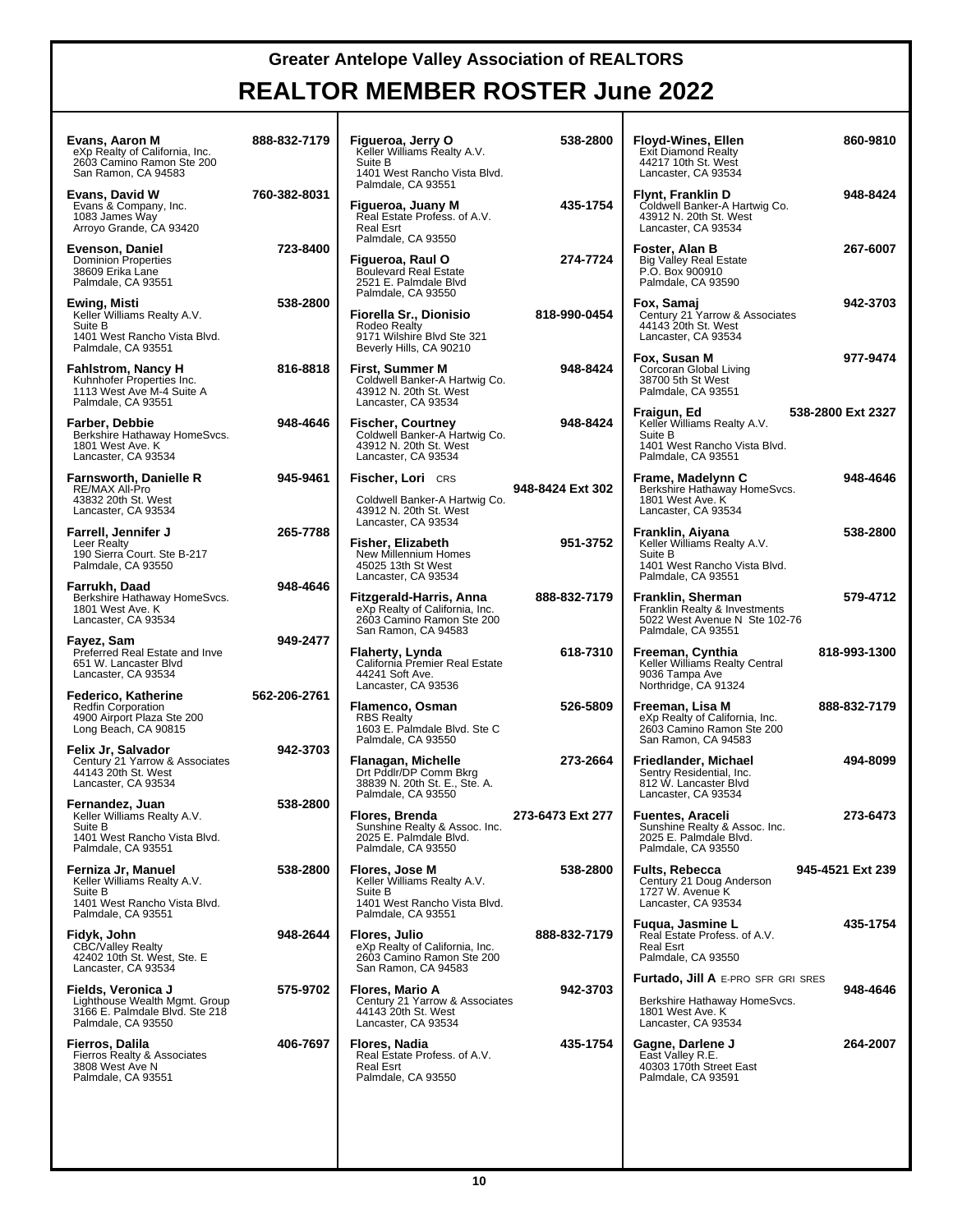| Galdamez, Alberto A<br>Paradise Realty<br>3166 E. Palmdale Blvd # 112<br>Palmdale, CA 93550                                           | 209-7988     | Garcia Valenzuela, Juan<br>Ethos International Real Estat<br>190 Sierra Court Unit A316<br>Palmdale, CA 93550  | 949-572-7743     | 945-9461<br>Gaston, Grace<br>RE/MAX All-Pro<br>43832 20th St. West<br>Lancaster, CA 93534                                    |
|---------------------------------------------------------------------------------------------------------------------------------------|--------------|----------------------------------------------------------------------------------------------------------------|------------------|------------------------------------------------------------------------------------------------------------------------------|
| Galicia, Wendy S<br>Corcoran Global Living<br>38700 5th St West<br>Palmdale, CA 93551                                                 | 977-9474     | Garcia, Andy<br>Century 21 Yarrow & Associates<br>44143 20th St. West<br>Lancaster, CA 93534                   | 942-3703         | 220-5506 Ext 702<br>Gately, Earl S<br><b>Gately Properties</b><br>28103 Vista View Dr<br>Santa Clarita, CA 91351             |
| Galier, Jonathan P GRI<br>RE/MAX All-Pro<br>43832 20th St. West<br>Lancaster, CA 93534                                                | 945-9461     | Garcia, Arvin<br>Corcoran Global Living<br>38700 5th St West<br>Palmdale, CA 93551                             | 977-9474         | Gatling, Warren W<br>Century 21 Doug Anderson<br>945-4521 Ext 209<br>1727 W. Avenue K<br>Lancaster, CA 93534                 |
| Gallagher, Cody A<br>Kuhnhofer Properties Inc.<br>1113 West Ave M-4 Suite A<br>Palmdale, CA 93551                                     | 816-8818     | Garcia, Hector<br>Home Ace Realty<br>503 Lakeview Drive<br>Palmdale, CA 93551                                  | 485-6454         | Gatton, Albert<br>538-2800<br>Keller Williams Realty A.V.<br>Suite B<br>1401 West Rancho Vista Blvd.<br>Palmdale, CA 93551   |
| Gallegos, Nancy<br>Coldwell Banker-A Hartwig Co.<br>43912 N. 20th St. West<br>Lancaster, CA 93534                                     | 948-8424     | Garcia, Jose A<br>Axis Real Estate, Inc.<br>530 Commerce Ave. Ste A<br>Palmdale, CA 93551                      | 526-6600         | 538-2800<br>Gatton, Megan<br>Keller Williams Realty A.V.<br>Suite B<br>1401 West Rancho Vista Blvd.                          |
| <b>Galli, Greg</b> GRI CRS SRES E-PRO<br><b>Realty Executives Platinum</b>                                                            | 272-2727     | Garcia, Joseph<br>Keller Williams Realty A.V.<br>Suite B<br>1401 West Rancho Vista Blvd.                       | 538-2800         | Palmdale, CA 93551<br>942-3703<br>Gauthreaux, Lynne<br>Century 21 Yarrow & Associates                                        |
| 5022 W. Ave N. Ste 102A<br>Palmdale, CA 93551                                                                                         |              | Palmdale, CA 93551<br>Garcia, Joshua                                                                           | 562-206-2761     | 44143 20th St. West<br>Lancaster, CA 93534                                                                                   |
| Gallina, Alejandra F SFR<br>Keller Williams Realty A.V.                                                                               | 538-2800     | <b>Redfin Corporation</b><br>4900 Airport Plaza Ste 200<br>Long Beach, CA 90815                                |                  | 272-2727<br>Genari, Richard<br><b>Realty Executives Platinum</b><br>5022 W. Ave N. Ste 102A                                  |
| Suite B<br>1401 West Rancho Vista Blvd.<br>Palmdale, CA 93551                                                                         |              | Garcia, Krystina<br><b>Ambiance Realty</b>                                                                     | 424-277-8019     | Palmdale, CA 93551<br>Genz, Chris W<br>800-568-8922 Ext 213                                                                  |
| Galloway, Robert CHS                                                                                                                  | 888-832-7179 | 8721 Sunset Blvd PH7<br>Los Angeles, CA 90069                                                                  |                  | <b>HomeBased Realty</b><br>42402 10th St. West, Suite J<br>Lancaster, CA 93534                                               |
| eXp Realty of California, Inc.<br>2603 Camino Ramon Ste 200<br>San Ramon, CA 94583                                                    |              | Garcia, Mario H<br>Park Regency Realty<br>10146 Balboa Blvd.<br>Granada Hills, CA 91344                        | 818-363-6116     | 800-568-8922 Ext 214<br>Genz, Christine<br><b>HomeBased Realty</b><br>42402 10th St. West, Suite J                           |
| Galvan, Javier<br>Keller Williams Realty A.V.<br>Suite B<br>1401 West Rancho Vista Blvd.<br>Palmdale, CA 93551                        | 538-2800     | Garcia, Nioka M<br>R.R. Gable, Inc.<br>Kreg Gable<br>24432 Park Granada<br>Calabasas, CA 91302                 | 805-584-3444     | Lancaster, CA 93534<br>948-4646<br>George, Alexis<br>Berkshire Hathaway HomeSvcs.<br>1801 West Ave. K<br>Lancaster, CA 93534 |
| Gamble, Kathryn A<br>Ace Realty-Palmdale<br>520 West Palmdale. Ste J<br>Palmdale, CA 93551                                            | 265-6513     | Garcia, Rosio CHS<br>Berkshire Hathaway HomeSvcs.                                                              | 948-4646 Ext 274 | 538-2800<br>George, Tifany<br>Keller Williams Realty A.V.<br>Suite B                                                         |
| Gamboa, Delta M<br>Keller Williams Realty A.V.<br>Suite B                                                                             | 538-2800     | 1801 West Ave. K<br>Lancaster, CA 93534<br>Garcia, Sergio                                                      | 942-3703         | 1401 West Rancho Vista Blvd.<br>Palmdale, CA 93551<br>538-1080<br>Gevargis, Linda                                            |
| 1401 West Rancho Vista Blvd.<br>Palmdale, CA 93551                                                                                    |              | Century 21 Yarrow & Associates<br>44143 20th St. West<br>Lancaster, CA 93534                                   |                  | Dynamic Realty Inc.<br>2531 Olive Drive, Ste D<br>Palmdale, CA 93550                                                         |
| <b>Ganeshan, Ralph</b> E-PRO SRES GRI<br>Keller Williams Realty A.V.<br>Suite B<br>1401 West Rancho Vista Blvd.<br>Palmdale, CA 93551 | 538-2800     | Garcia, Silvia<br>Keller Williams Realty A.V.<br>Suite B<br>1401 West Rancho Vista Blvd.<br>Palmdale, CA 93551 | 538-2800         | Gibson, Johnnie W<br>818-246-1099<br>JohnHart Real Estate<br>3115-B Rancho Vista Blvd.<br>Palmdale, CA 93551                 |
| Gannon, Scott<br>Gannon Realty Group, Inc.<br>1137 West Ave. M-14, Ste. #103<br>Palmdale, CA 93551                                    | 522-3177     | Garcia, Xiomara<br>RE/MAX All-Pro<br>43832 20th St. West<br>Lancaster, CA 93534                                | 945-9461         | Gideon, Bart<br>800-568-8922 Ext 215<br><b>HomeBased Realty</b><br>42402 10th St. West, Suite J<br>Lancaster, CA 93534       |
| Gannon, Tina<br>Gannon Realty Group, Inc.<br>1137 West Ave. M-14, Ste. #103<br>Palmdale, CA 93551                                     | 522-3177     | Garrison, John B<br>Keller Williams Realty A.V.<br>Suite B<br>1401 West Rancho Vista Blvd.                     | 538-2800         | Gideon, Jennifer<br>800-568-8922<br><b>HomeBased Realty</b><br>42402 10th St. West, Suite J<br>Lancaster, CA 93534           |
| Gant, Angelo<br>eXp Realty of California, Inc.<br>2603 Camino Ramon Ste 200<br>San Ramon, CA 94583                                    | 888-832-7179 | Palmdale, CA 93551<br>Garton, Sara<br>Century 21 Yarrow & Associates<br>44143 20th St. West                    | 942-3703         | Gideon, Michael<br>800-568-8922 Ext 294<br><b>HomeBased Realty</b><br>42402 10th St. West, Suite J<br>Lancaster, CA 93534    |
| Garcia Fierro, Jorge I<br>Corcoran Global Living<br>38700 5th St West<br>Palmdale, CA 93551                                           | 977-9474     | Lancaster, CA 93534<br>Garza, Ryan<br>Berkshire Hathaway HomeSvcs.<br>1801 West Ave. K<br>Lancaster, CA 93534  | 948-4646 Ext 226 | 406-1832<br>Gill, Baldev S<br>AV Gill Realty, Inc.<br>PO BOX 962<br>Acton, CA 93510                                          |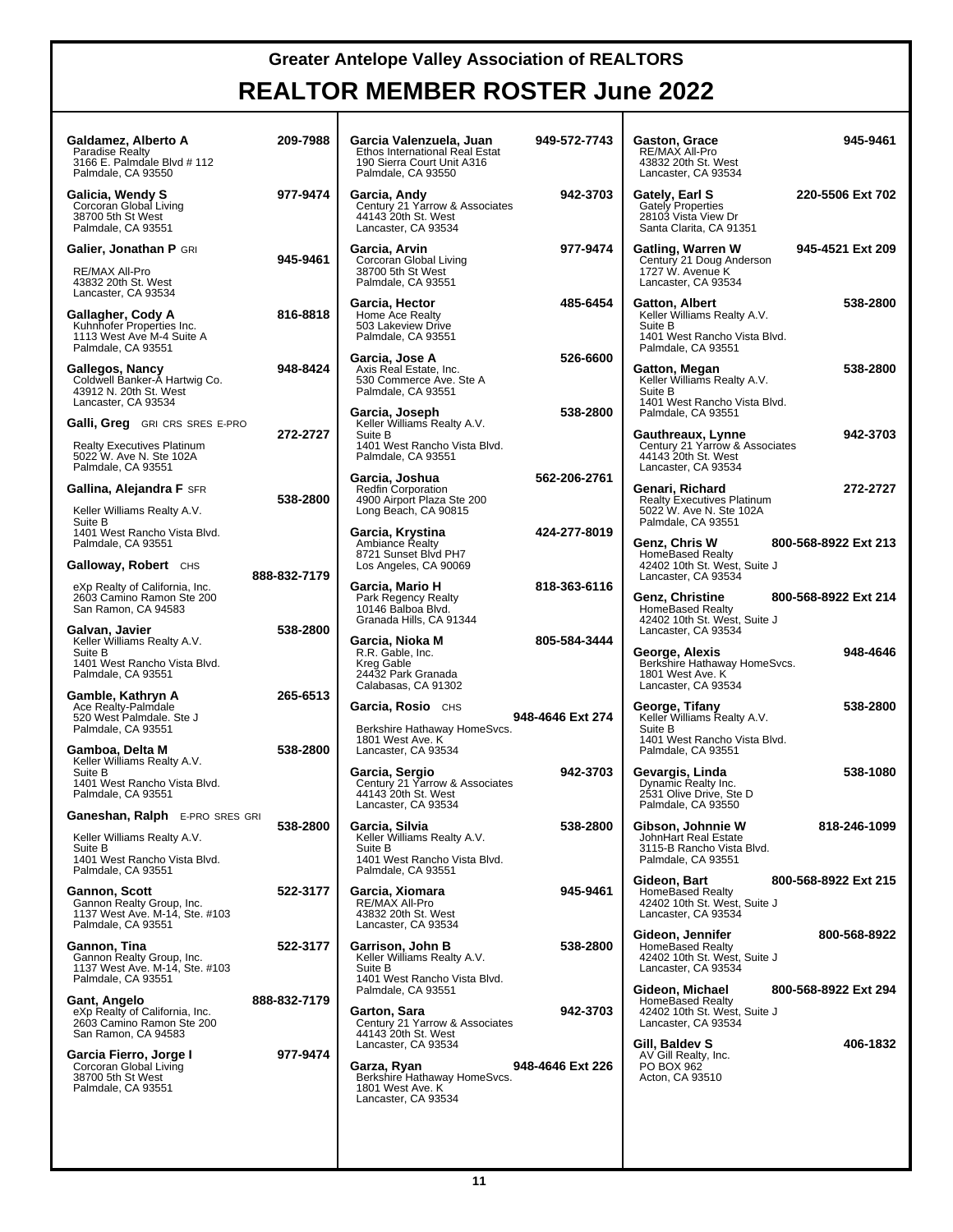| Gilner, Terry<br>Century 21 Doug Anderson<br>1727 W. Avenue K<br>Lancaster, CA 93534                                               | 945-4521 Ext 222     | Gonzales, Veronica V<br>Keller Williams Realty A.V.<br>Suite B<br>1401 West Rancho Vista Blvd.<br>Palmdale, CA 93551         | 538-2800 | Gonzalez-Aguayo, Maria C<br>Coldwell Banker Best RealtyC.C<br>8016 California City Blvd<br>California City, CA 93505 | 760-373-8636     |
|------------------------------------------------------------------------------------------------------------------------------------|----------------------|------------------------------------------------------------------------------------------------------------------------------|----------|----------------------------------------------------------------------------------------------------------------------|------------------|
| Ginn CRS, Cherie GRI CHS<br><b>HomeBased Realty</b><br>42402 10th St. West, Suite J<br>Lancaster, CA 93534                         | 800-568-8922 Ext 324 | Gonzales, Yvette L<br>Keller Williams Realty A.V.<br>Suite B<br>1401 West Rancho Vista Blvd.                                 | 538-2800 | Goodermont, Melissa<br>Berkshire Hathaway HomeSvcs.<br>1801 West Ave. K<br>Lancaster, CA 93534                       | 948-4646         |
| Gins-Cook, Pamela<br>Leer Realty<br>190 Sierra Court. Ste B-217<br>Palmdale, CA 93550                                              | 265-7788             | Palmdale, CA 93551<br>Gonzalez, Adrianna<br>GoPro Realty, Inc.<br>1605 E Palmdale Blvd. Ste F                                | 339-4447 | Goodman, Glenn<br>Century 21 Yarrow & Associates<br>44143 20th St. West<br>Lancaster, CA 93534                       | 942-3703         |
| Glancy, Nicole<br>eXp Realty of California, Inc.<br>2603 Camino Ramon Ste 200<br>San Ramon, CA 94583                               | 888-832-7179         | Palmdale, CA 93550<br>Gonzalez, Alesha<br>RE/MAX All-Pro<br>43832 20th St. West                                              | 945-9461 | Goodman Sr, Lance<br>Century 21 Yarrow & Associates<br>44143 20th St. West<br>Lancaster, CA 93534                    | 942-3703         |
| Goddard, Karen E-PRO<br>Berkshire Hathaway HomeSvcs.<br>1801 West Ave. K                                                           | 948-4646             | Lancaster, CA 93534<br>Gonzalez, Elizabeth<br>Coldwell Banker-A Hartwig Co.<br>43912 N. 20th St. West                        | 948-8424 | Goodrich, Lakia<br>Keller Williams Realty A.V.<br>Suite B<br>1401 West Rancho Vista Blvd.<br>Palmdale, CA 93551      | 538-2800         |
| Lancaster, CA 93534<br>Godin JR, Brian L<br>Berkshire Hathaway HomeSvcs.<br>1801 West Ave. K<br>Lancaster, CA 93534                | 948-4646 Ext 350     | Lancaster, CA 93534<br>Gonzalez, Elizabeth C<br>Century 21 Yarrow & Associates<br>44143 20th St. West<br>Lancaster, CA 93534 | 942-3703 | Gordon, Helen<br>RE/MAX All-Pro<br>43832 20th St. West<br>Lancaster, CA 93534                                        | 945-9461         |
| Godinez, Salvador<br><b>Golden Foundation Realty</b><br>445 W. Palmdale Blvd Ste Q<br>Palmdale, CA 93551                           | 265-1031             | Gonzalez, Evelin<br>Cynthia Hernandez, Broker<br>564 Lancaster Blvd<br>Lancaster, CA 93534                                   | 916-8092 | Gordon, Teri L<br>Teri Gordon Real Estate<br>1008 W Ave M14, Ste F3<br>Palmdale, CA 93551                            | 917-3547         |
| Gold, Terri CHS<br>Coldwell Banker-A Hartwig Co.<br>43912 N. 20th St. West                                                         | 948-8424 Ext 336     | Gonzalez, Gerardo<br>GoPro Realty, Inc.<br>1605 E Palmdale Blvd. Ste F<br>Palmdale, CA 93550                                 | 339-4447 | Gorham, Sherri L<br>Keller Williams Realty A.V.<br>Suite B<br>1401 West Rancho Vista Blvd.<br>Palmdale, CA 93551     | 538-2800         |
| Lancaster, CA 93534<br>Gomez Diaz, Nelson E<br>Ethos International Real Estat<br>190 Sierra Court Unit A316                        | 949-572-7743         | Gonzalez, Kailianna<br>Kuhnhofer Properties Inc.<br>1113 West Ave M-4 Suite A<br>Palmdale, CA 93551                          | 816-8818 | Gorman, Christina<br>Leer Realty<br>190 Sierra Court. Ste B-217<br>Palmdale, CA 93550                                | 265-7788         |
| Palmdale, CA 93550<br>Gomez, Iris<br>B.L.A. Properties and Loans<br>6901 Topanga Cny Blvd #201<br>Canoga Park, CA 91303            | 818-912-6076         | Gonzalez, Linda<br>Real Estate Profess. of A.V.<br>Real Esrt<br>Palmdale, CA 93550                                           | 435-1754 | Gorman, Edith<br><b>Barcode Properties</b><br>22231 Mulholland Hwy #117<br>Calabasas, CA 91302                       | 888-574-8287     |
| Gomez, Jose<br>Century 21 Amigo<br>950 E. Palmdale Blvd., Ste. B<br>Palmdale, CA 93550                                             | 575-9500             | Gonzalez, Lizeth A<br>Keller Williams Realty A.V.<br>Suite B<br>1401 West Rancho Vista Blvd.<br>Palmdale, CA 93551           | 538-2800 | Goungo, Marina<br>Coldwell Banker-A Hartwig Co.<br>43912 N. 20th St. West<br>Lancaster, CA 93534                     | 948-8424         |
| Gomez, Rodolfo<br>Century 21 Peak<br>11011 Balboa Blvd<br>Granada Hills, CA 91344                                                  | 818-363-1717         | Gonzalez, Manny<br>GoPro Realty, Inc.<br>1605 E Palmdale Blvd. Ste F<br>Palmdale, CA 93550                                   | 339-4447 | Goungo, Michelle<br>Coldwell Banker-A Hartwig Co.<br>43912 N. 20th St. West<br>Lancaster, CA 93534                   | 948-8424         |
| Gomez, Sandra<br>Keller Williams Realty A.V.<br>Suite B<br>1401 West Rancho Vista Blvd.                                            | 538-2800             | Gonzalez, Mariano<br>Sunshine Realty & Assoc. Inc.<br>2025 E. Palmdale Blvd.<br>Palmdale, CA 93550                           | 273-6473 | Gover, Natalie<br>Berkshire Hathaway HomeSvcs.<br>1801 West Ave. K<br>Lancaster. CA 93534                            | 948-4646         |
| Palmdale, CA 93551<br>Gonzales, Charla<br>RE/MAX All-Pro<br>43832 20th St. West                                                    | 945-9461             | <b>Gonzalez. Nestor</b><br>Corcoran Global Living<br>38700 5th St West<br>Palmdale, CA 93551                                 | 977-9474 | Gowin GRI, Leslie GRI<br>Keller Williams Realty A.V.<br>Suite B<br>1401 West Rancho Vista Blvd.                      | 538-2800         |
| Lancaster, CA 93534<br>Gonzales, Loweta<br>Tiffany Phan. Broker<br>8335 Winnetka Ave<br>Winnetka, CA 91306                         | 818-212-8185         | Gonzalez, Sandee C<br><b>Precept Real Estate Services</b><br>445 W. Palmdale Blvd. Ste. E<br>Palmdale, CA 93551              | 209-1410 | Palmdale, CA 93551<br>Grajeda De Leon, Laiz<br>Ayden Tyler Realty<br>2341 Sycamore Lane<br>Palmdale, CA 93551        | 947-4769         |
| Gonzales, Nikolle<br>RE/MAX All-Pro<br>43832 20th St. West                                                                         | 945-9461             | Gonzalez, Stanley J<br>Real Estate Profess. of A.V.<br>Real Esrt<br>Palmdale, CA 93550                                       | 435-1754 | Granger, Ashley<br>Berkshire Hathaway HomeSvcs.<br>1801 West Ave. K<br>Lancaster, CA 93534                           | 948-4646         |
|                                                                                                                                    |                      |                                                                                                                              |          |                                                                                                                      |                  |
| Lancaster, CA 93534<br><b>Gonzales, Pete</b><br>eXp Realty of California, Inc.<br>2603 Camino Ramon Ste 200<br>San Ramon, CA 94583 | 888-832-7179 Ext 237 | Gonzalez, Yesenia<br>Coldwell Banker-A Hartwig Co.<br>43912 N. 20th St. West<br>Lancaster, CA 93534                          | 948-8424 | Granger, Lori<br>Berkshire Hathaway HomeSvcs.<br>1801 West Ave. K<br>Lancaster, CA 93534                             | 948-4646 Ext 248 |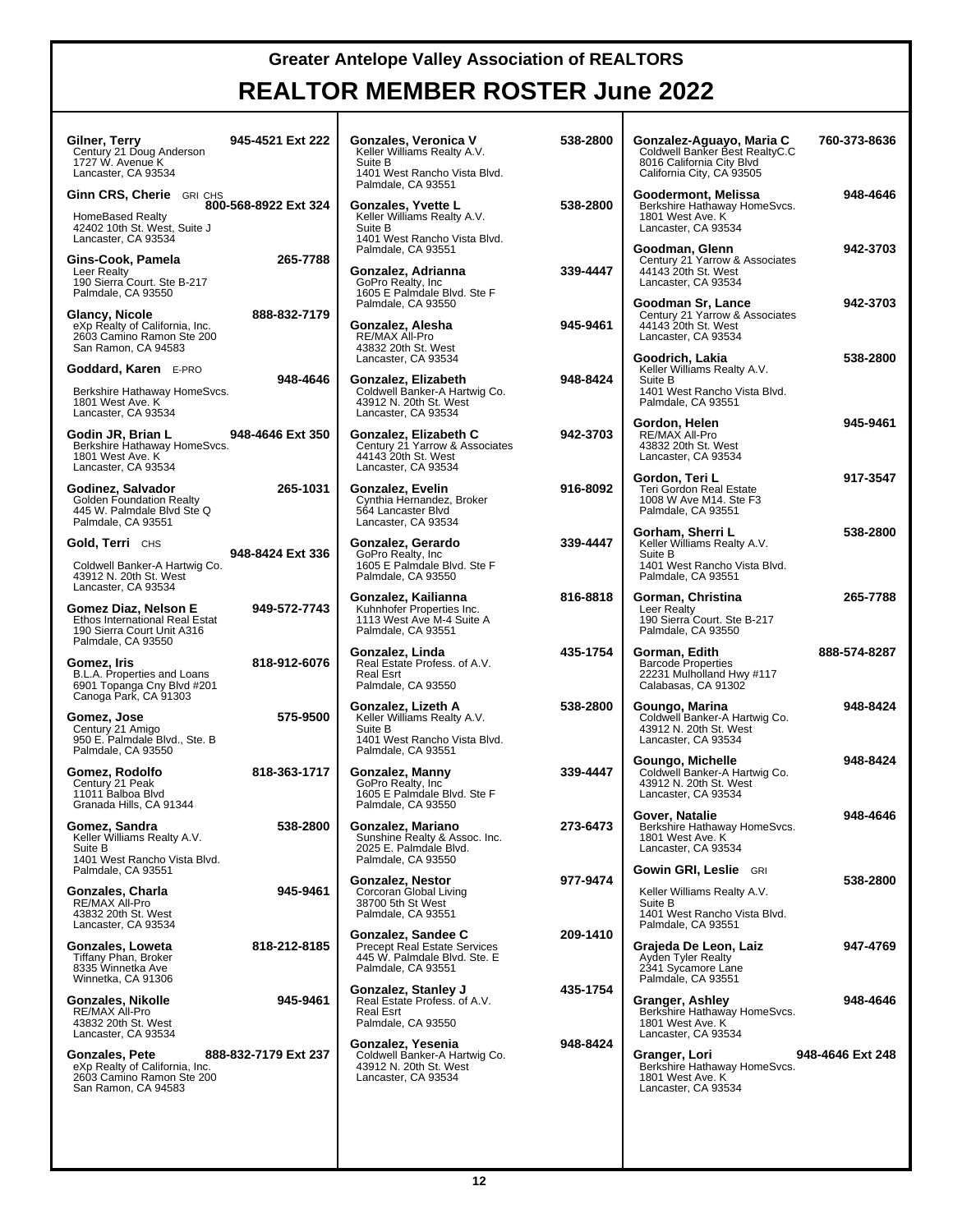#### **REALTOR MEMBER ROSTER June 2022**

| <b>Grauke, Patricia L GRI</b>                                                                                |                  |
|--------------------------------------------------------------------------------------------------------------|------------------|
| Berkshire Hathaway HomeSvcs.<br>1801 West Ave. K<br>Lancaster, CA 93534                                      | 948-4646         |
| Gray, Priscilla<br>Topel Realty, Inc.<br>3344 W. Ave. L<br>Lancaster, CA 93536                               | 579-6927         |
| <b>Gray, Rene'</b><br>Leer Realty<br>190 Sierra Court. Ste B-217<br>Palmdale, CA 93550                       | 265-7788         |
| Gray, Renwick<br><b>Renwick Properties</b><br>190 Sierra Ct. Ste B-206<br>Palmdale, CA 93550                 | 860-4577         |
| Greer, Dennis<br>Coldwell Banker-A Hartwig Co.<br>43912 N. 20th St. West<br>Lancaster, CA 93534              | 948-8424 Ext 319 |
| Griffin, Anita<br>Rite Way Realty<br>227 East Ave M<br>Lancaster, CA 93535                                   | 945-6733         |
| Grimshaw, Devery<br><b>RE/MAX Clearview</b><br>8100California City Blvd.<br>California City, CA 93505        | 760-373-8282     |
| Grupi, Kamae<br>Exit Diamond Realty<br>44217 10th St. West<br>Lancaster, CA 93534                            | 860-9810         |
| Guenther, Jacob<br>eXp Realty of California, Inc.<br>2603 Camino Ramon Ste 200<br>San Ramon, CA 94583        | 888-832-7179     |
| <b>Guerra, Claudia</b><br>Precept Real Estate Services<br>445 W. Palmdale Blvd. Ste. E<br>Palmdale, CA 93551 | 209-1410         |
| Guerrero, Kim GRI                                                                                            |                  |
| Keller Williams Realty A.V.<br>Suite B<br>1401 West Rancho Vista Blvd.<br>Palmdale, CA 93551                 | 538-2800         |
| Guerrero, William GRI                                                                                        |                  |
| Keller Williams Realty A.V.<br>Suite B<br>1401 West Rancho Vista Blvd.<br>Palmdale, CA 93551                 | 538-2800         |
| Guillen, Edward<br>Pantheon Realty Corp.<br>2010 West ave K. Ste 659<br>Lancaster, CA 93536                  | 622-3900         |
| Gurule, Jenifer<br><b>Valley Realty</b><br>1550 20th St West #101<br>Rosamond, CA 93560                      | 347-3620         |
| Gutierrez, Alicia V<br>Century 21 Amigo<br>950 E. Palmdale Blvd., Ste. B<br>Palmdale, CA 93550               | 575-9500         |
| Gutierrez, Cathy<br>Century 21 Amigo<br>950 E. Palmdale Blvd., Ste. B<br>Palmdale, CA 93550                  | 575-9500         |
| Gutierrez, Daniel<br><b>Tri County Realty</b><br>918 E. Palmdale Blvd<br>Palmdale, CA 93550                  | 947-8955         |
|                                                                                                              |                  |

| -4646          | Gutierrez, George<br><b>Flat Rate Realty</b><br>42035 12th St West, Suite 102<br>Lancaster, CA 93535                                      | 471-9210         | Han, James Jung H<br>RE/MAX All-Pro<br>43832 20th St. West<br>Lancaster, CA 93534                                                       | 945-9461             |
|----------------|-------------------------------------------------------------------------------------------------------------------------------------------|------------------|-----------------------------------------------------------------------------------------------------------------------------------------|----------------------|
| -6927          | Gutierrez, Greg<br>Sunshine Realty & Assoc. Inc.<br>2025 E. Palmdale Blvd.<br>Palmdale, CA 93550                                          | 273-6473         | Haney, Antonio<br>Keller Williams Realty A.V.<br>Suite B<br>1401 West Rancho Vista Blvd.                                                | 538-2800             |
| -7788          | Gutierrez, Jose M<br><b>Tri County Realty</b><br>918 E. Palmdale Blvd<br>Palmdale, CA 93550                                               | 947-8955         | Palmdale, CA 93551<br>Haney, Jessica<br>Berkshire Hathaway HomeSvcs.<br>1801 West Ave. K<br>Lancaster, CA 93534                         | 948-4646             |
| -4577          | Gutierrez, Victor<br><b>Tri County Realty</b><br>918 E. Palmdale Blvd<br>Palmdale, CA 93550                                               | 947-8955         | Hanley, Rebecca L<br>eXp Realty of California, Inc.<br>2603 Camino Ramon Ste 200<br>San Ramon, CA 94583                                 | 888-832-7179         |
| rt 319         | Guzman, Aida V<br>Keller Williams Realty A.V.<br>Suite B<br>1401 West Rancho Vista Blvd.<br>Palmdale, CA 93551                            | 538-2800         | Hanna, Leem<br>Weichert REALTORS® Oasis<br>42442 10th St West. Ste B<br>Lancaster, CA 93534                                             | 267-2400             |
| -6733          | Guzman, Blanca L<br><b>BGA Properties Inc.</b><br>445 W. Palmdale Blvd. Ste O<br>Palmdale, CA 93551-4510                                  | 866-768-2616     | Hanson, Denice K<br>Coldwell Banker-A Hartwig Co.<br>43912 N. 20th St. West<br>Lancaster, CA 93534                                      | 948-8424             |
| -8282          | Haggett, Loren<br>Keller Williams Realty A.V.<br>Suite B<br>1401 West Rancho Vista Blvd.<br>Palmdale, CA 93551                            | 538-2800         | Hanson, Robin D<br>eXp Realty of California, Inc.<br>2603 Camino Ramon Ste 200<br>San Ramon, CA 94583                                   | 888-832-7179         |
| -9810          | Hailstone, Denise SRES<br>Tammie L.Burnes, Broker                                                                                         | 992-3347         | Hare, Samuel<br>Suburban Enterprises, Inc.<br>2727 West Ave L<br>Lancaster, CA 93536                                                    | 706-5732             |
| -7179          | 12551 N. Blondin Dr.<br>Marana, AZ 85653<br>Halajyan, Kristine<br>eXp Realty of California, Inc.                                          | 888-832-7179     | Harmer, David J<br>David Harmer, Broker<br>2064 West Ave J #146<br>Quartz Hill, CA 93536                                                | 441-5873             |
| -1410          | 2603 Camino Ramon Ste 200<br>San Ramon, CA 94583<br><b>Halcrow, Ron</b>                                                                   | 948-8424         | Harmon, Marnyke<br>Corcoran Global Living<br>38700 5th St West                                                                          | 977-9474             |
| -2800          | Coldwell Banker-A Hartwig Co.<br>43912 N. 20th St. West<br>Lancaster, CA 93534<br>Hale, Jessica<br>Keller Williams Realty A.V.<br>Suite B | 538-2800         | Palmdale, CA 93551<br>Harper, Christina<br>Keller Williams Realty A.V.<br>Suite B<br>1401 West Rancho Vista Blvd.<br>Palmdale, CA 93551 | 538-2800             |
| -2800          | 1401 West Rancho Vista Blvd.<br>Palmdale, CA 93551<br>Hale, Rebeca<br>eXp Realty of California, Inc.                                      | 888-832-7179     | Harris, Anna Lori<br>Harris & Associates Inc<br>42306 10th St West. Ste B<br>Lancaster, CA 93534                                        | 945-1175             |
| -3900          | 2603 Camino Ramon Ste 200<br>San Ramon, CA 94583<br>Hall, Richard<br>Coldwell Banker-A Hartwig Co.                                        | 948-8424 Ext 362 | Harris, Howard<br>Harris & Associates Inc<br>42306 10th St West. Ste B<br>Lancaster, CA 93534                                           | 945-1175             |
| -3620          | 43912 N. 20th St. West<br>Lancaster, CA 93534<br>Halverson, Jason<br>Keller Williams Realty A.V.                                          | 538-2800         | Harris, Kimberly<br>Exit Diamond Realty<br>44217 10th St. West<br>Lancaster, CA 93534                                                   | 860-9810             |
| -9500          | Suite B<br>1401 West Rancho Vista Blvd.<br>Palmdale, CA 93551<br>Hamill, Diane GRI                                                        |                  | Harris, LaTresa<br>Radius Agent<br>1160 Battery St East<br>San Francisco, CA 94111                                                      | 415-649-0689         |
|                | Century 21 Doug Anderson<br>1727 W. Avenue K<br>Lancaster, CA 93534                                                                       | 945-4521 Ext 274 | Harris, Paul<br>Berkshire Hathaway HomeSvcs.<br>1801 West Ave. K                                                                        | 948-4646 Ext 235     |
| -9500<br>-8955 | <b>Hammond, Scott</b><br>Keller Williams Realty A.V.<br>Suite B<br>1401 West Rancho Vista Blvd.<br>Palmdale, CA 93551                     | 538-2800         | Lancaster, CA 93534<br>Harris, Prosie S<br><b>HomeBased Realty</b><br>42402 10th St. West, Suite J<br>Lancaster, CA 93534               | 800-568-8922 Ext 108 |
|                | Hamouda, Kamal<br>Keller Williams Realty A.V.<br>Suite B<br>1401 West Rancho Vista Blvd.<br>Palmdale, CA 93551                            | 538-2800         | <b>Harrison, Anita</b> MRP<br>eXp Realty of California, Inc.<br>2603 Camino Ramon Ste 200<br>San Ramon, CA 94583                        | 888-832-7179         |

**13**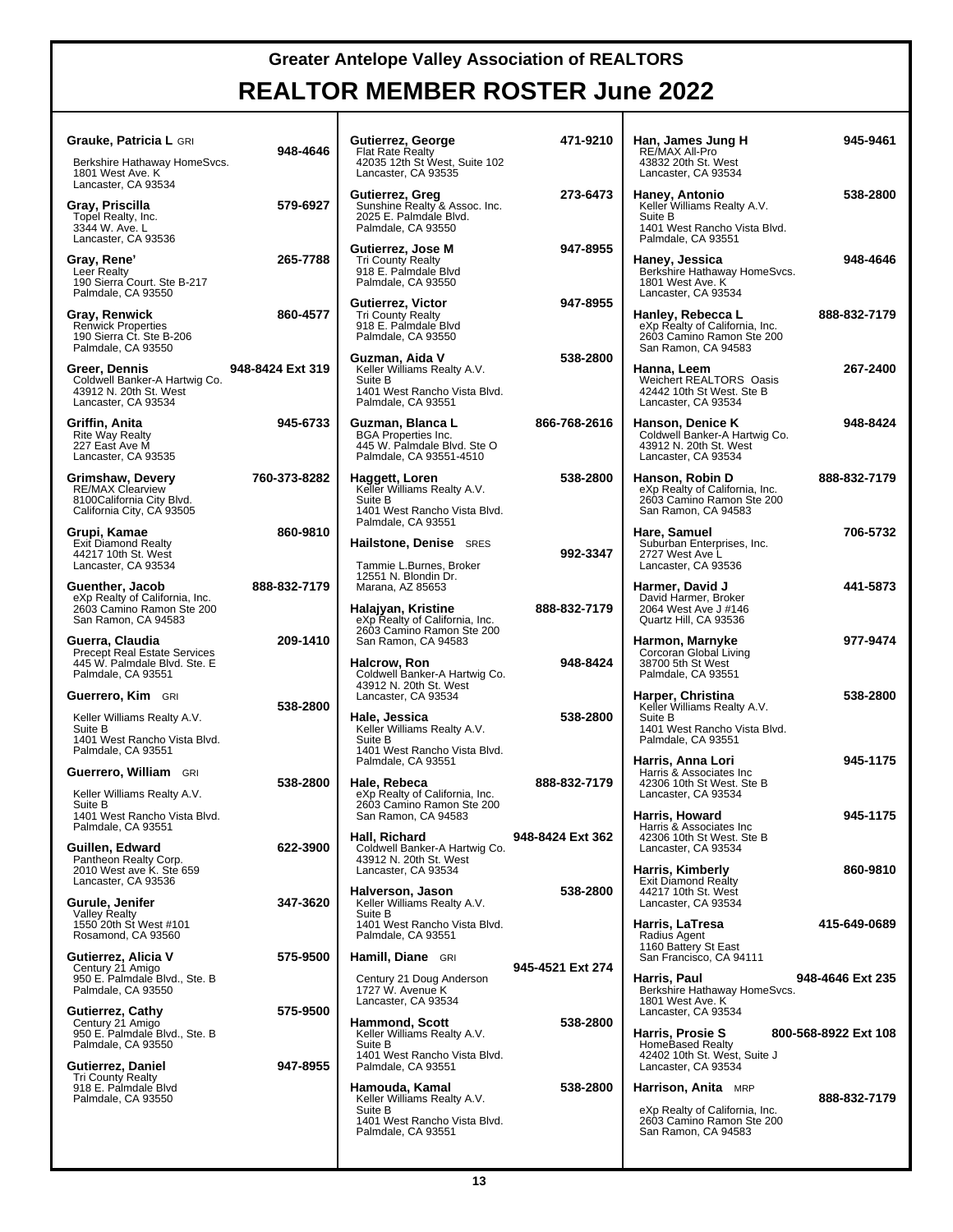| Harrison, Mike<br>Warren M. Harrison, Broker<br>PO BOX 230<br>Sun City, CA 92586                      | 224-2067             | Hemme, Carly<br>Keller Williams Realty A.V.<br>Suite B<br>1401 West Rancho Vista Blvd.                                                    | 538-2800     | Hernandez, Henry J<br>Assist2Sell Buyers & Sellers<br>626 W. Lancaster Blvd #102<br>Lancaster, CA 93534               | 794-2021 Ext 223 |
|-------------------------------------------------------------------------------------------------------|----------------------|-------------------------------------------------------------------------------------------------------------------------------------------|--------------|-----------------------------------------------------------------------------------------------------------------------|------------------|
| Hartley, Kirk<br>eXp Realty of California, Inc.<br>2603 Camino Ramon Ste 200<br>San Ramon, CA 94583   | 888-832-7179         | Palmdale, CA 93551<br>Henderson, Dean GRI<br>Dean Henderson, Broker<br>41130 Heights Dr.                                                  | 726-9000     | Hernandez, Jacqueline<br>Keller Williams Realty A.V.<br>Suite B<br>1401 West Rancho Vista Blvd.<br>Palmdale, CA 93551 | 538-2800         |
| Haskell, Jared B<br><b>HomeBased Realty</b><br>42402 10th St. West, Suite J<br>Lancaster, CA 93534    | 800-568-8922 Ext 219 | Palmdale, CA 93551<br>Henderson, Khalil<br>eXp Realty of California, Inc.<br>2603 Camino Ramon Ste 200                                    | 888-832-7179 | Hernandez, Jaime<br>Corcoran Global Living<br>38700 5th St West<br>Palmdale, CA 93551                                 | 977-9474         |
| Haskell, Karin GRI<br><b>HomeBased Realty</b><br>42402 10th St. West, Suite J<br>Lancaster, CA 93534  | 800-568-8922         | San Ramon, CA 94583<br>Hengel, John H<br>John Hengel Real Estate<br>6717 Granada Dr.                                                      | 818-645-2428 | Hernandez, Juan J<br>Juan Jose Hernandez, Broker<br>703 W. Lancaster Blvd<br>Lancaster, CA 93534                      | 339-3360         |
| Hassid, Yigal<br>Rodeo Realty Inc.<br>9171 Wilshire Blvd Ste 321<br>Beverly Hills, CA 90210-5562      | 310-724-7100         | Palmdale, CA 93551<br><b>Henley Anderson, Margo</b><br>Ethos International Real Estat<br>190 Sierra Court Unit A316                       | 949-572-7743 | Hernandez, Kevin<br>Corcoran Global Living<br>38700 5th St West<br>Palmdale, CA 93551                                 | 977-9474         |
| Hauke, Clara A<br>Keller Williams Realty A.V.<br>Suite B<br>1401 West Rancho Vista Blvd.              | 538-2800             | Palmdale, CA 93550<br>Henriquez, Marco E-PRO<br>Century 21 Amigo                                                                          | 575-9500     | Hernandez, Maricela<br>Family Realty & Associates<br>860 E Ave K. Ste A<br>Lancaster, CA 93535                        | 339-3360         |
| Palmdale, CA 93551<br>Havens, Tyler<br>Havens Realty<br>4605 Jewel Dr<br>Quartz Hill, CA 93536        | 818-674-7523         | 950 E. Palmdale Blvd., Ste. B<br>Palmdale, CA 93550<br>Hepburn, Sunsherrae<br>eXp Realty of California, Inc.<br>2603 Camino Ramon Ste 200 | 888-832-7179 | Hernandez, Martin J<br>Corcoran Global Living<br>38700 5th St West<br>Palmdale, CA 93551                              | 977-9474         |
| Havlovic, Nicolette<br>Sunshine Realty & Assoc. Inc.<br>2025 E. Palmdale Blvd.<br>Palmdale, CA 93550  | 273-6473             | San Ramon, CA 94583<br>Heredia, Roberto<br>Century 21 Yarrow & Associates<br>44143 20th St. West                                          | 942-3703     | Hernandez, Nelson E<br>RE/MAX All Pro - Palmdale<br>3001 Rancho Vista Blvd<br>Palmdale, CA 93551                      | 947-2000         |
| Hawley, Linda<br>eXp Realty of California, Inc.<br>2603 Camino Ramon Ste 200<br>San Ramon, CA 94583   | 888-832-7179         | Lancaster, CA 93534<br>Hernandez, Agustin A<br>Century 21 Doug Anderson<br>1727 W. Avenue K                                               | 945-4521     | Hernandez, Socorro<br>Corcoran Global Living<br>38700 5th St West<br>Palmdale, CA 93551                               | 977-9474         |
| Hayes, Lolittia<br>RE/MAX All-Pro<br>43832 20th St. West<br>Lancaster, CA 93534                       | 945-9461             | Lancaster, CA 93534<br>Hernandez, Augusto<br>Ayden Tyler Realty<br>2341 Sycamore Lane                                                     | 947-4769     | Hernandez-Garcia, Ramon<br>Rick Warren California R.E.<br>8612 Jimson Ave<br>California City, CA 93505                | 760-284-2619     |
| Hayes, Yvonne A GRI MRP                                                                               |                      | Palmdale, CA 93551                                                                                                                        |              | Herrera, Angelica<br><b>Boulevard Real Estate</b>                                                                     | 274-7724         |
| Century 21 Doug Anderson<br>1727 W. Avenue K<br>Lancaster, CA 93534                                   | 945-4521 Ext 238     | Hernandez, Cynthia<br>Cynthia Hernandez, Broker<br>564 Lancaster Blvd<br>Lancaster, CA 93534                                              | 916-8092     | 2521 E. Palmdale Blvd<br>Palmdale, CA 93550<br>Herrera, Cedrina                                                       | 538-2800         |
| Haynes, Chooi Chooi<br>Preferred Real Estate and Inve<br>651 W. Lancaster Blvd<br>Lancaster, CA 93534 | 949-2477             | Hernandez, David<br>eXp Realty of California, Inc.<br>2603 Camino Ramon Ste 200<br>San Ramon, CA 94583                                    | 888-832-7179 | Keller Williams Realty A.V.<br>Suite B<br>1401 West Rancho Vista Blvd.<br>Palmdale, CA 93551                          |                  |
| Haynes, John E<br><b>Dominion Properties</b><br>38609 Erika Lane<br>Palmdale, CA 93551                | 723-8400 Ext 101     | Hernandez, David A<br>Golden Properties & Investment<br>38279 6th St. East<br>Palmdale, CA 93550                                          | 265-8136     | Herrera, Danny<br><b>Precept Real Estate Services</b><br>445 W. Palmdale Blvd. Ste. E<br>Palmdale, CA 93551           | 209-1410         |
| Haynes, Michael T<br>Keller Williams Realty A.V.<br>Suite B<br>1401 West Rancho Vista Blvd.           | 538-2800             | Hernandez, Edward A<br>Century 21 Yarrow & Associates<br>44143 20th St. West<br>Lancaster, CA 93534                                       | 942-3703     | Herrera, Joe L<br>Century 21 Yarrow & Associates<br>44143 20th St. West<br>Lancaster, CA 93534                        | 942-3703 Ext 321 |
| Palmdale, CA 93551                                                                                    |                      | Hernandez, Gisela                                                                                                                         | 800-568-8922 | Herrera, Leticia<br><b>RBS Realty</b><br>1603 E. Palmdale Blvd. Ste C                                                 | 526-5809         |
| Heath, Amy CRS<br>Berkshire Hathaway HomeSvcs.                                                        | 948-4646 Ext 261     | HomeBased Realty<br>42402 10th St. West, Suite J<br>Lancaster, CA 93534                                                                   |              | Palmdale, CA 93550                                                                                                    |                  |
| 1801 West Ave. K<br>Lancaster, CA 93534                                                               |                      | Hernandez, Harold F                                                                                                                       | 888-832-7179 | Herrera, Mirna M<br>Keller Williams Realty A.V.                                                                       | 538-2800         |
| Hedrick, Jocelyn<br>Real Estate eBroker Inc.<br>2035 Corte Del Nogal Ste 125                          | 760-722-3222         | eXp Realty of California, Inc.<br>2603 Camino Ramon Ste 200<br>San Ramon, CA 94583                                                        |              | Suite B<br>1401 West Rancho Vista Blvd.<br>Palmdale, CA 93551                                                         |                  |
| Carlsbad, CA 92011                                                                                    |                      | Hernandez, Heather<br>Boulevard Estate Properties AV                                                                                      | 234-4585     | Herrera, Vanessa<br>Century 21 Yarrow & Associates                                                                    | 942-3703         |
| Helton, Angela<br>Berkshire Hathaway HomeSvcs.<br>1801 West Ave. K<br>Lancaster, CA 93534             | 948-4646             | 38420 5th St W. Ste E<br>Palmdale, CA 93551                                                                                               |              | 44143 20th St. West<br>Lancaster, CA 93534                                                                            |                  |
|                                                                                                       |                      |                                                                                                                                           |              |                                                                                                                       |                  |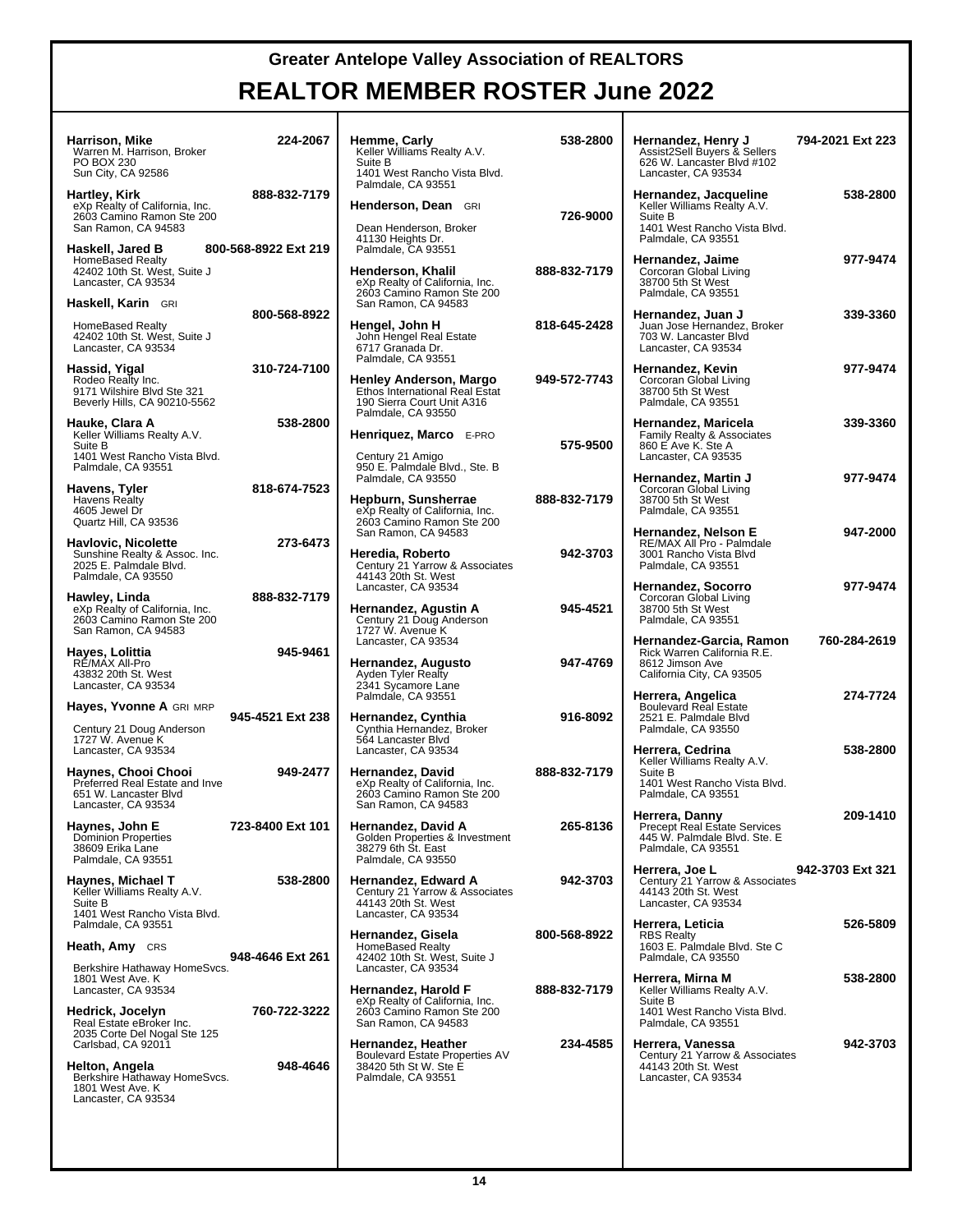| Hersey, Mandi<br>eXp Realty of California, Inc.<br>2603 Camino Ramon Ste 200<br>San Ramon, CA 94583                           | 888-832-7179         | Hoover, Kathy L GRI CRS<br>Perfectly Home Realty<br>1600 Kaylyn St                                                 | 618-4471         | Hunter, Tangania<br>Choice One Realty<br>44815 Beech Ave<br>Lancaster, CA 93534-3232                              | 818-453-1955         |
|-------------------------------------------------------------------------------------------------------------------------------|----------------------|--------------------------------------------------------------------------------------------------------------------|------------------|-------------------------------------------------------------------------------------------------------------------|----------------------|
| <b>Hesselton, Cindy</b><br>RE/MAX All-Pro<br>43832 20th St. West<br>Lancaster, CA 93534                                       | 945-9461             | Lancaster, CA 93535<br>Hopkins, Jennifer<br>Coldwell Banker-A Hartwig Co.<br>43912 N. 20th St. West                | 948-8424         | Hunter, Tuesday R<br>Welcome Home Property Managame<br>44143 20th St West<br>Lancaster, CA 93534                  | 269-7300             |
| Hiatt-Levine, Karie<br>Berkshire Hathaway HomeSvcs.<br>1801 West Ave. K<br>Lancaster, CA 93534                                | 948-4646             | Lancaster, CA 93534<br>Horne, Hilsia<br>Berkshire Hathaway HomeSvcs.<br>1801 West Ave. K<br>Lancaster, CA 93534    | 948-4646         | Hurtado, Betty<br><b>RBS Realty</b><br>1603 E. Palmdale Blvd. Ste C<br>Palmdale, CA 93550                         | 526-5809             |
| Hicks, Mary<br>Century 21 Yarrow & Associates<br>44143 20th St. West<br>Lancaster, CA 93534                                   | 942-3703             | Horton, DeRain GRI CRS<br>RE/MAX All Pro - Palmdale<br>3001 Rancho Vista Blvd                                      | 947-2000 Ext 411 | Husar, Shirley A<br>HomeSmart Evergreen Realty<br>9901 Irvine Center Dr.<br>Irvine, CA 92618                      | 949-753-7888 Ext 351 |
| Hier, Michael<br>The Hier Advantage<br>Unit A/D 168<br>1008 West Ave M-14<br>Palmdale, CA 93551                               | 400-0705             | Palmdale, CA 93551<br>Howard, Mary<br>East Valley R.E.<br>40303 170th Street East                                  | 264-2007         | Husbands, Craig K<br><b>Walker Martin Properties</b><br>4734 West Ave L4<br>Lancaster, CA 93536                   | 510-9085             |
| Hier, Ron<br>The Hier Advantage<br>Unit A/D 168<br>1008 West Ave M-14                                                         | 400-0705             | Palmdale, CA 93591<br>Howard, Patrice L<br>1st Property Real Estate Inc<br>38434 East 9th St Ste.A1                | 888-316-2883     | Hvolboll, Alan<br><b>Hill View Real Estate</b><br>PO BOX 1806<br>Lancaster, CA 93539                              | 722-1710             |
| Palmdale, CA 93551<br>Hill, Cherokee<br><b>Exit Diamond Realty</b><br>44217 10th St. West                                     | 860-9810             | Palmdale, CA 93550<br>Howe, Kathleen M<br><b>HomeBased Realty</b><br>42402 10th St. West, Suite J                  | 800-568-8922     | Ibarra Robles, Narciso<br>Century 21 Yarrow & Associates<br>44143 20th St. West<br>Lancaster, CA 93534            | 942-3703             |
| Lancaster, CA 93534<br>Hill, Robert<br>Real Estate eBroker Inc.<br>2035 Corte Del Nogal Ste 125                               | 760-722-3222         | Lancaster, CA 93534<br>Huerta Castillo, Elizabeth<br>eXp Realty of California Inc<br>190 Sierra Ct. Ste B209       | 000-000-0000     | Ilic, Brandon<br>Keller Williams Realty A.V.<br>Suite B<br>1401 West Rancho Vista Blvd.<br>Palmdale, CA 93551     | 538-2800             |
| Carlsbad, CA 92011<br>Himlin GRI, Marvin GRI<br>Himlin Realty & Investments                                                   | 948-8596             | Palmdale, CA 93550<br>Huerta, Jeanna<br>Century 21 Amigo<br>950 E. Palmdale Blvd., Ste. B                          | 575-9500         | Imperial, Lorraine A<br><b>HomeBased Realty</b><br>42402 10th St. West, Suite J<br>Lancaster, CA 93534            | 800-568-8922 Ext 285 |
| 41770 12th St. West Ste. E<br>Palmdale, CA 93551<br>Himlin, Matthew L<br>Himlin Realty & Investments                          | 948-8596             | Palmdale, CA 93550<br>Hughes, Holly H<br>Coldwell Banker-A Hartwig Co.<br>43912 N. 20th St. West                   | 948-8424         | Ingram, Tanykea<br>Broadnax Properties, Inc.<br>1752 E. Ave. J Ste # 350<br>Lancaster, CA 93535                   | 674-9635             |
| 41770 12th St. West Ste. E<br>Palmdale, CA 93551<br>Hobson, Harold L<br><b>Renwick Properties</b><br>190 Sierra Ct. Ste B-206 | 860-4577             | Lancaster, CA 93534<br>Hughes GRI, Jennifer<br>RE/MAX All-Pro<br>43832 20th St. West<br>Lancaster, CA 93534        | 945-9461         | Inocente, Kimberly<br>JohnHart Real Estate<br>#100<br>24200 Magic Mountain Parkway<br>Valencia, CA 91355          | 208-4638             |
| Palmdale, CA 93550<br>Hoeft, Lance<br>Marro Real Estate, Inc.<br>39626 10th St West, Ste F                                    | 951-7877             | Hughes Jr., Randall<br>Coldwell Banker-A Hartwig Co.<br>43912 N. 20th St. West<br>Lancaster, CA 93534              | 948-8424         | Iorio, Dana R<br><b>Renwick Properties</b><br>190 Sierra Ct. Ste B-206<br>Palmdale, CA 93550                      | 860-4577             |
| Palmdale, CA 93551<br>Hoffman, Cherie GRI<br>eXp Realty of California, Inc.                                                   | 888-832-7179         | Hughes Sr., Randy J<br>Coldwell Banker-A Hartwig Co.<br>43912 N. 20th St. West<br>Lancaster, CA 93534              | 948-8424         | Isiordia, Gregorio<br>Real Estate Profess. of A.V.<br><b>Real Esrt</b><br>Palmdale, CA 93550                      | 435-1754             |
| 2603 Camino Ramon Ste 200<br>San Ramon, CA 94583<br>Hoffman, Lisa<br>Coldwell Banker-A Hartwig Co.<br>43912 N. 20th St. West  | 948-8424             | Humphrey, Valerie<br><b>HomeBased Realty</b><br>42402 10th St. West, Suite J<br>Lancaster, CA 93534                | 800-568-8922     | Ivory, Shonda<br>JohnHart Real Estate<br>3115-B Rancho Vista Blvd.<br>Palmdale, CA 93551                          | 818-246-1099         |
| Lancaster, CA 93534<br>Holliday, Andrew B<br>Home Pacific Real Estate<br>701 Palomar Airport Rd.Ste 300                       | 760-580-2657         | Hunt, Michele M GRI CRS E-PRO SFR<br>eXp Realty of California Inc<br>190 Sierra Ct. Ste B209<br>Palmdale, CA 93550 | 000-000-0000     | Izquierdo, Roland<br>Keller Williams Realty A.V.<br>Suite B<br>1401 West Rancho Vista Blvd.<br>Palmdale, CA 93551 | 538-2800             |
| Carlsbad, CA 92011<br>Holloway, Harvey<br><b>CBC/Valley Realty</b><br>42402 10th St. West, Ste. E                             | 948-2644             | Hunt, Patrick J<br>eXp Realty of California Inc<br>190 Sierra Ct. Ste B209<br>Palmdale, CA 93550                   | 000-000-0000     | Jackson III, Robert<br>Real Brokerage Technologies<br>13535 Ventura Blvd Ste C #505<br>Sherman Oaks, CA 91423     | 619-248-6434         |
| Lancaster, CA 93534<br>Holmes, Robert L<br><b>HomeBased Realty</b><br>42402 10th St. West, Suite J<br>Lancaster, CA 93534     | 800-568-8922 Ext 276 | Hunter, Millicent<br>Weichert REALTORS® Oasis<br>42442 10th St West. Ste B<br>Lancaster, CA 93534                  | 267-2400         | Jackson, Jamie<br>All Star Realty<br>P.O. Box 145<br>Littlerock, CA 93543                                         | 944-5555             |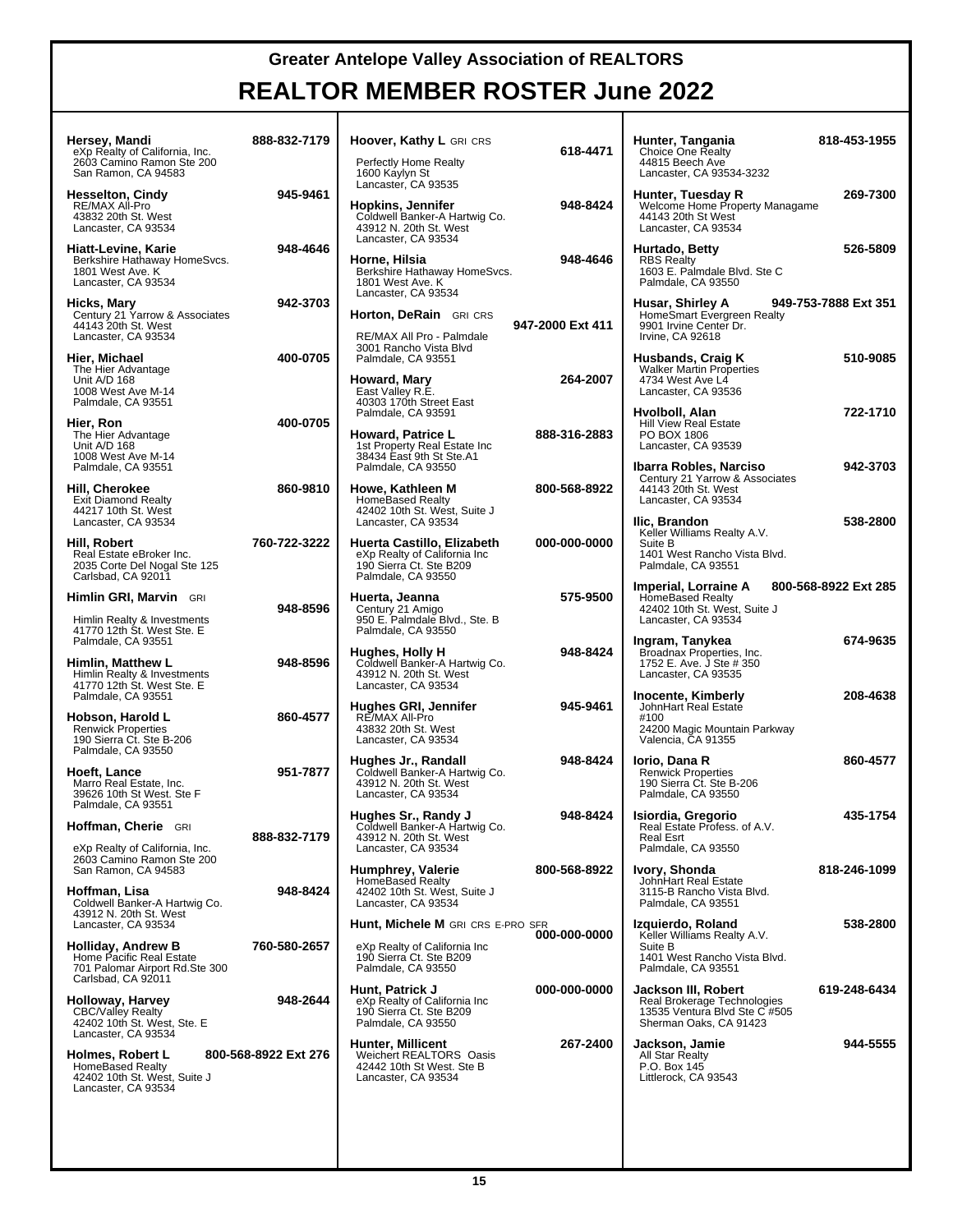| Jackson, Michael J<br>Keller Williams Realty A.V.<br>Suite B<br>1401 West Rancho Vista Blvd.<br>Palmdale, CA 93551 | 538-2800             | Jimenez, Leticia<br>Corcoran Global Living<br>38700 5th St West<br>Palmdale, CA 93551                           | 977-9474     | Jones, Trevor CRS SRES<br><b>Premier Valley Properties</b><br>5022 West Ave. N Suite 10262<br>Palmdale, CA 93551            | 917-3744     |
|--------------------------------------------------------------------------------------------------------------------|----------------------|-----------------------------------------------------------------------------------------------------------------|--------------|-----------------------------------------------------------------------------------------------------------------------------|--------------|
| Jackson, Valencia<br><b>Redfin Corporation</b><br>4900 Airport Plaza Ste 200<br>Long Beach, CA 90815               | 562-206-2761         | Jimenez, Maria<br>Valley Properties<br>13741 Foothill Blvd., Ste. 150<br>Sylmar, CA 91342                       | 800-601-7177 | Jordan, Willie<br><b>JWL Investments</b><br>40916 Woodshire Drive<br>Palmdale, CA 93551                                     | 323-394-9906 |
| Jackson-Brady, Lorrie T<br>HomeSmart Evergreen Realty<br>445 West Palmdale Blvd., Ste B<br>Palmdale, CA 93551      | 295-1000             | Jimenez, Teresa<br>Keller Williams Realty A.V.<br>Suite B<br>1401 West Rancho Vista Blvd.<br>Palmdale, CA 93551 | 538-2800     | Joyner, Lola<br>Redfin Corporation<br>4900 Airport Plaza Ste 200<br>Long Beach, CA 90815                                    | 562-206-2761 |
| Jacobo, Jason<br>Golden Properties & Investment<br>38279 6th St. East<br>Palmdale, CA 93550                        | 265-8136             | Johnson Jr., Andrew J<br>eXp Realty of California, Inc.<br>2603 Camino Ramon Ste 200<br>San Ramon, CA 94583     | 888-832-7179 | Juarez, Fernan<br><b>Boulevard Real Estate</b><br>2521 E. Palmdale Blvd<br>Palmdale, CA 93550                               | 274-7724     |
| Jacobs, Deborah<br>East Valley R.E.<br>40303 170th Street East<br>Palmdale, CA 93591                               | 264-2007             | Johnson, Ashley<br>Keller Williams Realty A.V.<br>Suite B<br>1401 West Rancho Vista Blvd.<br>Palmdale, CA 93551 | 538-2800     | Juday, Kimberly<br>RE/MAX All-Pro<br>43832 20th St. West<br>Lancaster, CA 93534                                             | 945-9461     |
| Jaghasbanian, Michael<br>Golden Real Estate Investments<br>40015 Sierra Hwy. Ste B 270<br>Palmdale, CA 93550       | 818-462-5676         | Johnson, Cary B<br>Valley Wide Property Mgmt.<br>927 É. Ave. Q-9 # c<br>Palmdale, CA 93550                      | 273-2131     | Julian, Delores GRI<br>Rosamond REALTORS®<br>P.O.Box 566<br>Rosamond, CA 93560                                              | 256-2011     |
| Jamali, Sorayeh<br>Coldwell Banker-A Hartwig Co.<br>43912 N. 20th St. West<br>Lancaster, CA 93534                  | 948-8424             | Johnson, Donna<br><b>Realty Max</b><br>P.O. Box 3632<br>Chatsworth, CA 91313                                    | 816-5647     | Julian, Gary<br>Help U Sell Julian Team<br>21405 Indain Wells Dr<br>Tehachapi, CA 93561                                     | 483-8322     |
| James, Johnny<br>Real Estate eBroker Inc.<br>2035 Corte Del Nogal Ste 125<br>Carlsbad, CA 92011                    | 760-722-3222         | Johnson, LaJoyce<br><b>Exit Diamond Realty</b><br>44217 10th St. West<br>Lancaster, CA 93534                    | 860-9810     | Jun, Geeoan<br><b>CJ Realty</b><br>1859 W Ave J<br>Lancaster, CA 93534                                                      | 202-5446     |
| Janov, Guillermina<br>RE/MAX All Pro - Palmdale<br>3001 Rancho Vista Blvd<br>Palmdale, CA 93551                    | 947-2000             | Johnson, Mary<br>Keller Williams Realty A.V.<br>Suite B<br>1401 West Rancho Vista Blvd.                         | 538-2800     | Kajrys-Dietz GRI, Lucy GRI<br>Suburban Enterprises, Inc.<br>2727 West Ave L                                                 | 706-5732     |
| January, Jerry<br><b>Time Real Estate</b><br>8209 California City Blvd #107<br>California City, CA 93505           | 760-373-1020 Ext 101 | Palmdale, CA 93551<br>Johnson Jr., Ronald G E-PRO                                                               | 818-451-9912 | Lancaster, CA 93536<br>Kaneko, Edward<br>Century 21 Yarrow & Associates                                                     | 942-3703     |
| Jauregui, Juan GRI                                                                                                 | 800-568-8922 Ext 225 | Dwell California Real Estate &<br>22144 Clarendon St. Ste 200<br>Woodland Hills, CA 91367                       |              | 44143 20th St. West<br>Lancaster, CA 93534                                                                                  |              |
| HomeBased Realty<br>42402 10th St. West, Suite J<br>Lancaster, CA 93534                                            | 538-2800             | Johnson-Moore, Janice G<br>RE/MAX All-Pro<br>43832 20th St. West                                                | 945-9461     | Karasarkisian, Nick<br><b>Legacy Realty</b><br>Suite #117<br>2275 Huntington Drive                                          | 213-706-9990 |
| Jennings, Denzel<br>Keller Williams Realty A.V.<br>Suite B<br>1401 West Rancho Vista Blvd.<br>Palmdale, CA 93551   |                      | Lancaster, CA 93534<br>Jonathan, Selva Beulah<br><b>Agentcor Realty</b><br>Suite B                              | 368-1770     | San Marino, CA 91108<br>Karnstedt, Lauren E<br>Castlestone Properties, Inc.<br>602 Commerce Ave. Ste F                      | 818-993-0099 |
| Jennings, Shomari<br>Keller Williams Realty A.V.                                                                   | 538-2800             | 5016 California Ave.<br>Bakersfield, CA 93309                                                                   |              | Palmdale, CA 93551<br>Karsten, Erin GRI                                                                                     |              |
| Suite B<br>1401 West Rancho Vista Blvd.<br>Palmdale, CA 93551                                                      |                      | Jones, Alicia<br>Elevate Real Estate Group<br>445 W. Palmdale Blvd. Ste B<br>Palmdale, CA 93551                 | 480-5055     | RE/MAX All-Pro<br>43832 20th St. West<br>Lancaster, CA 93534                                                                | 945-9461     |
| Ji. Linda M<br>Keller Williams Realty A.V.<br>Suite B<br>1401 West Rancho Vista Blvd.<br>Palmdale, CA 93551        | 538-2800             | Jones, Betty<br>Berkshire Hathaway HomeSvcs.<br>1801 West Ave. K<br>Lancaster, CA 93534                         | 948-4646     | Keegan-Velarde, Alissa<br>Harris & Associates Inc<br>42306 10th St West, Ste B<br>Lancaster, CA 93534                       | 945-1175     |
| Jimenez, Cesar A<br>Berkshire Hathaway HomeSvcs.<br>1801 West Ave. K<br>Lancaster, CA 93534                        | 948-4646 Ext 356     | Jones, Jennifer<br>Keller Williams Realty A.V.<br>Suite B<br>1401 West Rancho Vista Blvd.<br>Palmdale, CA 93551 | 538-2800     | Keil, Kimberly<br>Keller Williams Realty A.V.<br>Suite B<br>1401 West Rancho Vista Blvd.<br>Palmdale, CA 93551              | 538-2800     |
| <b>Jimenez Bkr, Delia</b> GRI<br>Cobblestone Realty Inc.<br>445 W. Palmdale Blvd Ste. H<br>Palmdale, CA 93551      | 947-0444             | Jones, Martha<br>Coldwell Banker-A Hartwig Co.<br>43912 N. 20th St. West<br>Lancaster, CA 93534                 | 948-8424     | Keith, Patrick<br>Keller Williams Realty A.V.<br>Suite B<br>1401 West Rancho Vista Blvd.                                    | 538-2800     |
| Jimenez, Jackquelynne<br>eXp Realty of California, Inc.<br>2603 Camino Ramon Ste 200<br>San Ramon, CA 94583        | 888-832-7179         | Jones, Raymond A<br>Corcoran Global Living<br>38700 5th St West<br>Palmdale, CA 93551                           | 977-9474     | Palmdale, CA 93551<br>Kellerman, Luz M<br>HomeQuest Real Estate Corp.<br>14772 Pipeline Ave. Ste#c<br>Chino Hills, CA 91709 | 909-606-0888 |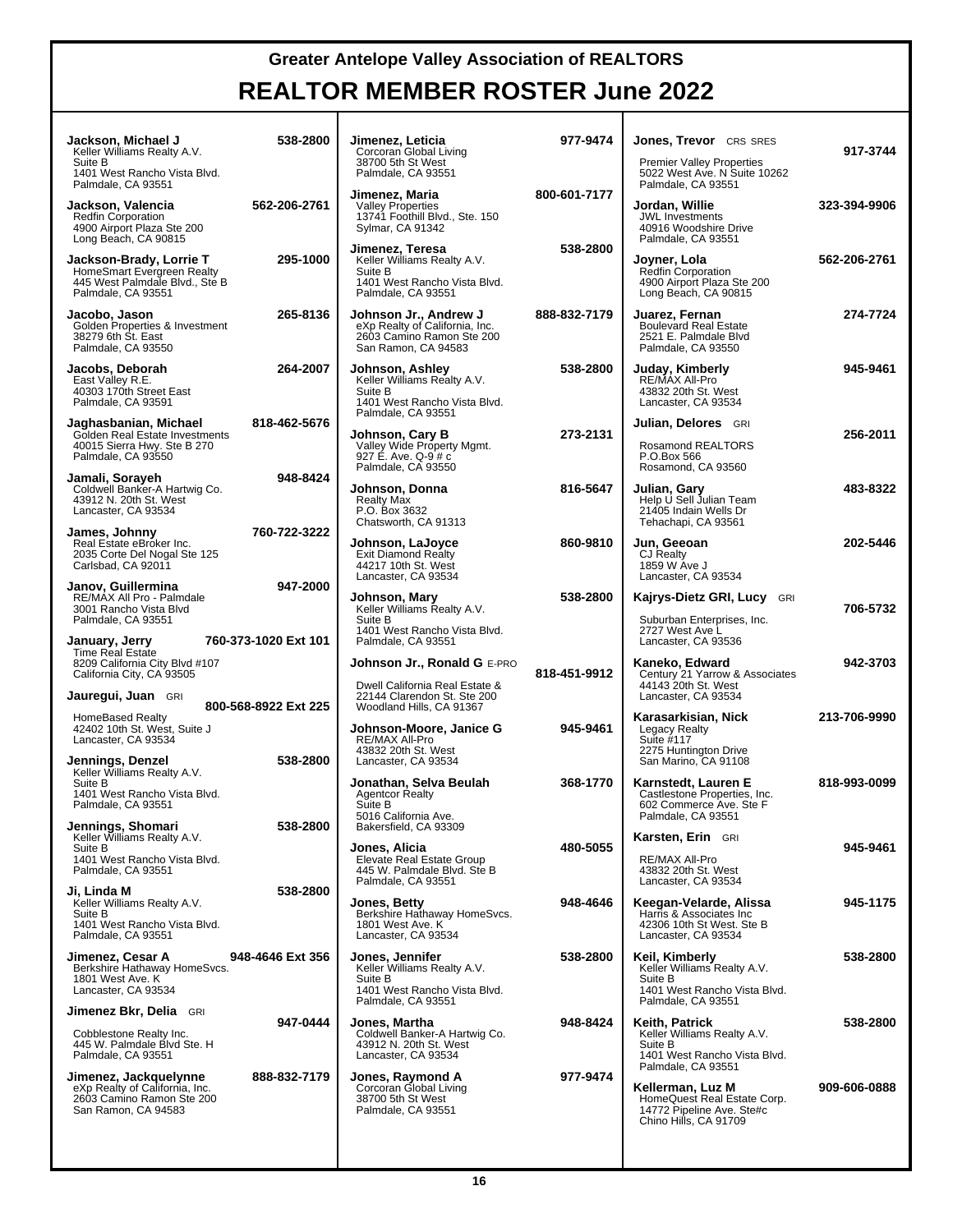| Kendrix Jr, Datron T<br>eXp Realty of California, Inc.<br>2603 Camino Ramon Ste 200<br>San Ramon, CA 94583            | 888-832-7179     | Knight, Camden<br>eXp Realty of California, Inc.<br>2603 Camino Ramon Ste 200<br>San Ramon, CA 94583                        | 888-832-7179     | Larsen, Sven V<br>Keller Williams Realty A.V.<br>Suite B<br>1401 West Rancho Vista Blvd.                                   | 538-2800     |
|-----------------------------------------------------------------------------------------------------------------------|------------------|-----------------------------------------------------------------------------------------------------------------------------|------------------|----------------------------------------------------------------------------------------------------------------------------|--------------|
| Kennedy, Angela<br>Keller Williams Realty A.V.<br>Suite B<br>1401 West Rancho Vista Blvd.<br>Palmdale, CA 93551       | 538-2800         | Knowles-Blackwell, Dorothea<br>Keller Williams Realty A.V.<br>Suite B<br>1401 West Rancho Vista Blvd.<br>Palmdale, CA 93551 | 538-2800         | Palmdale, CA 93551<br>Larson, Carrie<br>Carrie Larson Realty, Inc.<br>42741 N. 45th St. W. Ste. F<br>Quartz Hill, CA 93536 | 722-2422     |
| <b>Kennedy, Diane</b> SFR<br>Kennedy Real Estate Management<br>P.O.Box 2947<br>Lancaster, CA 93539                    | 945-8888 Ext 118 | Ko, Christopher<br>Titan Management & Investments<br>2917 Wagon Train Lane<br>Diamond Bar, CA 91765                         | 909-319-6128     | Lathrop, Richard L<br>Carrie Larson Realty, Inc.<br>42741 N. 45th St. W. Ste. F<br>Quartz Hill, CA 93536                   | 722-2422     |
| <b>Kennedy, Jonathan L CPM</b><br>Kennedy Real Estate Management<br>P.O.Box 2947                                      | 945-8888         | <b>Kornock CRS, Mary M CRS GRI</b><br>RE/MAX All-Pro<br>43832 20th St. West<br>Lancaster, CA 93534                          | 945-9461 Ext 246 | Lawson, Barbara<br><b>Renwick Properties</b><br>190 Sierra Ct. Ste B-206<br>Palmdale, CA 93550                             | 860-4577     |
| Lancaster, CA 93539<br>Kerrico, Christopher J<br>RE/MAX All-Pro<br>43832 20th St. West                                | 945-9461         | Kosareff, Deborah L<br>Century 21 Amigo<br>950 E. Palmdale Blvd., Ste. B<br>Palmdale, CA 93550                              | 575-9500         | Lebens, Mark<br>Mark W. Lebens Realty<br>3557 West Avenue J-5<br>Lancaster, CA 93536                                       | 941-4044     |
| Lancaster, CA 93534<br>Kershaw, Timothy<br>James Baker Realty, Inc.<br>41715 Stratford Circle                         | 949-3000         | Kracke, Adriana<br>Corcoran Global Living<br>38700 5th St West<br>Palmdale, CA 93551                                        | 977-9474         | Lee, Dongwhan<br>CJ Realty<br>1859 W Ave J<br>Lancaster, CA 93534                                                          | 202-5446     |
| Palmdale, CA 93551<br>Keys, Mardine<br>Keller Williams Realty A.V.<br>Suite B                                         | 538-2800         | Kroll-Ramos, Norita<br>Keller Williams Realty A.V.<br>Suite B<br>1401 West Rancho Vista Blvd.                               | 538-2800         | Leer, Diana<br>Leer Realty<br>190 Sierra Court. Ste B-217<br>Palmdale, CA 93550                                            | 265-7788     |
| 1401 West Rancho Vista Blvd.<br>Palmdale, CA 93551<br>Keys, Reuben                                                    | 310-756-7498     | Palmdale, CA 93551<br>Kuhnhofer-Sanchez, Kendra<br>Kuhnhofer Properties Inc.                                                | 816-8818         | Leer, Roe<br>Leer Realty<br>190 Sierra Court. Ste B-217<br>Palmdale, CA 93550                                              | 265-7788     |
| Keys Capital Management Inc.<br>16027 Ventura Blvd. Ste 301<br>Encino, CA 91436<br>Kim, David                         | 964-0600         | 1113 West Ave M-4 Suite A<br>Palmdale, CA 93551<br>Kulikoff, Kelly<br>Kelly Kulikoff, Broker                                | 575-6222         | LeFebvre, Amanda GRI<br>East Valley R.E.<br>40303 170th Street East                                                        | 264-2007     |
| New Star Realty & Investment<br>23348 Lyons Ave<br>Santa Clarita, CA 91321<br>Kim, Jinah                              | 400-1181         | 9508 Rea Ave<br>California City, CA 93505<br>La Torre, Diego                                                                | 888-832-7179     | Palmdale, CA 93591<br>Lemus, Isabel A<br>Keller Williams Realty A.V.<br>Suite B                                            | 538-2800     |
| Wallace & Associates Realty<br>41550 Ventana Dr<br>Palmdale, CA 93551                                                 |                  | eXp Realty of California, Inc.<br>2603 Camino Ramon Ste 200<br>San Ramon, CA 94583<br>Labella, Edgar-Alan                   | 400-0705         | 1401 West Rancho Vista Blvd.<br>Palmdale, CA 93551<br>Lemus, Lisandro R                                                    | 538-2800     |
| Kim, Myung O<br>Century 21 Yarrow & Associates<br>44143 20th St. West<br>Lancaster, CA 93534                          | 942-3703         | The Hier Advantage<br>Unit A/D 168<br>1008 West Ave M-14<br>Palmdale, CA 93551                                              |                  | Keller Williams Realty A.V.<br>Suite B<br>1401 West Rancho Vista Blvd.<br>Palmdale, CA 93551                               |              |
| Kincaid, Cynthia<br><b>Realty Executives Platinum</b><br>5022 W. Ave N. Ste 102A<br>Palmdale, CA 93551                | 272-2727         | Laffite, Carol<br>RE/MAX All-Pro<br>43832 20th St. West<br>Lancaster, CA 93534                                              | 945-9461 Ext 125 | LeNorgant, DeAnn<br>RE/MAX All Pro - Palmdale<br>3001 Rancho Vista Blvd<br>Palmdale, CA 93551                              | 947-2000     |
| King, LaTanya<br>SkyTouch Real Estate<br>44153 48th St. West<br>Lancaster, CA 93536                                   | 350-6643         | Land, Buford E<br><b>Time Real Estate</b><br>8209 California City Blvd #107<br>California City, CA 93505                    | 760-373-1020     | Leon, Eric<br>Keller Williams Realty A.V.<br>Suite B<br>1401 West Rancho Vista Blvd.                                       | 538-2800     |
| Klein, Eva<br>Century 21 Yarrow & Associates<br>44143 20th St. West<br>Lancaster, CA 93534                            | 942-3703         | Landaverde, Benjamin<br><b>BGA Properties Inc.</b><br>38345 30th St. E # B-1<br>Palmdale, CA 93550                          | 866-768-2616     | Palmdale, CA 93551<br>Leon-Moncada, Norma<br><b>BGA Properties Inc.</b><br>445 W. Palmdale Blvd. Ste O                     | 866-768-2616 |
| Klippness, Kelly<br>RÉ/MAX All-Pro<br>43832 20th St. West<br>Lancaster, CA 93534                                      | 945-9461         | Landsiedel, Terry V<br>T.V. Land<br>P.O.Box 1467<br>Rosamond, CA 93560-1467                                                 | 256-8141         | Palmdale, CA 93551-4510<br>Leone, Elsa<br>Southland Properties & Assoc.<br>12540 E. Slauson Ave. Ste I                     | 626-422-7444 |
| Klommhaus, David A<br>Keller Williams Realty A.V.<br>Suite B<br>1401 West Rancho Vista Blvd.                          | 538-2800         | Lane, Kim E<br>Lighthouse Wealth Mgmt. Group<br>3166 E. Palmdale Blvd. Ste 218<br>Palmdale, CA 93550                        | 575-9702 Ext 504 | Santa Fe Springs, CA 90670<br>Levine, Daniel<br>Berkshire Hathaway HomeSvcs.<br>1801 West Ave. K                           | 948-4646     |
| Palmdale, CA 93551<br>Knight, Bridget<br>HueyRich Real Estate Group<br>190 Sierra Ct. Ste B 102<br>Palmdale, CA 93550 | 434-5797         | Langford, Michael R<br>Michael R. Langford, Broker<br>5022 W Ave N. Ste 102 #101<br>Palmdale, CA 93551                      | 947-5202         | Lancaster, CA 93534<br>Lew-Finney, Angela<br>Century 21 Amigo<br>950 E. Palmdale Blvd., Ste. B<br>Palmdale, CA 93550       | 575-9500     |
|                                                                                                                       |                  |                                                                                                                             |                  |                                                                                                                            |              |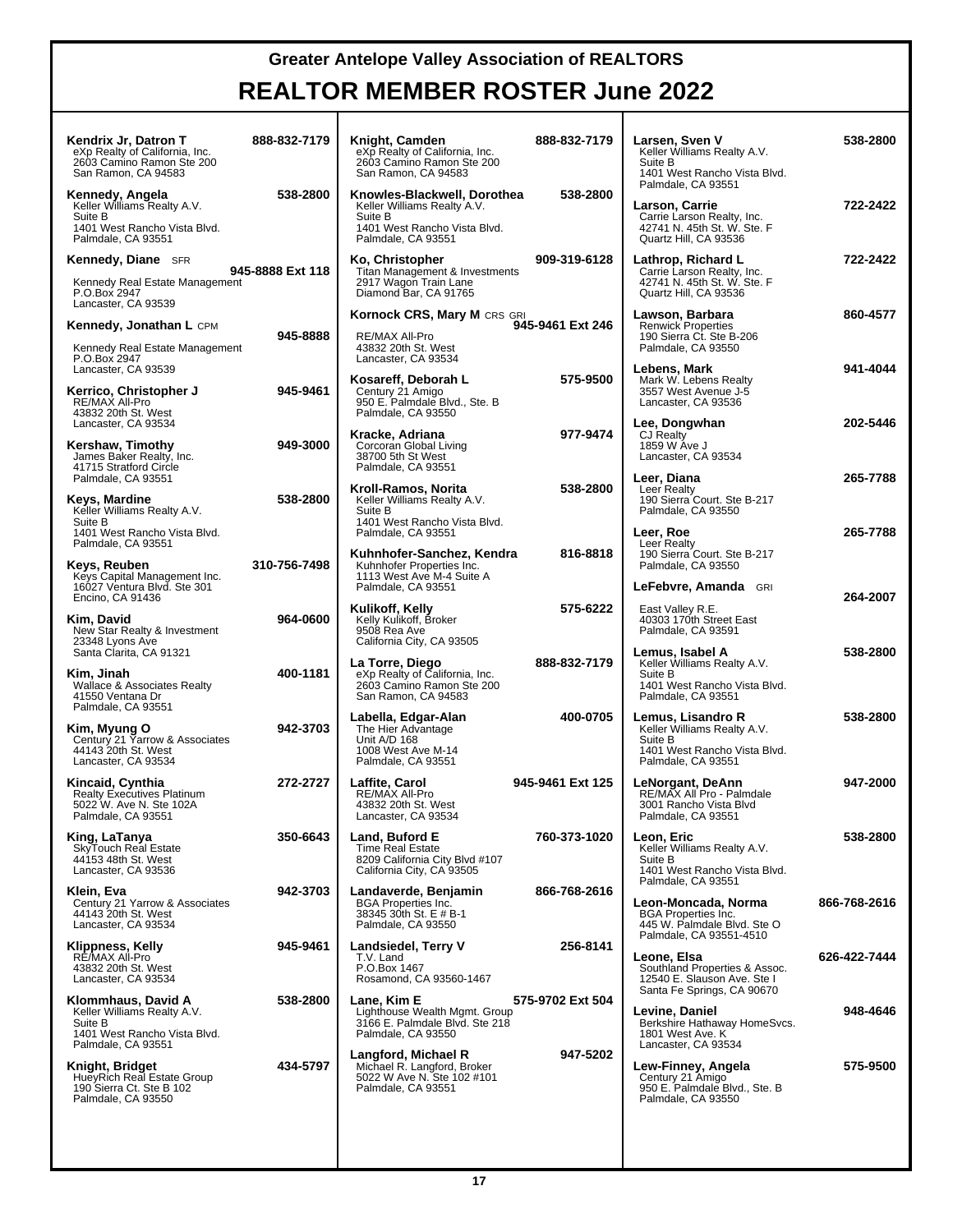# **REALTOR MEMBER ROSTER June 2022**

| Lewis, Michelle GRI                                                                                           | 942-9583             | Loa, F<br>Keller                   |
|---------------------------------------------------------------------------------------------------------------|----------------------|------------------------------------|
| Stephen B. Marvin Real Estate<br>43700 17th St. West, Ste. 102<br>Lancaster, CA 93534                         |                      | Suite<br>1401'<br>Palmo            |
| Lewis, Patricia R<br>eXp Realty of California, Inc.<br>2603 Camino Ramon Ste 200<br>San Ramon, CA 94583       | 888-832-7179         | Loa, F<br>Antelo<br>831 1<br>Palmo |
| Lewis-Reca, Adrienne<br>Stephen B. Marvin Real Estate<br>43700 17th St. West, Ste. 102<br>Lancaster, CA 93534 | 942-9583 Ext 12      | Loaisi<br>Germ<br>5617<br>Palmo    |
| Liberda-Wright, Lynette A<br>Roberson Realty Inc.<br>P.O.Box 616<br>Pearblossom, CA 93553                     | 944-4146             | Lohm<br>Exsell<br>Suite<br>530 C   |
|                                                                                                               |                      | Palmo                              |
| Liebenow, Helen<br>Berkshire Hathaway HomeSvcs.<br>1801 West Ave. K<br>Lancaster, CA 93534                    | 948-4646             | Lollis,<br>Centu<br>44143          |
| Lightner, Sharrie L<br>Keller Williams Realty A.V.<br>Suite B                                                 | 538-2800             | Lanca<br>Londo                     |
| 1401 West Rancho Vista Blvd.<br>Palmdale, CA 93551                                                            |                      | 3L Re<br>38713<br>Palmo            |
| Liland, Eva B<br>Century 21 Doug Anderson<br>1727 W. Avenue K<br>Lancaster, CA 93534                          | 945-4521 Ext 235     | Loner<br>Coldw<br>43912            |
|                                                                                                               | 948-4646 Ext 339     | Lanca                              |
| Limpus, Christie M<br>Berkshire Hathaway HomeSvcs.<br>1801 West Ave. K<br>Lancaster, CA 93534                 |                      | Long,<br>Real F                    |
| Lin, Cindy                                                                                                    | 538-2800             | 43122<br>Quart:                    |
| Keller Williams Realty A.V.<br>Suite B<br>1401 West Rancho Vista Blvd.<br>Palmdale, CA 93551                  |                      | Longj<br>RE/M<br>43832             |
|                                                                                                               | 888-832-7179         | Lanca                              |
| Linder, Cynthia<br>eXp Realty of California, Inc.<br>2603 Camino Ramon Ste 200<br>San Ramon, CA 94583         |                      | Lopez<br>Boule<br>38420<br>Palmo   |
| Linder, Eric                                                                                                  | 888-832-7179         |                                    |
| eXp Realty of California, Inc.<br>2603 Camino Ramon Ste 200<br>San Ramon, CA 94583                            |                      | Lopez<br>Keller<br>Suite<br>1401'  |
| Linn, Chuck SRES                                                                                              | 800-568-8922 Ext 279 | Palmo                              |
| HomeBased Realty<br>42402 10th St. West, Suite J                                                              |                      | Lopez<br>Real I                    |
| Lancaster, CA 93534                                                                                           |                      | Real E<br>Palmo                    |
| Lipe, Darlene<br>HomeBased Realty                                                                             | 800-568-8922         | Lopez                              |
| 42402 10th St. West, Suite J<br>Lancaster, CA 93534                                                           |                      | Mama<br>9433                       |
| Little, Jeff                                                                                                  | 948-8424             | Califo                             |
| Coldwell Banker-A Hartwig Co.<br>43912 N. 20th St. West<br>Lancaster, CA 93534                                |                      | Lopez<br>Coldw                     |
| Lizama, Josue<br>Century 21 Doug Anderson                                                                     | 945-4521             | 43912<br>Lanca                     |
| 1727 W. Avenue K<br>Lancaster, CA 93534                                                                       |                      | <b>Lopez</b><br>BGA I<br>38345     |
| Lizotte, Diane D GRI CRS                                                                                      | 945-4521             | Palmo                              |
| Century 21 Doug Anderson<br>1727 W. Avenue K<br>Lancaster, CA 93534                                           |                      | Lopez<br>San F<br>458 N<br>Sylma   |
| Llanos, Marianne GRI                                                                                          | 618-7310             | Lopez                              |
| California Premier Real Estate<br>44241 Soft Ave.<br>Lancaster, CA 93536                                      |                      | West<br>8736<br>Califo             |
|                                                                                                               |                      |                                    |

| Loa, Rebecca<br>Keller Williams Realty A.V.<br>Suite B<br>1401 West Rancho Vista Blvd.<br>Palmdale, CA 93551      | 538-2800         | Lopez, Via<br>Century 21<br>44143 20th<br>Lancaster,                   |
|-------------------------------------------------------------------------------------------------------------------|------------------|------------------------------------------------------------------------|
| Loa, Richard J<br>Antelope Valley Real Estate Co<br>831 1/2 East Avenue Q-9                                       | 951-6555         | Lopez, Yol<br>RÉ/MAX AI<br>3001 Rancl<br>Palmdale, 0                   |
| Palmdale, CA 93550<br>Loaisiga, German M<br>German M. Loaisiga, Broker<br>5617 E. Ave. R-12<br>Palmdale, CA 93552 | 755-6251         | Lord, Mere<br>RE/MAX AI<br>43832 20th<br>Lancaster,                    |
| Lohman, Slade<br><b>Exsell Realty</b><br>Suite B<br>530 Commerce Ave.                                             | 726-5577         | Louis, Lor<br>Corcoran G<br>38700 5th \$<br>Palmdale, 0                |
| Palmdale, CA 93551<br>Lollis, Cristina M<br>Century 21 Yarrow & Associates<br>44143 20th St. West                 | 942-3703         | Loya, Cas⊦<br>GoPro Rea<br>1605 E Pal<br>Palmdale, 0                   |
| Lancaster, CA 93534<br><b>London, Linda Lee</b> CRS GRI REM SRES                                                  | 810-9806         | Lucas, Mio<br>Coronado F<br>18273 Sole<br>Canyon Co                    |
| 3L Realty<br>38713 Tierra Subida Ste200-166<br>Palmdale, CA 93551                                                 |                  | Lucero, Sa<br><b>Topel Realt</b><br>3344 W. Av                         |
| Lonergan, Blake<br>Coldwell Banker-A Hartwig Co.<br>43912 N. 20th St. West<br>Lancaster, CA 93534                 | 948-8424         | Lancaster,<br>Lugo, Ern<br>RÉ/MAX AI                                   |
| Long, Roger GRI                                                                                                   | 860-3552         | 3001 Rancl<br>Palmdale, 0                                              |
| Real Property Real Estate Serv<br>43122 23rd St. W<br>Quartz Hill, CA 93536                                       |                  | Lugo, Oliv<br>RE/MAX Al<br>3001 Rancl<br>Palmdale, 0                   |
| Longjohn, Marie E<br>RE/MAX All-Pro<br>43832 20th St. West<br>Lancaster, CA 93534                                 | 945-9461         | Luman, Ec<br>EDL Prope                                                 |
| Lopez, Emily<br>Boulevard Estate Properties AV                                                                    | 234-4585         | 2211 West<br>Lancaster,                                                |
| 38420 5th St W. Ste E<br>Palmdale, CA 93551<br>Lopez, Fabiola                                                     | 538-2800         | Luna, Adri<br>Sungate Re<br>3453 Sung<br>Palmdale, 0                   |
| Keller Williams Realty A.V.<br>Suite B<br>1401 West Rancho Vista Blvd.<br>Palmdale, CA 93551                      |                  | Luna, Igna<br>Keller Willia<br>Suite B<br>1401 West                    |
| Lopez, Freddy<br>Real Estate Profess. of A.V.<br>Real Esrt<br>Palmdale, CA 93550                                  | 435-1754         | Palmdale, 0<br>Luongo, J<br>Luongo Re                                  |
| Lopez, Martha R<br>Mamayan Realty Inc<br>9433 California City Blvd                                                | 760-373-7400     | 1256 Saint<br>Nipomo, C/<br>Lydon, Be                                  |
| California City, CA 93505<br>Lopez F, Norma F GRI CRS                                                             |                  | Berkshire ⊦<br>1801 West<br>Lancaster,                                 |
| Coldwell Banker-A Hartwig Co.<br>43912 N. 20th St. West<br>Lancaster, CA 93534                                    | 948-8424 Ext 265 | Lynn, Sha<br>Berkshire F<br>1801 West<br>Lancaster,                    |
| Lopez, Raquel<br><b>BGA Properties Inc.</b><br>38345 30th St. E # B-1<br>Palmdale, CA 93550                       | 866-768-2616     | Mabery, A<br>Suburban F<br>2727 W. Av                                  |
| Lopez, Rosaura<br>San Fernando Realty Mission RE<br>458 N. Maclay Ave.<br>Sylmar, CA 91342                        | 818-365-5671     | Lancaster,<br>Macke, Ch<br>Realty Exe<br>5022 W. Av                    |
| Lopez, Rudy A<br><b>West Coast Realty</b><br>8736 California City Blvd<br>California City, CA 93505-5237          | 760-373-9200     | Palmdale, 0<br>MacLean,<br>All Star Rea<br>P.O. Box 1<br>Littlerock, Q |
|                                                                                                                   |                  |                                                                        |

| Lopez, Vianca<br>Century 21 Yarrow & Associates<br>44143 20th St. West<br>Lancaster, CA 93534     | 942-3703         |
|---------------------------------------------------------------------------------------------------|------------------|
| Lopez, Yoly L<br>RE/MÁX All Pro - Palmdale<br>3001 Rancho Vista Blvd<br>Palmdale, CA 93551        | 947-2000         |
| Lord, Meredith<br>RE/MAX All-Pro<br>43832 20th St. West<br>Lancaster, CA 93534                    | 945-9461         |
| Louis, Lorraine<br>Corcoran Global Living<br>38700 5th St West<br>Palmdale, CA 93551              | 977-9474         |
| Loya, Casey<br>GoPro Realty, Inc<br>1605 E Palmdale Blvd. Ste F<br>Palmdale, CA 93550             | 339-4447         |
| Lucas, Michelle<br>Coronado Realty<br>18273 Soledad Canyon Road<br>Canyon Country, CA 91387       | 810-3283 Ext 104 |
| Lucero, Sarah A<br>Topel Realty, Inc.<br>3344 W. Ave. L<br>Lancaster, CA 93536                    | 579-6927         |
| Lugo, Ernesto<br>RE/MAX All Pro - Palmdale<br>3001 Rancho Vista Blvd<br>Palmdale, CA 93551        | 947-2000         |
| Lugo, Olivia<br>RE/MAX All Pro - Palmdale<br>3001 Rancho Vista Blvd<br>Palmdale, CA 93551         | 947-2000         |
| Luman, Edward GRISFR                                                                              |                  |
| <b>EDL Properties</b><br>2211 West Avenue K-14<br>Lancaster, CA 93536                             | 726-7055         |
| Luna, Adrian<br>Sungate Realty<br>3453 Sungate Dr<br>Palmdale, CA 93551                           | 400-9119         |
| Luna, Ignacio<br>Keller Williams Realty A.V.<br>Suite B<br>1401 West Rancho Vista Blvd.           | 538-2800         |
| Palmdale, CA 93551<br>Luongo, Jim<br>Luongo Realty<br>1256 Saint Andrew Way<br>Nipomo, CA 93444   | 940-0052         |
| Lydon, Beverly<br>Berkshire Hathaway HomeSvcs.<br>1801 West Ave. K<br>Lancaster, CA 93534         | 948-4646         |
| Lynn, Shauna<br>Berkshire Hathaway HomeSvcs.<br>1801 West Ave. K<br>Lancaster, CA 93534           | 948-4646 Ext 267 |
| Mabery, Austin<br>Suburban Realty Av Inc<br>2727 W. Ave L<br>Lancaster, CA 93536                  | 943-2100         |
| Macke, Chad<br><b>Realty Executives Platinum</b><br>5022 W. Ave N. Ste 102A<br>Palmdale, CA 93551 | 272-2727         |

All Star Realty P.O. Box 145 Littlerock, CA 93543

**MacLean, Dianne 944-5555**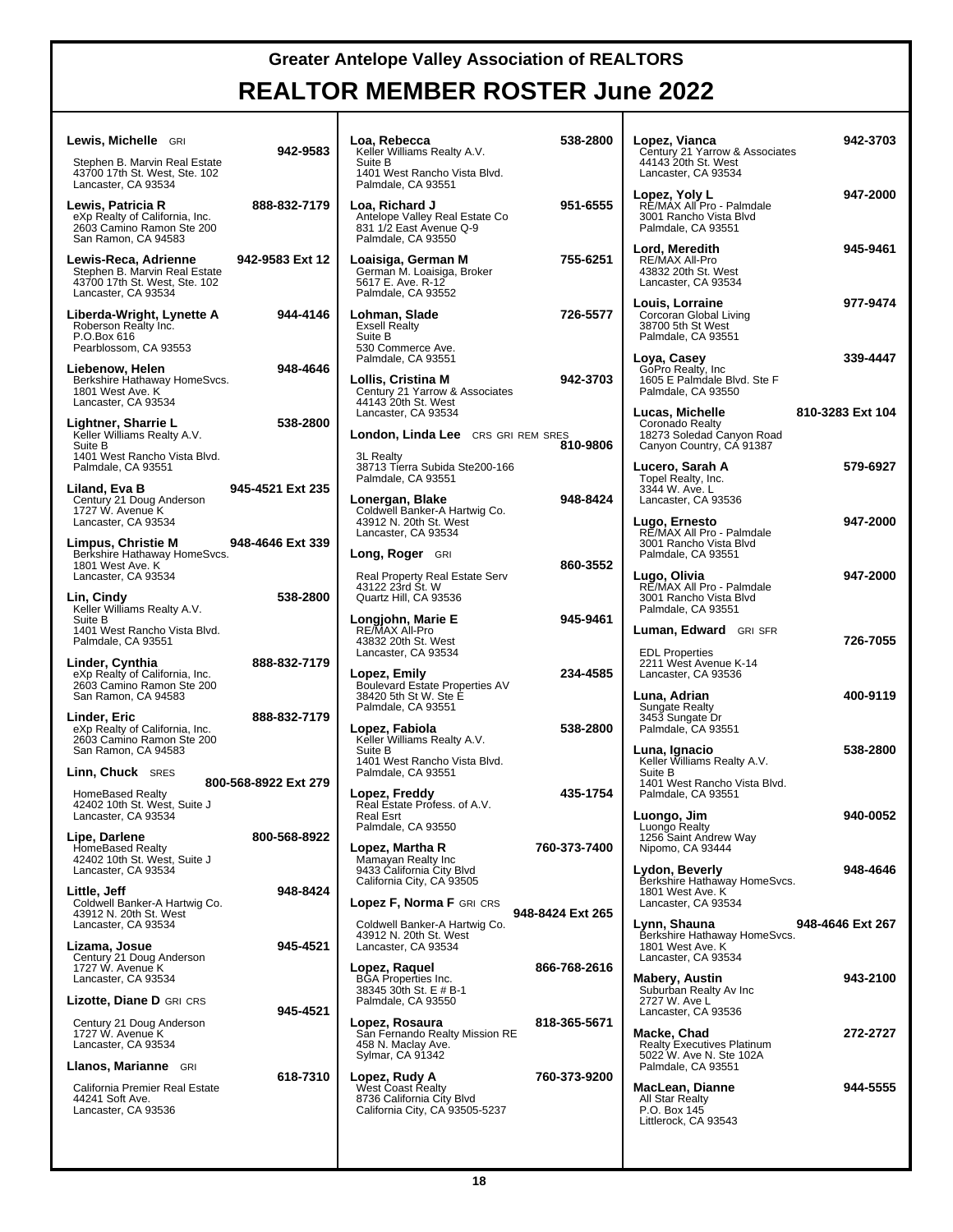| <b>Macpherson, Arlene</b><br><b>Harcourts Beverly Hills</b><br>409 Canon Dr<br>Beverly Hills, CA 90210           | 424-245-9700         | <b>Maness, Terry L</b><br>Coldwell Banker-A Hartwig Co.<br>43912 N. 20th St. West<br>Lancaster, CA 93534                  | 948-8424             | Marquez, Christina R<br>John Hart Real Estate<br>3115-B Rancho Vista Blvd.<br>Palmdale, CA 93551                 | 818-246-1099         |
|------------------------------------------------------------------------------------------------------------------|----------------------|---------------------------------------------------------------------------------------------------------------------------|----------------------|------------------------------------------------------------------------------------------------------------------|----------------------|
| Maestri, Jennifer<br>Front Row R, Inc.<br>33321 Santiago Rd<br>Acton, CA 93510                                   | 714-8708             | Mang, Kaitlyn<br>Keller Williams Realty A.V.<br>Suite B<br>1401 West Rancho Vista Blvd.<br>Palmdale, CA 93551             | 538-2800             | <b>Marroquin, Esperanza M GRI</b><br>Marro Real Estate, Inc.<br>39626 10th St West. Ste F<br>Palmdale, CA 93551  | 951-7877             |
| Magana, Joanne M<br>Cobblestone Realty Inc.<br>445 W. Palmdale Blvd Ste. H<br>Palmdale, CA 93551                 | 947-0444             | Manguramas, Cristine<br>Coldwell Banker-A Hartwig Co.<br>43912 N. 20th St. West<br>Lancaster, CA 93534                    | 948-8424             | Marsh, Brenda<br>Kuhnhofer Properties Inc.<br>1113 West Ave M-4 Suite A<br>Palmdale, CA 93551                    | 816-8818             |
| Magana, Martin<br>Martin Magana, Broker<br>37438 Peachwood Pl<br>Palmdale, CA 93551                              | 818-235-7400         | <b>Manguramas, David</b><br>Coldwell Banker-A Hartwig Co.<br>43912 N. 20th St. West<br>Lancaster, CA 93534                | 948-8424             | Marshall, Diana J<br>eXp Realty of California, Inc.<br>2603 Camino Ramon Ste 200<br>San Ramon, CA 94583          | 888-832-7179         |
| Magana, Noe<br>Ace Realty-Palmdale<br>520 West Palmdale. Ste J<br>Palmdale, CA 93551                             | 265-6513             | Manriques, Art<br>Home Traditions Realty<br>14232 Fruitdale Rd<br>Valley Center, CA 92082                                 | 266-2100             | Marshall, Julia CRB<br>Julia Marshall, Broker<br>2823 College Park Drive                                         | 816-6900             |
| Magdaleno, Karen K<br>Century 21 Yarrow & Associates<br>44143 20th St. West<br>Lancaster, CA 93534               | 942-3703             | Manriquez, Efrain<br>Century 21 Yarrow & Associates<br>44143 20th St. West                                                | 942-3703 Ext 295     | Lancaster, CA 93536-1300<br><b>Marshall, Michael</b><br>Coldwell Banker-A Hartwig Co.                            | 948-8424             |
| <b>Magruder, Connie</b><br>eXp Realty of California, Inc.<br>2603 Camino Ramon Ste 200<br>San Ramon, CA 94583    | 888-832-7179         | Lancaster, CA 93534<br>Manzano II, Frank A<br><b>HomeBased Realty</b><br>42402 10th St. West, Suite J                     | 800-568-8922 Ext 231 | 43912 N. 20th St. West<br>Lancaster, CA 93534<br>Marshall, Vicki GRI                                             | 800-568-8922 Ext 232 |
| Mahady, Cheryl<br>RE/MAX All-Pro<br>43832 20th St. West<br>Lancaster, CA 93534                                   | 945-9461             | Lancaster, CA 93534<br><b>Manzano, Hunter</b><br>Keller Williams Realty A.V.<br>Suite B                                   | 538-2800             | <b>HomeBased Realty</b><br>42402 10th St. West, Suite J<br>Lancaster, CA 93534<br><b>Martin, Armand</b>          | 977-9474             |
| Mahmood, Salim<br>Century 21 Yarrow & Associates<br>44143 20th St. West                                          | 942-3703             | 1401 West Rancho Vista Blvd.<br>Palmdale, CA 93551<br>Manzano, Sean                                                       | 949-3000             | Corcoran Global Living<br>38700 5th St West<br>Palmdale, CA 93551                                                |                      |
| Lancaster, CA 93534<br>Mai, Christie T<br>Century 21 Doug Anderson<br>1727 W. Avenue K                           | 945-4521             | James Baker Realty, Inc.<br>41715 Stratford Circle<br>Palmdale, CA 93551<br>Manzano, Thomas P                             | 523-3434             | Martin, Doug W GRI CRS<br>Doug Martin-Broker<br>DOUG MARTIN<br>27401 Lake View Drive 3757                        | 274-8774             |
| Lancaster, CA 93534<br><b>Malcolm, Donyette</b><br>HomeSmart Evergreen Realty<br>445 West Palmdale Blvd., Ste B  | 295-1000             | Manzano Real Estate<br>Thomas P Manzano<br>41508 Yew St<br>Quartz Hill, CA 93536                                          |                      | Helendale, CA 92342<br>Martin, John F<br>John F. Martin Real Estate<br>1706 Grenadier Dr.                        | 310-344-4700         |
| Palmdale, CA 93551<br>Maldonado, Ashley<br>JohnHart Real Estate<br>3115-B Rancho Vista Blvd.                     | 818-246-1099 Ext 264 | Manzoor, Amir<br>Amir Manzoor, Broker<br>3112 Caminito Lane<br>Palmdale, CA 93550                                         | 579-4870             | Los Angeles, CA 90732<br>Martin, Ray E<br>Keller Williams Realty A.V.<br>Suite B                                 | 538-2800             |
| Palmdale, CA 93551<br>Maldonado, Margie R<br>eXp Realty of California. Inc.                                      | 888-832-7179         | Marcos Arce, Cinthia<br>Real Estate Profess. of A.V.<br>Real Esrt<br>Palmdale, CA 93550                                   | 435-1754             | 1401 West Rancho Vista Blvd.<br>Palmdale, CA 93551<br><b>Martinez, Alex L</b>                                    | 733-0423             |
| 2603 Camino Ramon Ste 200<br>San Ramon, CA 94583<br>Maldonado, Richard<br>eXp Realty of California, Inc.         | 888-832-7179         | <b>Mares Aguilar, Christine M</b><br><b>BGA Properties Inc.</b><br>445 W. Palmdale Blvd. Ste O<br>Palmdale, CA 93551-4510 | 866-768-2616         | Alex Martinez Realty<br>40504 Esperanza Way<br>Leona Valley, CA 93551<br><b>Martinez, Amanda</b>                 | 888-832-7179         |
| 2603 Camino Ramon Ste 200<br>San Ramon, CA 94583<br><b>Malone, Terry L</b>                                       | 579-6927             | Mark, Joyce<br>California Premier Real Estate<br>44241 Soft Ave.                                                          | 618-7310             | eXp Realty of California, Inc.<br>2603 Camino Ramon Ste 200<br>San Ramon, CA 94583                               |                      |
| Topel Realty, Inc.<br>3344 W. Ave. L<br>Lancaster, CA 93536<br>Mamayan, George                                   | 760-373-7400         | Lancaster, CA 93536<br>Markosyan, Edward<br>Real Estate Profess. of A.V.<br>Real Esrt                                     | 435-1754             | <b>Martinez, Carlos</b><br>Corcoran Global Living<br>38700 5th St West<br>Palmdale, CA 93551                     | 977-9474             |
| Mamayan Realty Inc<br>9433 California City Blvd<br>California City, CA 93505                                     |                      | Palmdale, CA 93550<br>Marmon, Susan E GRI                                                                                 | 943-2100             | <b>Martinez, Crystal I</b><br>Corcoran Global Living<br>38700 5th St West<br>Palmdale, CA 93551                  | 977-9474             |
| <b>Mammos, Mary Ann</b><br>HomeBased Realty<br>42402 10th St. West, Suite J<br>Lancaster, CA 93534               | 800-568-8922         | Suburban Realty Av Inc<br>2727 W. Ave L<br>Lancaster, CA 93536<br>Marquez, Angie A                                        | 888-832-7179         | <b>Martinez, Edin R</b><br>Keller Williams Realty A.V.<br>Suite B<br>1401 West Rancho Vista Blvd.                | 538-2800             |
| Manasyan, Tigran<br>Keller Williams Realty A.V.<br>Suite B<br>1401 West Rancho Vista Blvd.<br>Palmdale, CA 93551 | 538-2800             | eXp Realty of California, Inc.<br>2603 Camino Ramon Ste 200<br>San Ramon, CA 94583                                        |                      | Palmdale, CA 93551<br><b>Martinez, Elizabeth</b><br>RE/MAX All-Pro<br>43832 20th St. West<br>Lancaster, CA 93534 | 945-9461             |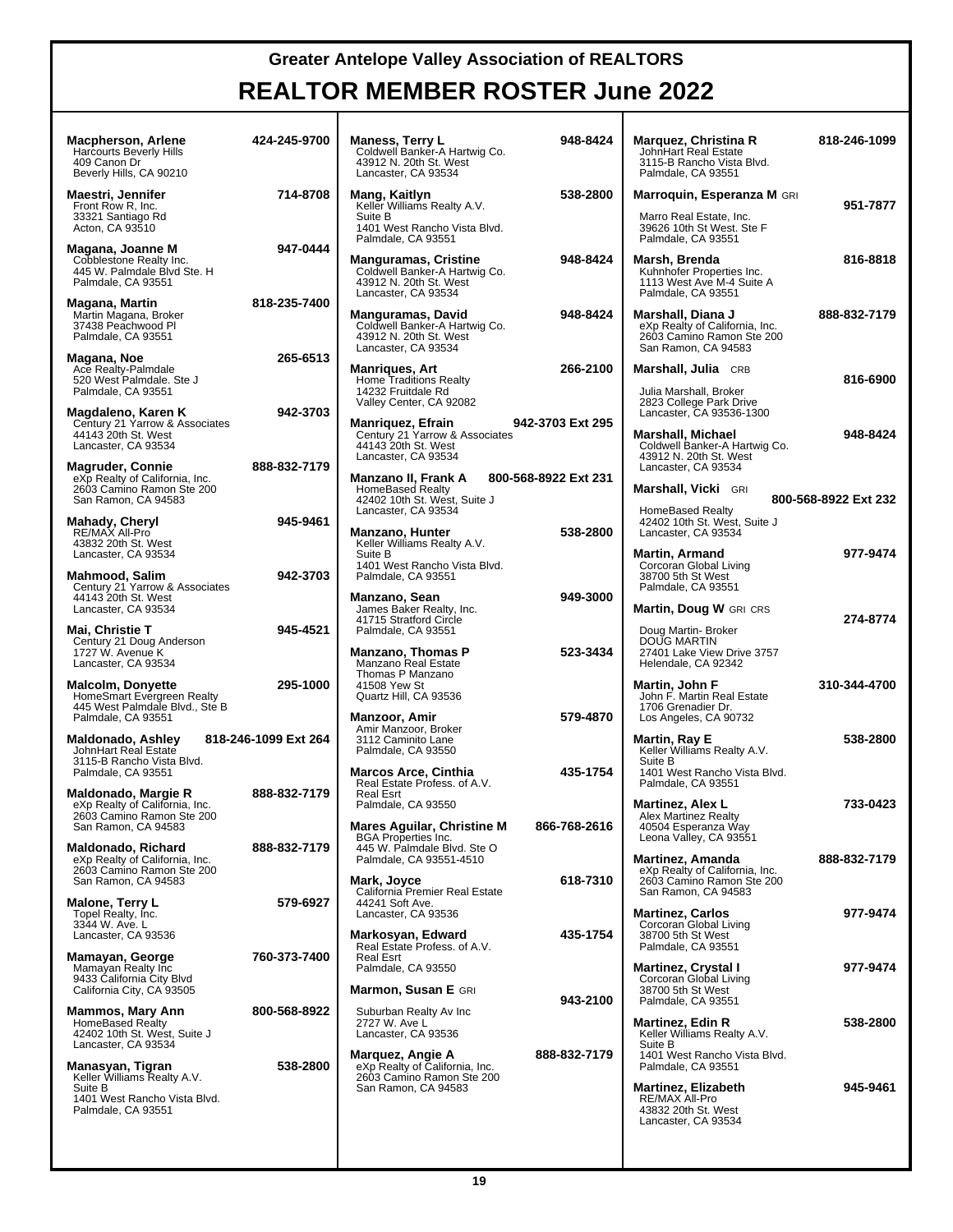**REALTOR MEMBER ROSTER June 2022**

**McMurray, Kyle 948-4646**

**McMurtry, Daniel 858-888-5200**

**McMurtry, Derek A 858-888-5200**

**Mead, Renee M 947-0444**

**Medina, Jordano 538-2800**

**Medina, Maria G 575-9500**

**Medrano, Emilio 818-462-5676**

**Meister, Jason 760-373-8282**

**Mejia, Evelyn 947-0444**

000-000-0000

**Mejicanos, Ana E 866-768-2616**

**Meltzer, Preston 947-0444**

**Melvin, Chunte 948-4646**

**Mendez, Jonathan 948-2644**

**Mendez, Raymund 977-9474**

**Mendez, Javier 888-832-7179**

**Mendez, Jorge 760-373-9200**

**Meister, M. Joshua 760-373-8282 Ext 206**

| <b>Martinez, Eloy</b><br>Pacific California Realty<br>3166 E. Palmdale Blvd. Ste 111<br>Palmdale, CA 93550      | 675-3237         | Mayorga Jr., Miguel A<br>Keller Williams Realty A.V.<br>Suite B<br>1401 West Rancho Vista Blvd.                       | 538-2800         | McMurray, Kyle<br>Berkshire Hathaway HomeSvcs.<br>1801 West Ave. K<br>Lancaster, CA 93534                       |
|-----------------------------------------------------------------------------------------------------------------|------------------|-----------------------------------------------------------------------------------------------------------------------|------------------|-----------------------------------------------------------------------------------------------------------------|
| <b>Martinez, Enedina</b><br>Corcoran Global Living<br>38700 5th St West<br>Palmdale, CA 93551                   | 977-9474         | Palmdale, CA 93551<br>Mazariegos, Eugenia J<br>Keller Williams Realty A.V.<br>Suite B<br>1401 West Rancho Vista Blvd. | 538-2800         | <b>McMurtry, Daniel</b><br>M2 Business Ventures<br>7875 Highlands Village Place<br>San Diego, CA 92129          |
| <b>Martinez Jr, Julio</b><br>eXp Realty of California, Inc.<br>2603 Camino Ramon Ste 200<br>San Ramon, CA 94583 | 888-832-7179     | Palmdale, CA 93551<br>Mazon, Edith<br>Keller Williams Realty A.V.                                                     | 538-2800         | McMurtry, Derek A<br>M2 Business Ventures<br>7875 Highlands Village Place<br>San Diego, CA 92129                |
| <b>Martinez, Luis M</b><br>Pantheon Realty Corp.<br>2010 West ave K. Ste 659<br>Lancaster, CA 93536             | 622-3900         | Suite B<br>1401 West Rancho Vista Blvd.<br>Palmdale, CA 93551<br>McAnallen, Barbara                                   | 888-832-7179     | Mead, Renee M<br>Cobblestone Realty Inc.<br>445 W. Palmdale Blvd Ste. H<br>Palmdale, CA 93551                   |
| <b>Martinez, Natalia M</b><br>Century 21 Amigo<br>950 E. Palmdale Blvd., Ste. B                                 | 575-9500         | eXp Realty of California, Inc.<br>2603 Camino Ramon Ste 200<br>San Ramon, CA 94583<br>McClellan, James                | 818-246-1099     | Medina, Jordano<br>Keller Williams Realty A.V.<br>Suite B<br>1401 West Rancho Vista Blvd.                       |
| Palmdale, CA 93550<br><b>Martinez, Noemi</b><br>eXp Realty of California, Inc.<br>2603 Camino Ramon Ste 200     | 888-832-7179     | JohnHart Real Estate<br>3115-B Rancho Vista Blvd.<br>Palmdale, CA 93551                                               |                  | Palmdale, CA 93551<br>Medina, Maria G<br>Century 21 Amigo                                                       |
| San Ramon, CA 94583<br>Martinez, Rosa Linda<br>Century 21 Yarrow & Associates                                   | 942-3703         | <b>McCollam, Dennis</b><br>Coldwell Banker-A Hartwig Co.<br>43912 N. 20th St. West<br>Lancaster, CA 93534             | 948-8424         | 950 E. Palmdale Blvd., Ste. B<br>Palmdale, CA 93550<br><b>Medrano, Emilio</b>                                   |
| 44143 20th St. West<br>Lancaster, CA 93534<br><b>Martinez, Shelly</b><br>RE/MAX All-Pro                         | 945-9461         | <b>McConnell, Amanda</b><br>Keller Williams Realty- Calaba<br>23975 PARK SORRÉNTO STE 110<br>Calabasas, CA 91302      | 818-657-6500     | Golden Real Estate Investments<br>40015 Sierra Hwy. Ste B 270<br>Palmdale, CA 93550<br>Meister, Jason           |
| 43832 20th St. West<br>Lancaster, CA 93534<br><b>Mashhour, Normy</b>                                            | 760-722-3222     | McConnell-Hubert, Chaka<br>Century 21 Yarrow & Associates<br>44143 20th St. West                                      | 942-3703         | <b>RE/MAX Clearview</b><br>8100California City Blvd.<br>California City, CA 93505                               |
| Real Estate eBroker Inc.<br>2035 Corte Del Nogal Ste 125<br>Carlsbad, CA 92011<br>Masood, Tom                   | 705-0700         | Lancaster, CA 93534<br><b>McCoy, Catherine</b><br>eXp Realty of California, Inc.<br>2603 Camino Ramon Ste 200         | 888-832-7179     | 760-<br>Meister, M. Joshua<br><b>RE/MAX Clearview</b><br>8100California City Blvd.<br>California City, CA 93505 |
| Century 21 Everest<br>23822 Valencia Blvd. # 101<br>Valencia, CA 91355                                          |                  | San Ramon, CA 94583<br>McCoy Sr., Horace L<br>Coldwell Banker-A Hartwig Co.                                           | 948-8424         | Mejia, Evelyn<br>Cobblestone Realty Inc.<br>445 W. Palmdale Blvd Ste. H<br>Palmdale, CA 93551                   |
| <b>Mastin, Karmen</b> CRS E-PRO CNHS<br>Big Valley Real Estate<br>P.O. Box 900910<br>Palmdale, CA 93590         | 267-6007         | 43912 N. 20th St. West<br>Lancaster, CA 93534<br><b>McCullough, Annette</b><br>Annette McCullough, Broker             | 626-399-7110     | Mejia, Roberto V<br>eXp Realty of California Inc<br>190 Sierra Ct. Ste B209<br>Palmdale, CA 93550               |
| Mata, Leticia<br>Corcoran Global Living<br>38700 5th St West                                                    | 977-9474         | 3246 East Ave R8<br>Palmdale, CA 93550<br><b>McDonald, Nicholas</b>                                                   | 480-5055         | Mejicanos, Ana E<br><b>BGA Properties Inc.</b><br>445 W. Palmdale Blvd. Ste O                                   |
| Palmdale, CA 93551<br>Matthews, Neysa J<br>RE/MAX All-Pro                                                       | 945-9461         | Elevate Real Estate Group<br>445 W. Palmdale Blvd. Ste B<br>Palmdale, CA 93551                                        |                  | Palmdale, CA 93551-4510<br><b>Meltzer, Preston</b><br>Cobblestone Realty Inc.                                   |
| 43832 20th St. West<br>Lancaster, CA 93534<br><b>Mattox, Renee</b><br>Berkshire Hathaway HomeSvcs.              | 948-4646 Ext 346 | <b>McFarlane, Courtney A</b><br>Berkshire Hathaway HomeSvcs.<br>1801 West Ave. K<br>Lancaster, CA 93534               | 948-4646 Ext 234 | 445 W. Palmdale Blvd Ste. H<br>Palmdale, CA 93551<br><b>Melvin, Chunte</b><br>Berkshire Hathaway HomeSvcs.      |
| 1801 West Ave. K<br>Lancaster, CA 93534<br>Matuz, Leonardo                                                      | 977-9474         | <b>McGinnis, Jaelon</b><br>Ace Realty-Palmdale<br>520 West Palmdale. Ste J<br>Palmdale, CA 93551                      | 265-6513         | 1801 West Ave. K<br>Lancaster, CA 93534<br>Mendez, Javier                                                       |
| Corcoran Global Living<br>38700 5th St West<br>Palmdale, CA 93551                                               |                  | <b>McKinnon, Marvin J SRES GRI CRS SFR</b><br>Keller Williams Realty A.V.                                             | 538-2800         | eXp Realty of California, Inc.<br>2603 Camino Ramon Ste 200<br>San Ramon, CA 94583                              |
| Mayol, Joe<br>eXp Realty of California Inc<br>190 Sierra Ct. Ste B209<br>Palmdale, CA 93550                     | 000-000-0000     | Suite B<br>1401 West Rancho Vista Blvd.<br>Palmdale, CA 93551                                                         |                  | Mendez, Jonathan<br><b>CBC/Valley Realty</b><br>42402 10th St. West, Ste. E<br>Lancaster, CA 93534              |
| Mayorga, Miguel A GRI E-PRO REM SFR<br>Keller Williams Realty A.V.<br>Suite B                                   | 538-2800         | <b>McMicken, Robert</b><br>eXp Realty of California, Inc.<br>2603 Camino Ramon Ste 200<br>San Ramon, CA 94583         | 888-832-7179     | Mendez, Jorge<br><b>West Coast Realty</b><br>8736 California City Blvd<br>California City, CA 93505-5237        |
| 1401 West Rancho Vista Blvd.<br>Palmdale, CA 93551                                                              |                  | <b>McMillin, Kathy</b><br>Antelope Valley Real Estate<br>16410 Placerita Canyon Rd<br>Santa Clarita, CA 91321         | 609-6212         | Mendez, Raymund<br>Corcoran Global Living<br>38700 5th St West<br>Palmdale, CA 93551                            |
|                                                                                                                 |                  |                                                                                                                       |                  |                                                                                                                 |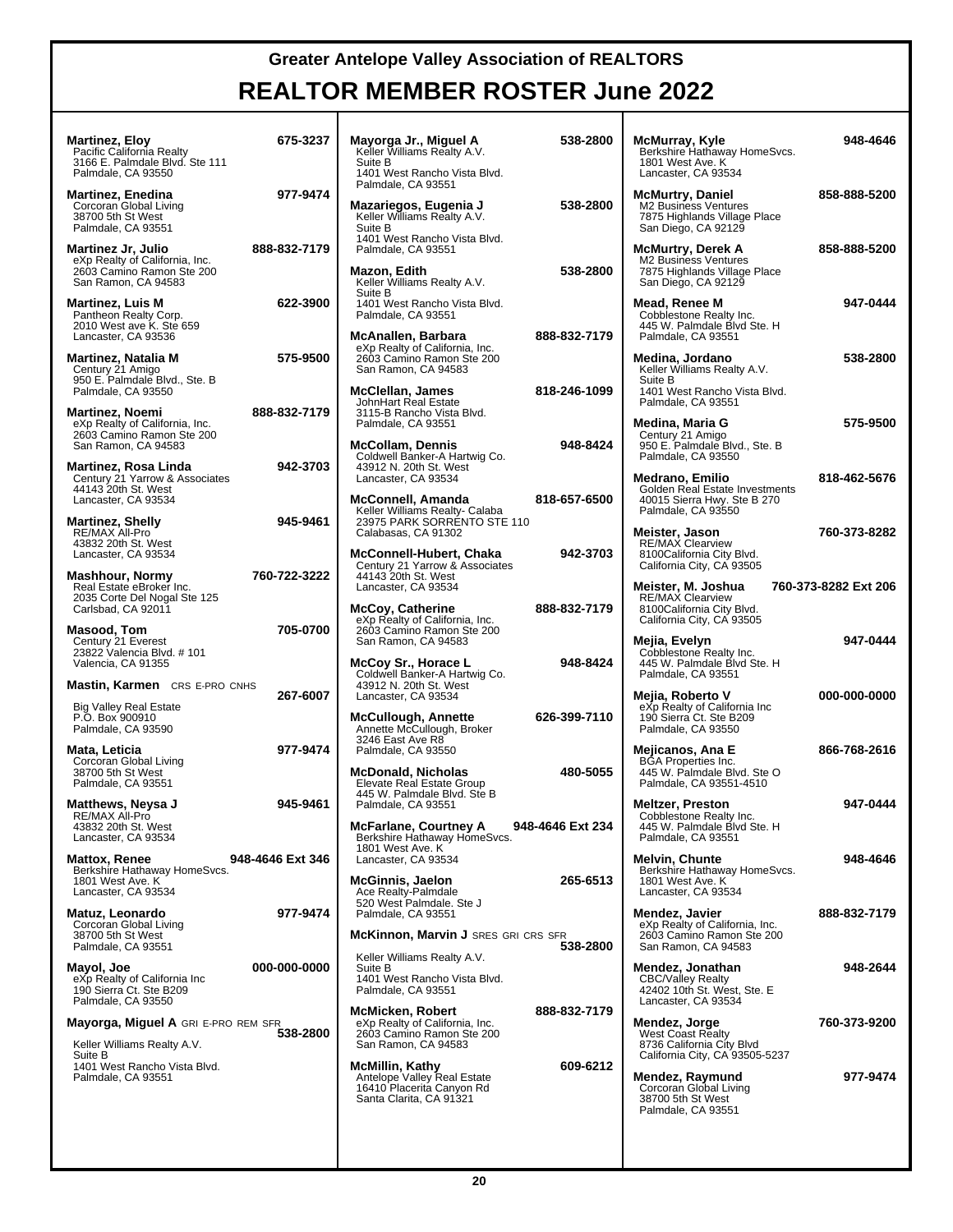| <b>Mendiola, Matthew</b><br>Fierros Realty & Associates<br>3808 West Ave N<br>Palmdale, CA 93551                     | 406-7697            | Miller, Carrie<br>Century 21 Yarrow & Associates<br>44143 20th St. West<br>Lancaster, CA 93534                               | 942-3703         | <b>Montalto, Gennifer</b><br><b>Wallace &amp; Associates Realty</b><br>41550 Ventana Dr<br>Palmdale, CA 93551         | 400-1181             |
|----------------------------------------------------------------------------------------------------------------------|---------------------|------------------------------------------------------------------------------------------------------------------------------|------------------|-----------------------------------------------------------------------------------------------------------------------|----------------------|
| Mendoza, Corinne A<br>Century 21 Yarrow & Associates<br>44143 20th St. West<br>Lancaster, CA 93534                   | 942-3703            | Miller, Claudia<br>Berkshire Hathaway HomeSvcs.<br>1801 West Ave. K<br>Lancaster, CA 93534                                   | 948-4646         | Montalvo, Paul<br>eXp Realty of California, Inc.<br>2603 Camino Ramon Ste 200<br>San Ramon, CA 94583                  | 888-832-7179         |
| Mendoza, Doris<br>Keller Williams Realty A.V.<br>Suite B<br>1401 West Rancho Vista Blvd.<br>Palmdale, CA 93551       | 538-2800            | <b>Miller, Desiree</b><br>Berkshire Hathaway HomeSvcs.<br>1801 West Ave. K<br>Lancaster, CA 93534                            | 948-4646         | <b>Montano, Mario</b><br>Keller Williams Realty A.V.<br>Suite B<br>1401 West Rancho Vista Blvd.<br>Palmdale, CA 93551 | 538-2800             |
| Mendoza, Irene<br>RE/MAX All Pro - Palmdale<br>3001 Rancho Vista Blvd<br>Palmdale, CA 93551                          | 947-2000            | Miller, Kimberly<br>Keller Williams Realty A.V.<br>Suite B<br>1401 West Rancho Vista Blvd.<br>Palmdale, CA 93551             | 538-2800         | <b>Montano, Rodolfo</b><br>Real Estate Profess. of A.V.<br><b>Real Esrt</b><br>Palmdale, CA 93550                     | 435-1754             |
| Mendoza, Stephanie J<br>Keller Williams Realty A.V.<br>Suite B<br>1401 West Rancho Vista Blvd.<br>Palmdale, CA 93551 | 538-2800            | Miller, Lisa CHS<br>Century 21 Yarrow & Associates<br>44143 20th St. West<br>Lancaster, CA 93534                             | 942-3703         | Montenegro, Ronnie M<br><b>Select Service Realty</b><br>190 Sierra Court, Ste B207<br>Palmdale, CA 93550              | 272-1113             |
| Menjivar, Mario<br>Corcoran Global Living<br>38700 5th St West<br>Palmdale, CA 93551                                 | 977-9474            | Minner, Yvonne S<br>Keller Williams Realty A.V.<br>Suite B<br>1401 West Rancho Vista Blvd.<br>Palmdale, CA 93551             | 538-2800         | <b>Monteon, Daisy</b><br>Keller Williams Realty A.V.<br>Suite B<br>1401 West Rancho Vista Blvd.<br>Palmdale, CA 93551 | 538-2800             |
| Mercado, George<br>Keller Williams Realty A.V.<br>Suite B<br>1401 West Rancho Vista Blvd.<br>Palmdale, CA 93551      | 538-2800            | Miranda, Oscar<br>GoPro Realty, Inc.<br>1605 E Palmdale Blvd. Ste F<br>Palmdale, CA 93550                                    | 339-4447         | Monterrosa, Cecilia<br>Keller Williams Realty A.V.<br>Suite B<br>1401 West Rancho Vista Blvd.<br>Palmdale, CA 93551   | 538-2800             |
| Mesbahi, Benjamin<br>HomeSmart Evergreen Realty<br>445 West Palmdale Blvd., Ste B<br>Palmdale, CA 93551              | 295-1000            | Miranda, Sonia M<br>Coldwell Banker-A Hartwig Co.<br>43912 N. 20th St. West<br>Lancaster, CA 93534                           | 948-8424         | <b>Monterroso, Luis F</b><br><b>RBS Realty</b><br>1603 E. Palmdale Blvd. Ste C<br>Palmdale, CA 93550                  | 526-5809             |
| Mestepey, Mark<br>Castlestone Properties, Inc.<br>602 Commerce Ave. Ste F<br>Palmdale, CA 93551                      | 818-993-0099        | Mitchell, Angela GRI REM<br><b>Endless Dreams Realty</b><br>P.O.Box 9525                                                     | 547-0211         | Montgomery, Blanca E<br><b>SDA Properties</b><br>20355 Cerca Dr<br>Valencia, CA 91354                                 | 210-3130             |
| Mestepey, Mathew<br>Castlestone Properties, Inc.<br>602 Commerce Ave. Ste F<br>Palmdale, CA 93551                    | 818-993-0099        | Lancaster, CA 93539<br><b>Mitchell, Ernest</b><br>Mitchell & Associates<br>40618 Shinnecock Ct.                              | 317-3519         | <b>Montoya, Celeste</b><br>eXp Realty of California Inc<br>190 Sierra Ct. Ste B209<br>Palmdale, CA 93550              | 000-000-0000 Ext 11  |
| Mestepey, Robert<br>Castlestone Properties, Inc.<br>602 Commerce Ave. Ste F<br>Palmdale, CA 93551                    | 818-993-0099        | Palmdale, CA 93551<br>Mitchell, Kenny L<br>Keller Williams Realty A.V.<br>Suite B<br>1401 West Rancho Vista Blvd.            | 538-2800         | Montoya, Lidia<br>Corcoran Global Living<br>38700 5th St West<br>Palmdale, CA 93551                                   | 977-9474             |
| Meza, Jaime<br>RE/MAX All Pro - Palmdale<br>3001 Rancho Vista Blvd<br>Palmdale, CA 93551                             | 947-2000            | Palmdale, CA 93551<br>Mitchell, Sadie<br>Century 21 Yarrow & Associates<br>44143 20th St. West                               | 942-3703         | <b>Montoya, Patty</b><br>Precise AV Realty<br>3108 Tourmaline Ln<br>Palmdale, CA 93550                                | 202-9120             |
| Meza, Pablo E-PRO<br>eXp Realty of California Inc<br>190 Sierra Ct. Ste B209<br>Palmdale, CA 93550                   | 000-000-0000 Ext 14 | Lancaster, CA 93534<br>Moffit, Jamie<br>Sync Brokerage, Inc.<br>12258 Ventura Blvd                                           | 818-770-3660     | Monypeny, John<br>Roberson Realty Inc.<br>P.O.Box 616<br>Pearblossom, CA 93553                                        | 944-4146             |
| Micka, Teresa P<br>Bella Homes Realty and Manufac<br>38733 9th St E. Ste O<br>Palmdale, CA 93550                     | 272-0444            | Studio City, CA 91604<br>Mondragon, Patricia<br>Flat Rate Realty<br>42035 12th St West, Suite 102                            | 471-9210         | Moody, Fernando<br>Keller Williams Realty A.V.<br>Suite B<br>1401 West Rancho Vista Blvd.<br>Palmdale, CA 93551       | 538-2800             |
| Miles, Janice<br>JohnHart Real Estate<br>3115-B Rancho Vista Blvd.<br>Palmdale, CA 93551                             | 818-246-1099        | Lancaster, CA 93535<br>Mondragon, Sandra<br>Century 21 Yarrow & Associates<br>44143 20th St. West                            | 942-3703 Ext 326 | Moore, Brenda<br>HomeBased Realty<br>42402 10th St. West, Suite J<br>Lancaster, CA 93534                              | 800-568-8922 Ext 218 |
| Miller, Audrey T<br>Keller Williams Realty A.V.<br>Suite B<br>1401 West Rancho Vista Blvd.<br>Palmdale, CA 93551     | 538-2800 Ext 103    | Lancaster, CA 93534<br>Monroe, Michael<br>eXp Realty of California, Inc.<br>2603 Camino Ramon Ste 200<br>San Ramon, CA 94583 | 888-832-7179     | Moore, Gloria<br>Century 21 Yarrow & Associates<br>44143 20th St. West<br>Lancaster, CA 93534                         | 942-3703             |
| Miller, Carol<br>Keller Williams Realty A.V.<br>Suite B<br>1401 West Rancho Vista Blvd.<br>Palmdale, CA 93551        | 538-2800            | Monrroy, Leticia<br>RE/MAX All-Pro<br>43832 20th St. West<br>Lancaster, CA 93534                                             | 945-9461         | Moore, Howard L<br>Keller Williams Realty A.V.<br>Suite B<br>1401 West Rancho Vista Blvd.<br>Palmdale, CA 93551       | 538-2800             |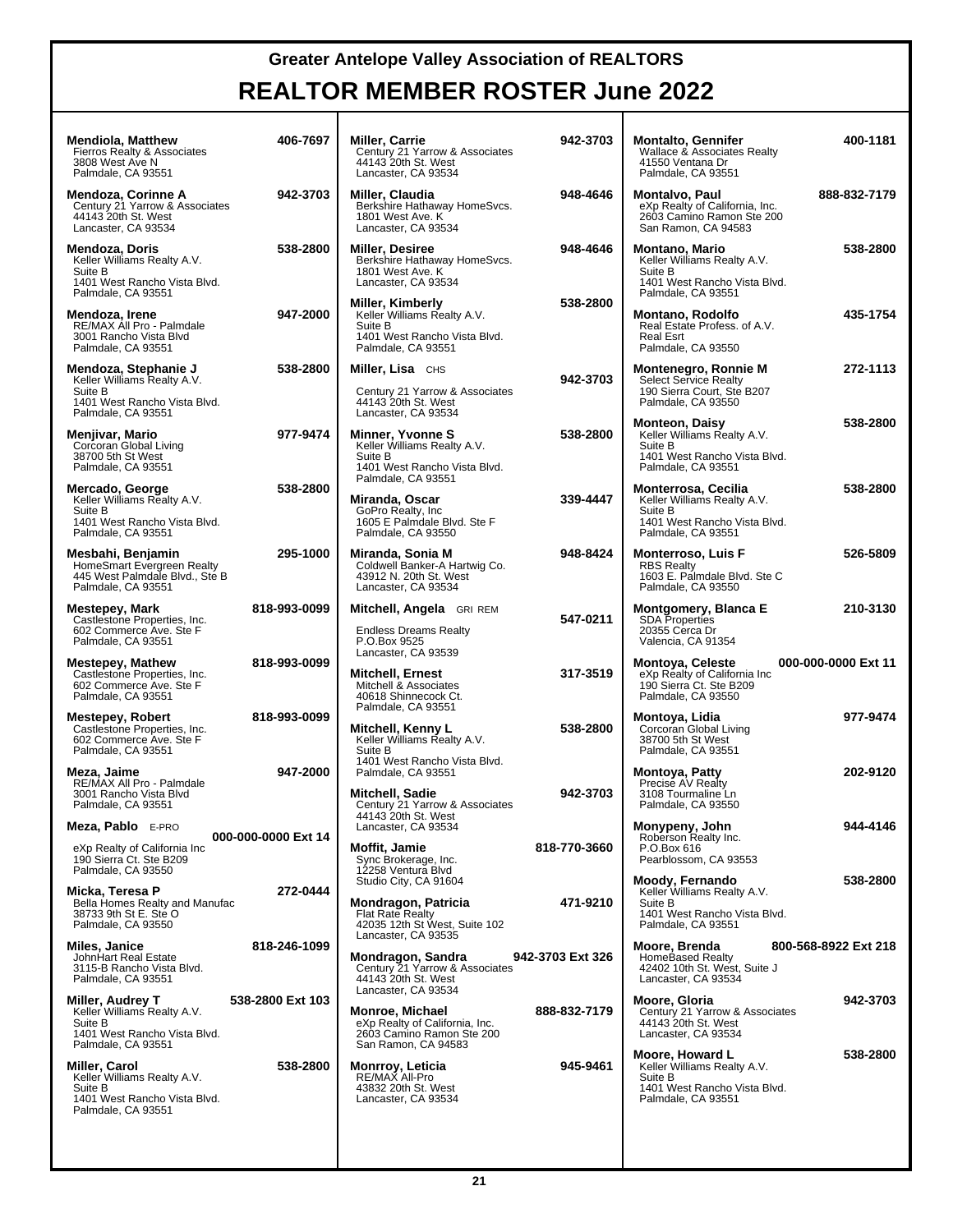| Moore, Peter P<br>Coldwell Banker-A Hartwig Co.<br>43912 N. 20th St. West<br>Lancaster, CA 93534         | 948-8424         | Morin, Kelly M<br><b>Scarlett Realty</b><br>4010 Lexington Court<br>Palmdale, CA 93552                        | 714-8851         | Murphy, John C<br>RE/MAX All-Pro<br>43832 20th St. West<br>Lancaster, CA 93534                                                   | 945-9461         |
|----------------------------------------------------------------------------------------------------------|------------------|---------------------------------------------------------------------------------------------------------------|------------------|----------------------------------------------------------------------------------------------------------------------------------|------------------|
| Moore-Ahmed, Monica M<br><b>Roher Realty</b><br>767 West Lancaster Blvd 2nd Fl<br>Lancaster, CA 93534    | 951-0110         | <b>Morris, Percy</b><br><b>MHC Properties</b><br>1336 N MoorPark Road #306<br>Thousand Oaks, CA 91360         | 310-504-2905     | <b>Murphy, Joy M GRI</b><br>Keller Williams Realty A.V.<br>Suite B                                                               | 538-2800         |
| Moore-Tillman, Annika<br>Century 21 Yarrow & Associates<br>44143 20th St. West<br>Lancaster, CA 93534    | 942-3703         | Morris, Tia<br><b>MHC Properties</b><br>1336 N MoorPark Road #306<br>Thousand Oaks, CA 91360                  | 310-504-2905     | 1401 West Rancho Vista Blvd.<br>Palmdale, CA 93551<br><b>Murphy, Lawrence</b><br><b>Renaissance Realty</b>                       | 267-5750         |
| Mora, Jimmy<br>Keller Williams Realty A.V.<br>Suite B<br>1401 West Rancho Vista Blvd.                    | 538-2800         | <b>Mortimer, Monica</b><br>eXp Realty of California, Inc.<br>2603 Camino Ramon Ste 200<br>San Ramon, CA 94583 | 888-832-7179     | PO Box 542<br>Littlerock, CA 93543<br>Murphy, Leticia<br>Suburban Realty Av Inc                                                  | 943-2100         |
| Palmdale, CA 93551<br>Mora, Jose<br>Keller Williams Realty A.V.<br>Suite B                               | 538-2800 Ext 270 | Moshier, JD<br>RE/MAX All-Pro<br>43832 20th St. West<br>Lancaster, CA 93534                                   | 945-9461         | 2727 W. Ave L<br>Lancaster, CA 93536<br>Myers, Brian<br>Keller Williams Realty A.V.                                              | 538-2800         |
| 1401 West Rancho Vista Blvd.<br>Palmdale, CA 93551<br>Morales, Beth E                                    | 538-2800         | <b>Mosley-Stokes, Elaine</b><br>Keller Williams Realty A.V.<br>Suite B                                        | 538-2800         | Suite B<br>1401 West Rancho Vista Blvd.<br>Palmdale, CA 93551                                                                    |                  |
| Keller Williams Realty A.V.<br>Suite B<br>1401 West Rancho Vista Blvd.<br>Palmdale, CA 93551             |                  | 1401 West Rancho Vista Blvd.<br>Palmdale, CA 93551<br><b>Mosman, Desirea</b>                                  | 888-832-7179     | Myers, Debbie<br>Century 21 Yarrow & Associates<br>44143 20th St. West<br>Lancaster, CA 93534                                    | 942-3703 Ext 363 |
| Morales, Ian J<br><b>HomeBased Realty</b><br>42402 10th St. West, Suite J<br>Lancaster, CA 93534         | 800-568-8922     | eXp Realty of California, Inc.<br>2603 Camino Ramon Ste 200<br>San Ramon, CA 94583<br>Moumdjian, Carla        | 619-248-6434     | Nabors, Bret<br>Century 21 Yarrow & Associates<br>44143 20th St. West<br>Lancaster, CA 93534                                     | 942-3703         |
| Morales, Joe A<br><b>HomeBased Realty</b><br>42402 10th St. West, Suite J                                | 800-568-8922     | Real Brokerage Technologies<br>13535 Ventura Blvd Ste C #505<br>Sherman Oaks, CA 91423                        |                  | Naffziger, Mae<br>Naffziger Real Estate<br>226 Lake Dr                                                                           | 609-5348         |
| Lancaster, CA 93534<br><b>Morales, Luz M</b><br>Keller Williams Realty A.V.<br>Suite B                   | 538-2800         | Moylan, Rebecca<br>Berkshire Hathaway HomeSvcs.<br>1801 West Ave. K<br>Lancaster, CA 93534                    | 948-4646         | Bozman, MT 59718<br>Najar, Stephanie<br>Leer Realty<br>190 Sierra Court. Ste B-217                                               | 265-7788         |
| 1401 West Rancho Vista Blvd.<br>Palmdale, CA 93551                                                       |                  | Muhammad, Jahad<br>Keller Williams Realty A.V.<br>Suite B                                                     | 538-2800         | Palmdale, CA 93550<br>Narcisse, Yolanda                                                                                          | 818-276-7034     |
| Moran, Hector A<br>People's Realty<br>10722 White Oak Ave #3<br>Granada Hills, CA 91344                  | 818-271-6779     | 1401 West Rancho Vista Blvd.<br>Palmdale, CA 93551<br>Mulvena, Sean                                           | 965-1313         | Troy Richard, Broker<br>40801 Las Piedras Ter<br>Palmdale, CA 93551                                                              |                  |
| <b>Moran, Marcelo</b><br>Marcelo Moran, Broker<br>11130 Montgomery<br>Granada Hills, CA 91344            | 818-438-9770     | David Neilson, Broker<br>225 Telega Place<br>Palmdale, CA 93550<br>Munoz Jr, Alvaro                           | 977-9474         | Navarette, Natalie<br>Century 21 Amigo<br>950 E. Palmdale Blvd., Ste. B<br>Palmdale, CA 93550                                    | 575-9500         |
| <b>Moreno Robles, Michael</b><br>Cobblestone Realty Inc.<br>445 W. Palmdale Blvd Ste. H                  | 947-0444         | Corcoran Global Living<br>38700 5th St West<br>Palmdale, CA 93551                                             |                  | Navarro, Deylin<br>Marro Real Estate, Inc.<br>39626 10th St West. Ste F<br>Palmdale, CA 93551                                    | 951-7877         |
| Palmdale, CA 93551<br>Moreno, Abigay<br>Precept Real Estate Services<br>445 W. Palmdale Blvd. Ste. E     | 209-1410         | Munoz, Jennifer R<br>Real Estate Profess. of A.V.<br>Real Esrt<br>Palmdale, CA 93550                          | 435-1754         | Navarro, Evelyn<br>Marro Real Estate, Inc.<br>39626 10th St West. Ste F<br>Palmdale, CA 93551                                    | 951-7877         |
| Palmdale, CA 93551<br>Moreno, Maria<br>Bernice Aquino Dixon, Broker<br>16043 K Street                    | 400-9066         | <b>Munoz, Lourdes</b><br>Leonardo Peralta, Broker<br>38350 9th St East<br>Palmdale, CA 93550                  | 272-9239         | Navarro, Evelyn Y<br>eXp Realty of California, Inc.<br>2603 Camino Ramon Ste 200<br>San Ramon, CA 94583                          | 888-832-7179     |
| Mojave, CA 93501<br><b>Moreno, Octavio M</b><br><b>Flat Rate Realty</b><br>42035 12th St West, Suite 102 | 471-9210         | Murnane, Joyce<br>Coldwell Banker-A Hartwig Co.<br>43912 N. 20th St. West<br>Lancaster, CA 93534              | 948-8424 Ext 334 | Navarro, Maria V<br>Corcoran Global Living<br>38700 5th St West<br>Palmdale, CA 93551                                            | 977-9474         |
| Lancaster, CA 93535<br>Moreno, Rosa A<br>Sunshine Realty & Assoc. Inc.<br>2025 E. Palmdale Blvd.         | 273-6473         | Muro, Maria<br>Century 21 Doug Anderson<br>1727 W. Avenue K<br>Lancaster, CA 93534                            | 945-4521         | Navarro-Villasana, Kelli Anne 888-832-7179<br>eXp Realty of California, Inc.<br>2603 Camino Ramon Ste 200<br>San Ramon, CA 94583 |                  |
| Palmdale, CA 93550<br>Morgan, Stacy<br>RE/MAX All-Pro<br>43832 20th St. West<br>Lancaster, CA 93534      | 945-9461         | <b>Murphy, Cleone</b> CHS<br>RE/MAX All-Pro<br>43832 20th St. West<br>Lancaster, CA 93534                     | 945-9461         | Navas Ampuero, Jose<br>Corcoran Global Living<br>38700 5th St West<br>Palmdale, CA 93551                                         | 977-9474         |
|                                                                                                          |                  |                                                                                                               |                  |                                                                                                                                  |                  |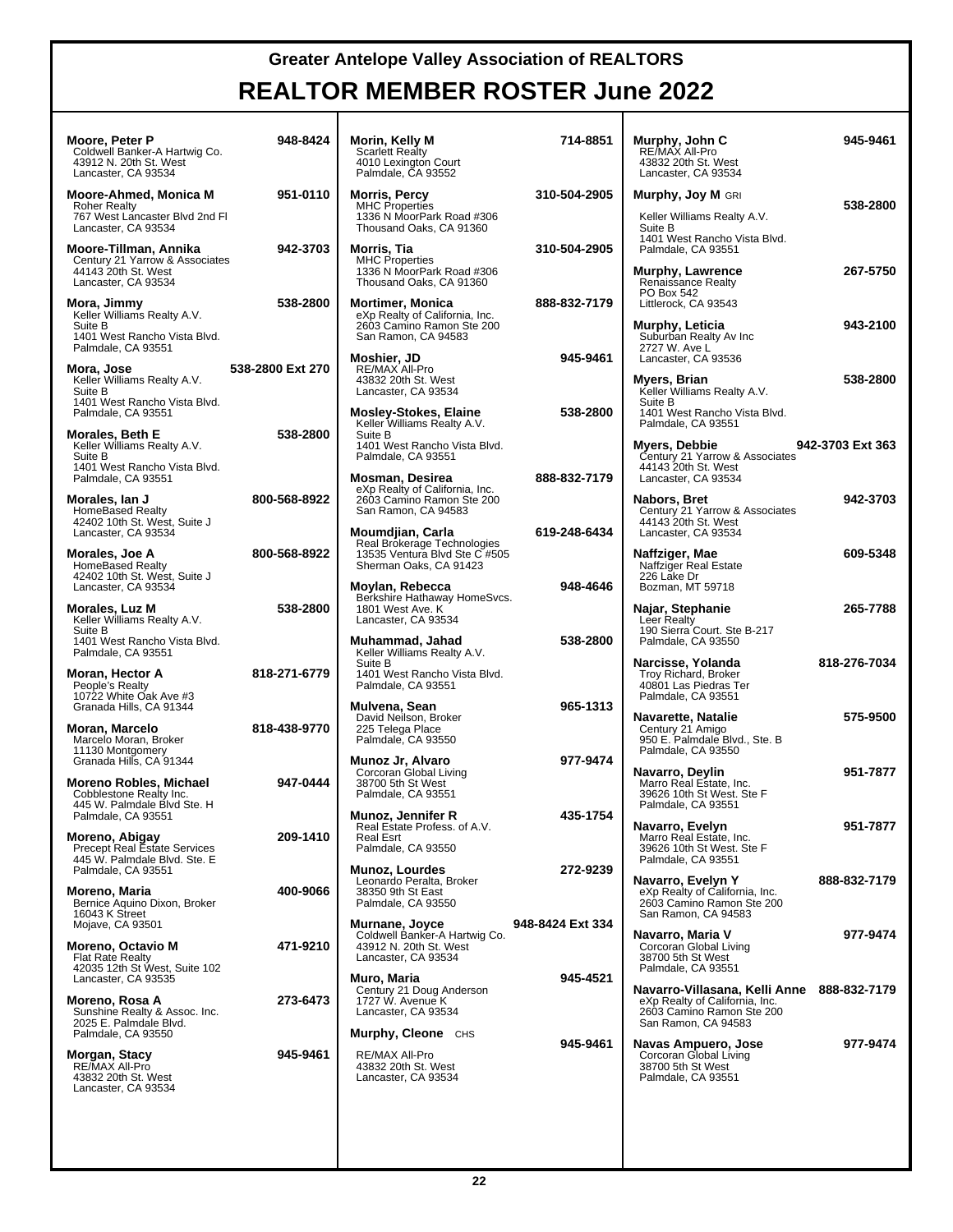| Neilson, David<br>David Neilson, Broker<br>225 Telega Place<br>Palmdale, CA 93550                                                                   | 965-1313             | Nunez, Martha N<br>Century 21 Amigo<br>950 E. Palmdale Blvd., Ste. B<br>Palmdale, CA 93550                                  | 575-9500         | Ordaz, Susan<br>Century 21 Doug Anderson<br>1727 W. Avenue K<br>Lancaster, CA 93534                                   | 945-4521 Ext 280 |
|-----------------------------------------------------------------------------------------------------------------------------------------------------|----------------------|-----------------------------------------------------------------------------------------------------------------------------|------------------|-----------------------------------------------------------------------------------------------------------------------|------------------|
| Nelson, Seth R<br><b>West Coast Realty</b><br>8736 California City Blvd<br>California City, CA 93505-5237                                           | 760-373-9200         | Nungaray, Yanet<br>Corcoran Global Living<br>38700 5th St West<br>Palmdale, CA 93551                                        | 977-9474         | Ordonez, Lesny A<br>Elevate Real Estate Group<br>445 W. Palmdale Blvd. Ste B<br>Palmdale, CA 93551                    | 480-5055         |
| Neseem, Youssef A<br>One Team Real Estate<br>40737 Pebble Beach Dr<br>Palmdale, CA 93551                                                            | 450-8004             | O'Donnell, Sean<br>Berkshire Hathaway HomeSvcs.<br>1801 West Ave. K<br>Lancaster, CA 93534                                  | 948-4646 Ext 249 | Orellana, Carla<br>eXp Realty of California, Inc.<br>2603 Camino Ramon Ste 200<br>San Ramon, CA 94583                 | 888-832-7179     |
| Nevarez, Veronica<br><b>HomeBased Realty</b><br>42402 10th St. West, Suite J<br>Lancaster, CA 93534                                                 | 800-568-8922 Ext 235 | Oates, Tara<br>eXp Realty of California, Inc.<br>2603 Camino Ramon Ste 200<br>San Ramon, CA 94583                           | 888-832-7179     | Orellana, Carlos<br><b>BGA Properties Inc.</b><br>38345 30th St. E # B-1<br>Palmdale, CA 93550                        | 866-768-2616     |
| Newton, Donte L<br>Century 21 Yarrow & Associates<br>44143 20th St. West<br>Lancaster, CA 93534                                                     | 942-3703             | Obeso, Erik<br>Century 21 Doug Anderson<br>1727 W. Avenue K<br>Lancaster, CA 93534                                          | 945-4521         | Orellana, Louis J<br>Keller Williams Realty A.V.<br>Suite B<br>1401 West Rancho Vista Blvd.<br>Palmdale, CA 93551     | 538-2800         |
| Nguyen, Thanh<br>RE/MAX All-Pro<br>43832 20th St. West<br>Lancaster, CA 93534                                                                       | 945-9461             | Obih, Andrew<br>Keller Williams Realty A.V.<br>Suite B<br>1401 West Rancho Vista Blvd.<br>Palmdale, CA 93551                | 538-2800         | Orellana, Nancy L<br>Century 21 Doug Anderson<br>1727 W. Avenue K<br>Lancaster, CA 93534                              | 945-4521         |
| Nicolas, Mischa B<br><b>IET Real Estate</b><br>8542 Florence Ave<br>Downey, CA 90240                                                                | 562-353-4483 Ext 101 | Ocampo, Laura M<br>Bella Homes Realty and Manufac<br>38733 9th St E. Ste O<br>Palmdale, CA 93550                            | 272-0444         | Orellana, Sonia<br><b>BGA Properties Inc.</b><br>38345 30th St. E # B-1<br>Palmdale, CA 93550                         | 866-768-2616     |
| Nieves, Miriam<br>Century 21 Amigo<br>950 E. Palmdale Blvd., Ste. B<br>Palmdale, CA 93550                                                           | 575-9500             | Ocegueda, Gloria<br>Keller Williams Realty A.V.<br>Suite B<br>1401 West Rancho Vista Blvd.                                  | 538-2800         | Ortega, Juan<br><b>Select Service Realty</b><br>190 Sierra Court, Ste B207<br>Palmdale, CA 93550                      | 272-1113         |
| Nilles, Janet<br>Berkshire Hathaway HomeSvcs.<br>1801 West Ave. K<br>Lancaster, CA 93534                                                            | 948-4646             | Palmdale, CA 93551<br>Ocegueda, Isaac<br>Keller Williams Realty A.V.<br>Suite B                                             | 538-2800         | Ortega, Lilian<br><b>Precept Real Estate Services</b><br>445 W. Palmdale Blvd. Ste. E<br>Palmdale, CA 93551           | 209-1410         |
| Nilsen, Soon Ok<br>Century 21 Yarrow & Associates<br>44143 20th St. West<br>Lancaster, CA 93534                                                     | 942-3703             | 1401 West Rancho Vista Blvd.<br>Palmdale, CA 93551<br><b>Ochsner, Lawrence R</b>                                            | 202-9120         | Ortega, Rigoberto<br>Chivas Realty<br>530 Commerce Ave, Unit A                                                        | 272-2323         |
| Nolasco, Wilfredo<br>Family Realty & Associates<br>860 E Ave K. Ste A<br>Lancaster, CA 93535                                                        | 339-3360             | Precise AV Realty<br>3108 Tourmaline Ln<br>Palmdale, CA 93550<br>Oehler, Donna                                              | 272-2727         | Palmdale, CA 93551<br>Ortiz, Alma Rosa<br><b>BGA Properties Inc.</b><br>38345 30th St. E # B-1                        | 866-768-2616     |
| Nordstrom, Cynthia A<br>eXp Realty of California, Inc.<br>2603 Camino Ramon Ste 200                                                                 | 888-832-7179         | <b>Realty Executives Platinum</b><br>5022 W. Ave N. Ste 102A<br>Palmdale, CA 93551                                          |                  | Palmdale, CA 93550<br>Osborn, Alita<br>Keller Williams Realty A.V.                                                    | 538-2800         |
| San Ramon, CA 94583<br>Noriega, Veronica<br><b>HomeBased Realty</b><br>42402 10th St. West, Suite J                                                 | 800-568-8922         | Olivan Perez, Karla<br>Keller Williams VIP Properties<br>26650 The Old Rd. Ste 350<br>Valencia, CA 91355                    | 290-3700         | Suite B<br>1401 West Rancho Vista Blvd.<br>Palmdale, CA 93551<br>Osei, Isaac                                          | 878-5569         |
| Lancaster, CA 93534<br>Northouse, Olga<br>Coldwell Banker-A Hartwig Co.<br>43912 N. 20th St. West                                                   | 948-8424             | Olivarri, Jesus<br>Keller Williams Realty A.V.<br>Suite B<br>1401 West Rancho Vista Blvd.<br>Palmdale, CA 93551             | 538-2800         | Integrity Realty & Funding<br>37521 Persimmon Lane<br>Palmdale, CA 93551<br>Ostayan, Sam                              | 310-293-6403     |
| Lancaster, CA 93534<br>Noto, Angela<br>Coldwell Banker-A Hartwig Co.<br>43912 N. 20th St. West                                                      | 948-8424             | Olivier, Melik<br><b>Renwick Properties</b><br>190 Sierra Ct. Ste B-206<br>Palmdale, CA 93550                               | 860-4577         | Century Realty Group<br>15021 Ventura Blvd #493<br>Sherman Oaks, CA 91403<br>Ounkumuang Portugal, Luna C 888-832-7179 |                  |
| Lancaster, CA 93534<br>Nunez, Ana M<br>Century 21 Amigo                                                                                             | 575-9500             | Olukanmi, Wale<br>Preferred Real Estate and Inve<br>651 W. Lancaster Blvd                                                   | 949-2477         | eXp Realty of California, Inc.<br>2603 Camino Ramon Ste 200<br>San Ramon, CA 94583                                    |                  |
| 950 E. Palmdale Blvd., Ste. B<br>Palmdale, CA 93550<br>Nunez, David J<br><b>G&amp;K Realty</b>                                                      | 213-413-4598         | Lancaster, CA 93534<br>Omeira, Hash<br>Ethos International Real Estat<br>190 Sierra Court Unit A316                         | 949-572-7743     | Owens. Lauryn<br>Keller Williams Realty A.V.<br>Suite B<br>1401 West Rancho Vista Blvd.<br>Palmdale, CA 93551         | 538-2800         |
| 19946 1/2 Ventura Blvd.<br>Woodland Hills, CA 91364<br>Nunez, Felixnando<br>HomeBased Realty<br>42402 10th St. West, Suite J<br>Lancaster, CA 93534 | 800-568-8922 Ext 265 | Palmdale, CA 93550<br><b>Orantes, Latrice A</b><br><b>Exit Diamond Realty</b><br>44217 10th St. West<br>Lancaster, CA 93534 | 860-9810 Ext 689 | Paat, Jason<br>Sunshine Realty & Assoc. Inc.<br>2025 E. Palmdale Blvd.<br>Palmdale, CA 93550                          | 273-6473         |
|                                                                                                                                                     |                      |                                                                                                                             |                  |                                                                                                                       |                  |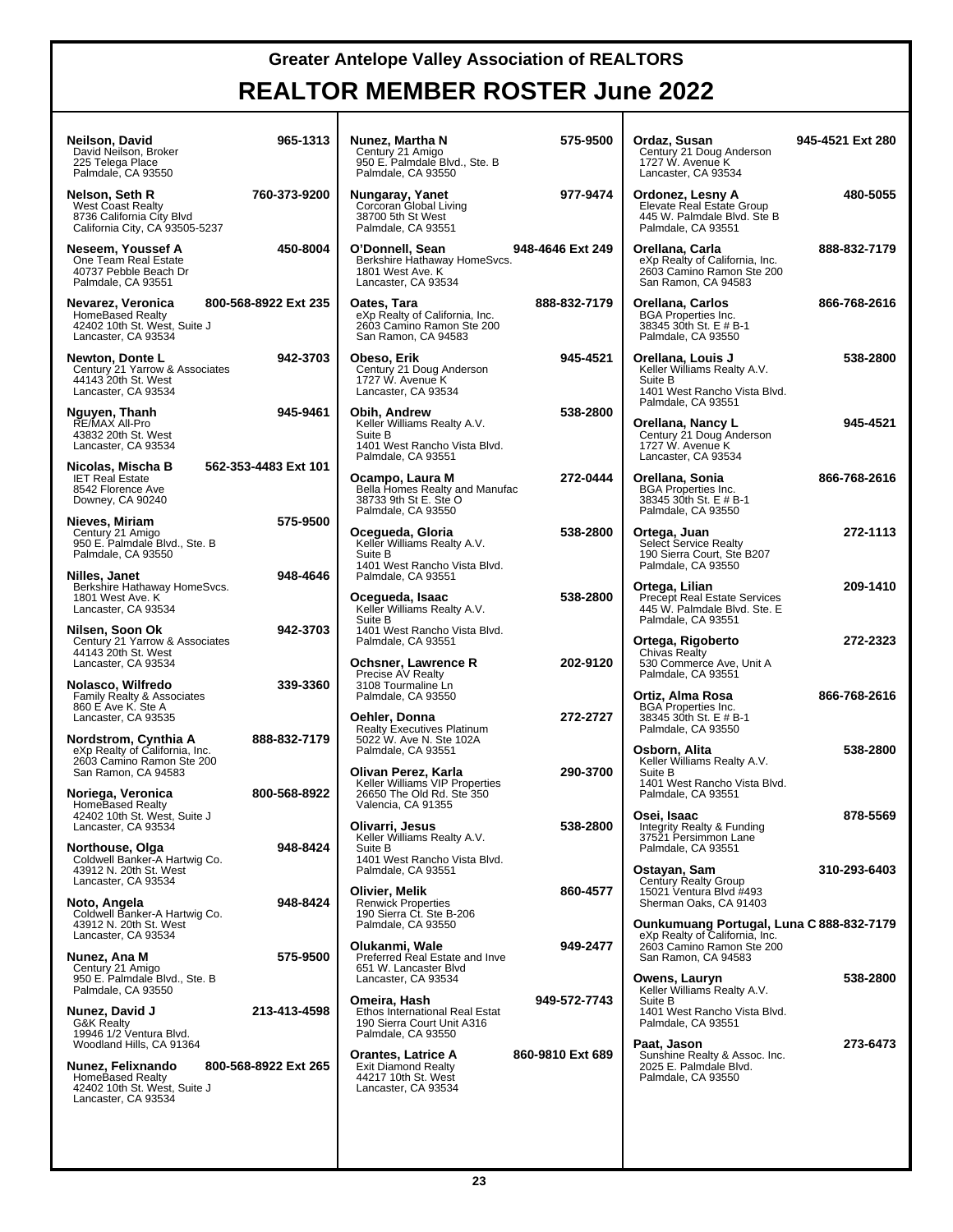| Pacheco Olguin, Hector R<br>Keller Williams Realty A.V.<br>Suite B<br>1401 West Rancho Vista Blvd.                        | 538-2800     | Patterson, Burl CRB GRI<br>Coldwell Banker-A Hartwig Co.<br>43912 N. 20th St. West                                          | 948-8424         | Peraza, Vanessa<br>Precise AV Realty<br>3108 Tourmaline Ln<br>Palmdale, CA 93550                                             | 202-9120     |
|---------------------------------------------------------------------------------------------------------------------------|--------------|-----------------------------------------------------------------------------------------------------------------------------|------------------|------------------------------------------------------------------------------------------------------------------------------|--------------|
| Palmdale, CA 93551<br>Pacheco Jr, Jorge A<br>Cobblestone Realty Inc.<br>445 W. Palmdale Blvd Ste. H<br>Palmdale, CA 93551 | 947-0444     | Lancaster, CA 93534<br>Patterson, Debra G<br>Coldwell Banker-A Hartwig Co.<br>43912 N. 20th St. West<br>Lancaster, CA 93534 | 948-8424         | Perdomo, Claudia<br>eXp Realty of California, Inc.<br>2603 Camino Ramon Ste 200<br>San Ramon, CA 94583                       | 888-832-7179 |
| Paek, Heung Yeul<br>New Star Realty & Investment<br>23348 Lyons Ave<br>Santa Clarita, CA 91321                            | 964-0600     | Patterson, Kevin<br>RE/MAX All Pro - Palmdale<br>3001 Rancho Vista Blvd<br>Palmdale, CA 93551                               | 947-2000 Ext 238 | Pereira, Maria CRS GRI<br>eXp Realty of California, Inc.<br>2603 Camino Ramon Ste 200<br>San Ramon, CA 94583                 | 888-832-7179 |
| Paiz, Carlos<br>Keller Williams Realty A.V.<br>Suite B<br>1401 West Rancho Vista Blvd.<br>Palmdale, CA 93551              | 538-2800     | Patterson, Lynda G GRI CRS<br>RE/MAX All-Pro<br>43832 20th St. West<br>Lancaster, CA 93534                                  | 945-9461         | Perez Quevedo, Maraya<br>Coldwell Banker-A Hartwig Co.<br>43912 N. 20th St. West<br>Lancaster, CA 93534                      | 948-8424     |
| Palazzolo, Gleda CHS SFR CDPE<br>Century 21 Yarrow & Associates<br>44143 20th St. West                                    | 942-3703     | Patterson, Steven D<br>Century 21 Yarrow & Associates<br>44143 20th St. West<br>Lancaster, CA 93534                         | 942-3703 Ext 436 | Perez Tamayo, Juan<br>Keller Williams Realty A.V.<br>Suite B<br>1401 West Rancho Vista Blvd.<br>Palmdale, CA 93551           | 538-2800     |
| Lancaster, CA 93534<br>Palomino, Juan G<br>Century 21 Amigo<br>950 E. Palmdale Blvd., Ste. B<br>Palmdale, CA 93550        | 575-9500     | Patterson, Todd<br>Coldwell Banker-A Hartwig Co.<br>43912 N. 20th St. West<br>Lancaster, CA 93534                           | 948-8424         | Perez, Claudia<br>CP Real Estate Company<br>2608 Bellevue Way<br>Palmdale, CA 93550                                          | 466-8504     |
| Panek Sr, James<br>James Panek, Broker<br>1085 Voyager Dr. #23<br>Tehachapi, CA 93581                                     | 644-1103     | Patton, Jim<br>jpBroker.com<br><b>JIM PATTON</b><br>P.O.Box 3453<br>Quartz Hill, CA 93586                                   | 943-8090         | Perez, Eduardo<br>Corcoran Global Living<br>38700 5th St West<br>Palmdale, CA 93551                                          | 977-9474     |
| Paramesvaran, Anusha N<br>Keller Williams Realty A.V.<br>Suite B<br>1401 West Rancho Vista Blvd.                          | 538-2800     | Paulauskas, Thomas A<br>Keller Williams Realty A.V.<br>Suite B<br>1401 West Rancho Vista Blvd.                              | 538-2800         | Perez, Esther<br>Keller Williams Realty A.V.<br>Suite B<br>1401 West Rancho Vista Blvd.<br>Palmdale, CA 93551                | 538-2800     |
| Palmdale, CA 93551<br>Paramesvaran, Muttaiya<br>Keller Williams Realty A.V.<br>Suite B<br>1401 West Rancho Vista Blvd.    | 538-2800     | Palmdale, CA 93551<br>Payan, Firooz P<br>Firooz Payan, Broker<br>14930 Ventura Blvd #200<br>Sherman Oaks, CA 91403          | 818-981-3050     | Perez, Hilaria<br>Keller Williams Realty A.V.<br>Suite B<br>1401 West Rancho Vista Blvd.<br>Palmdale, CA 93551               | 538-2800     |
| Palmdale, CA 93551<br>Paredes, Beatriz L<br>Century 21 Yarrow & Associates<br>44143 20th St. West                         | 942-3703     | Peck, Adnon Bill<br><b>Premier Realty Associates</b><br>4858 Mercury St. Ste#214<br>San Diego, CA 92111                     | 858-277-6173     | Perez, Jorge E<br>Keller Williams Realty A.V.<br>Suite B<br>1401 West Rancho Vista Blvd.                                     | 538-2800     |
| Lancaster, CA 93534<br>Paredes, Jovani<br>Corcoran Global Living<br>38700 5th St West<br>Palmdale, CA 93551               | 977-9474     | Pelayo, Angel<br>Corcoran Global Living<br>38700 5th St West<br>Palmdale, CA 93551                                          | 977-9474         | Palmdale, CA 93551<br>Perez, Juliette<br>Keller Williams Realty A.V.<br>Suite B<br>1401 West Rancho Vista Blvd.              | 538-2800     |
| Park, Miran<br>CJ Realty<br>1859 W Ave J<br>Lancaster, CA 93534                                                           | 202-5446     | Pelster, Barbara S<br>Berkshire Hathaway HomeSvcs.<br>1801 West Ave. K<br>Lancaster, CA 93534                               | 948-4646         | Palmdale, CA 93551<br>Perez, Maritza<br>Corcoran Global Living<br>38700 5th St West                                          | 977-9474     |
| Parmar, Anish<br>Keller Williams Realty A.V.<br>Suite B<br>1401 West Rancho Vista Blvd.                                   | 538-2800     | Pena, Blanca L<br><b>BGA</b> Properties Inc.<br>38345 30th St. E # B-1<br>Palmdale, CA 93550                                | 866-768-2616     | Palmdale, CA 93551<br>Perez, Martin<br>Keller Williams Realty A.V.<br>Suite B                                                | 538-2800     |
| Palmdale, CA 93551<br>Parong, Marla<br><b>Harcourts Beverly Hills</b><br>409 Canon Dr<br>Beverly Hills, CA 90210          | 424-245-9700 | Pendergast, Michelle<br>Keller Williams Realty A.V.<br>Suite B<br>1401 West Rancho Vista Blvd.<br>Palmdale, CA 93551        | 538-2800 Ext 106 | 1401 West Rancho Vista Blvd.<br>Palmdale, CA 93551<br>Perez, Monica<br>Century 21 Yarrow & Associates<br>44143 20th St. West | 942-3703     |
| Parra, Linda<br>Keller Williams Realty A.V.<br>Suite B<br>1401 West Rancho Vista Blvd.<br>Palmdale, CA 93551              | 538-2800     | <b>Pepper, Gerald GRI</b><br>Berkshire Hathaway HomeSvcs.<br>1801 West Ave. K<br>Lancaster, CA 93534                        | 948-4646 Ext 216 | Lancaster, CA 93534<br>Perez, Rosendo V<br><b>Home Traditions Realty</b><br>14232 Fruitdale Rd<br>Valley Center, CA 92082    | 266-2100     |
| Parsons, Kristine<br>Berkshire Hathaway HomeSvcs.<br>1801 West Ave. K<br>Lancaster, CA 93534                              | 948-4646     | Peralta, Amy<br>Keller Williams Realty A.V.<br>Suite B<br>1401 West Rancho Vista Blvd.<br>Palmdale, CA 93551                | 538-2800         | Perkins, Marilyn<br><b>HomeBased Realty</b><br>42402 10th St. West, Suite J<br>Lancaster, CA 93534                           | 800-568-8922 |
| Partamian, Koko<br>JohnHart Real Estate<br>3115-B Rancho Vista Blvd.<br>Palmdale, CA 93551                                | 818-246-1099 | Peralta, Leonardo<br>Leonardo Peralta, Broker<br>38350 9th St East<br>Palmdale, CA 93550                                    | 272-9239         | Perry, Royetta<br>Tammie L.Burnes, Broker<br>12551 N. Blondin Dr.<br>Marana, AZ 85653                                        | 992-3347     |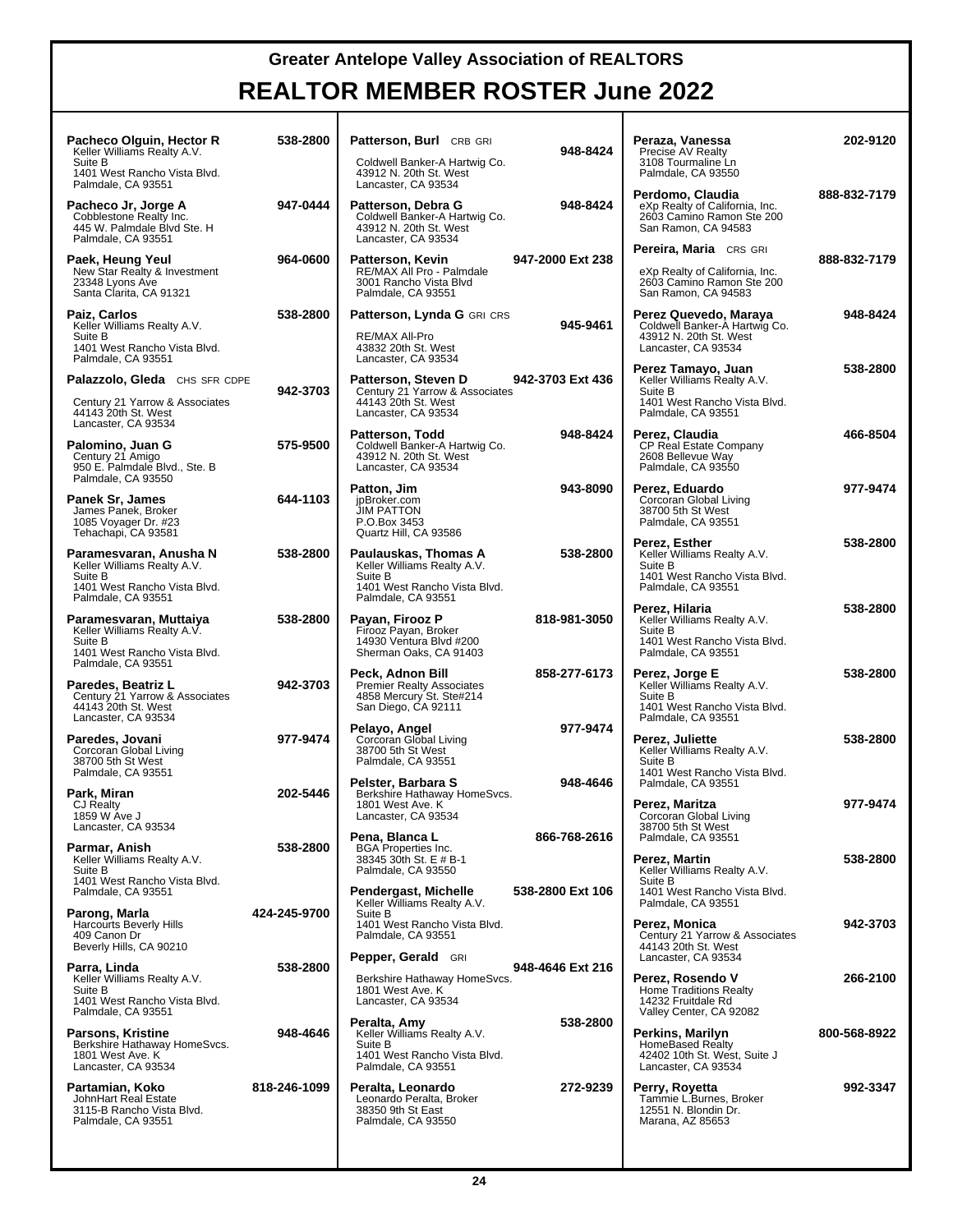| Pershin. Kim<br>Century 21 Yarrow & Associates<br>44143 20th St. West<br>Lancaster, CA 93534                              | 942-3703                 | Praster, Naomi<br><b>HomeBased Realty</b><br>42402 10th St. West, Suite J<br>Lancaster, CA 93534                          | 800-568-8922 Ext 115 | Rafeh, Rima<br>eXp Realty of California, Inc.<br>2603 Camino Ramon Ste 200<br>San Ramon, CA 94583                                      | 888-832-7179 |
|---------------------------------------------------------------------------------------------------------------------------|--------------------------|---------------------------------------------------------------------------------------------------------------------------|----------------------|----------------------------------------------------------------------------------------------------------------------------------------|--------------|
| Pettigrew, Rachel<br>Keller Williams Realty A.V.<br>Suite B<br>1401 West Rancho Vista Blvd.<br>Palmdale, CA 93551         | 538-2800                 | Pratt, Nicole<br>RE/MAX All-Pro<br>43832 20th St. West<br>Lancaster, CA 93534                                             | 945-9461             | Rafeh, Sam<br>Keller Williams Realty A.V.<br>Suite B<br>1401 West Rancho Vista Blvd.<br>Palmdale, CA 93551                             | 538-2800     |
| Pettis, Julia M<br>Uffda Enterprises, Inc.<br>PO BOX 686<br>Kernville, CA 93238                                           | 760-376-2000             | Price, Amy<br>Keller Williams Realty A.V.<br>Suite B<br>1401 West Rancho Vista Blvd.<br>Palmdale, CA 93551                | 538-2800             | Rafeh, Shawn<br>Keller Williams Realty A.V.<br>Suite B<br>1401 West Rancho Vista Blvd.<br>Palmdale, CA 93551                           | 538-2800     |
| Pham, Vinh<br>Re/MAX of Valencia<br>27720 Dickason Dr.<br>Valencia, CA 91355                                              | 702-4500                 | Price, Lisa M<br><b>Select Service Realty</b><br>190 Sierra Court, Ste B207<br>Palmdale, CA 93550                         | 272-1113             | Rajapaksa, Priyam<br>RÉ/MAX All-Pro<br>43832 20th St. West<br>Lancaster, CA 93534                                                      | 945-9461     |
| Pierson, Mark T<br>Century 21 Yarrow & Associates<br>44143 20th St. West<br>Lancaster, CA 93534                           | 942-3703                 | Price, Roger L<br>Real Estate eBroker Inc.<br>2035 Corte Del Nogal Ste 125<br>Carlsbad, CA 92011                          | 760-722-3222         | Ram, Yanir<br>DRI Holding, Inc.<br>42231 6th St. West #204                                                                             | 726-7335     |
| Pierson, Michael G<br><b>Quartz Hill Real Estate</b><br>6637 La Sarra Dr<br>Quartz Hill, CA 93536                         | 943-0167                 | Prince-Winton, Elizabeth<br>Suburban Realty Av Inc<br>2727 W. Ave L<br>Lancaster, CA 93536                                | 943-2100             | Lancaster, CA 93534<br>Ram, Yossi<br>Realty Pro Inc.<br>42231 6th St. West, #204                                                       | 726-5055     |
| Pimentel, Monica<br>Keller Williams Realty A.V.<br>Suite B<br>1401 West Rancho Vista Blvd.<br>Palmdale, CA 93551          | 538-2800                 | Purcell, Amber<br>Berkshire Hathaway HomeSvcs.<br>1801 West Ave. K<br>Lancaster, CA 93534                                 | 948-4646             | Lancaster, CA 93534<br>Ramasodi-Johnson, Bridgette 858-277-6173<br>USA Realty & Loans<br>4858 Mercury St. # 214<br>San Diego, CA 92111 |              |
| Pineda, Wilmer<br>Corcoran Global Living<br>38700 5th St West<br>Palmdale, CA 93551                                       | 977-9474                 | Queen-Stratford, Christina<br>RE/MAX All-Pro<br>43832 20th St. West<br>Lancaster, CA 93534                                | 945-9461             | Ramirez, Concha C<br>Coldwell Banker-A Hartwig Co.<br>43912 N. 20th St. West<br>Lancaster, CA 93534                                    | 948-8424     |
| Plascencia, Bryant<br>Keller Williams Realty A.V.<br>Suite B<br>1401 West Rancho Vista Blvd.<br>Palmdale, CA 93551        | 538-2800                 | <b>Quijano, Delmi</b> GRI<br>Keller Williams Realty A.V.<br>Suite B<br>1401 West Rancho Vista Blvd.<br>Palmdale, CA 93551 | 538-2800             | Ramirez, Erika<br>Coldwell Banker-A Hartwig Co.<br>43912 N. 20th St. West<br>Lancaster, CA 93534                                       | 948-8424     |
| Pleitez, Sonia<br>Keller Williams Realty A.V.<br>Suite B<br>1401 West Rancho Vista Blvd.                                  | 538-2800                 | Quinones, Shauna<br><b>HomeBased Realty</b><br>42402 10th St. West, Suite J<br>Lancaster, CA 93534                        | 800-568-8922 Ext 233 | Ramirez, Guadalupe<br>Keller Williams Realty A.V.<br>Suite B<br>1401 West Rancho Vista Blvd.<br>Palmdale, CA 93551                     | 538-2800     |
| Palmdale, CA 93551<br>Plotkin, Joel<br><b>MWR &amp; Associates</b><br>43759 15th St West #247                             | 538-1688 Ext 451         | Quinones, Stephan<br>Century 21 Yarrow & Associates<br>44143 20th St. West<br>Lancaster, CA 93534                         | 942-3703             | Ramirez GRI, Jennifer<br>Cobblestone Realty Inc.<br>445 W. Palmdale Blvd Ste. H<br>Palmdale, CA 93551                                  | 947-0444     |
| Lancaster, CA 93534<br>Plourde, Sabrina A<br>Century 21 Yarrow & Associates<br>44143 20th St. West<br>Lancaster, CA 93534 | 942-3703                 | Quintero, Claudette<br><b>HomeBased Realty</b><br>42402 10th St. West, Suite J<br>Lancaster, CA 93534                     | 800-568-8922         | Ramirez, Maria<br>Coldwell Banker-A Hartwig Co.<br>43912 N. 20th St. West<br>Lancaster, CA 93534                                       | 948-8424     |
| Pool, Zachery<br>Ethos International Real Estat<br>190 Sierra Court Unit A316                                             | 949-572-7743             | Quintero, Leticia C<br>Leticia Quintero-Broker<br>3052 E Ave R-14<br>Palmdale, CA 93550                                   | 435-1318             | Ramos, Ana P<br><b>Golden Foundation Realty</b><br>445 W. Palmdale Blvd Ste Q<br>Palmdale, CA 93551                                    | 265-1031     |
| Palmdale, CA 93550<br>Porterfield, Delvin<br>Keller Williams Realty A.V.<br>Suite B                                       | 538-2800                 | Quiroz, Jim<br>Real Estate Profess, of A.V.<br><b>Real Esrt</b><br>Palmdale, CA 93550                                     | 435-1754             | Ramos, Erick<br>Keller Williams Realty A.V.<br>Suite B<br>1401 West Rancho Vista Blvd.                                                 | 538-2800     |
| 1401 West Rancho Vista Blvd.<br>Palmdale, CA 93551<br>Portillo, Jason<br>Keller Williams Realty A.V.                      | 538-2800                 | Quiroz, Joseph<br>Century 21 Doug Anderson<br>1727 W. Avenue K<br>Lancaster, CA 93534                                     | 945-4521             | Palmdale, CA 93551<br>Ramos, Oscar<br>eXp Realty of California Inc<br>190 Sierra Ct. Ste B209                                          | 000-000-0000 |
| Suite B<br>1401 West Rancho Vista Blvd.<br>Palmdale, CA 93551<br><b>Portillo, Lexia M</b> SFR                             |                          | Quispe, Paul W<br>Keller Williams Realty A.V.<br>Suite B<br>1401 West Rancho Vista Blvd.                                  | 538-2800             | Palmdale, CA 93550<br>Ratliff, Patricia<br>Golden Atlas Realty<br>829 W Palmdale Blvd Ste 131                                          | 265-1922     |
| Real Estate Profess. of A.V.<br><b>Real Esrt</b><br>Palmdale, CA 93550<br>Prada, Anna                                     | 435-1754<br>800-568-8922 | Palmdale, CA 93551<br>Rafeh, Rami<br>Keller Williams Realty A.V.<br>Suite B<br>1401 West Rancho Vista Blvd.               | 538-2800             | Palmdale, CA 93551-4261<br>Razo, Joyce L<br>RE/MAX All-Pro<br>43832 20th St. West                                                      | 945-9461     |
| <b>HomeBased Realty</b><br>42402 10th St. West, Suite J<br>Lancaster, CA 93534                                            |                          | Palmdale, CA 93551                                                                                                        |                      | Lancaster, CA 93534                                                                                                                    |              |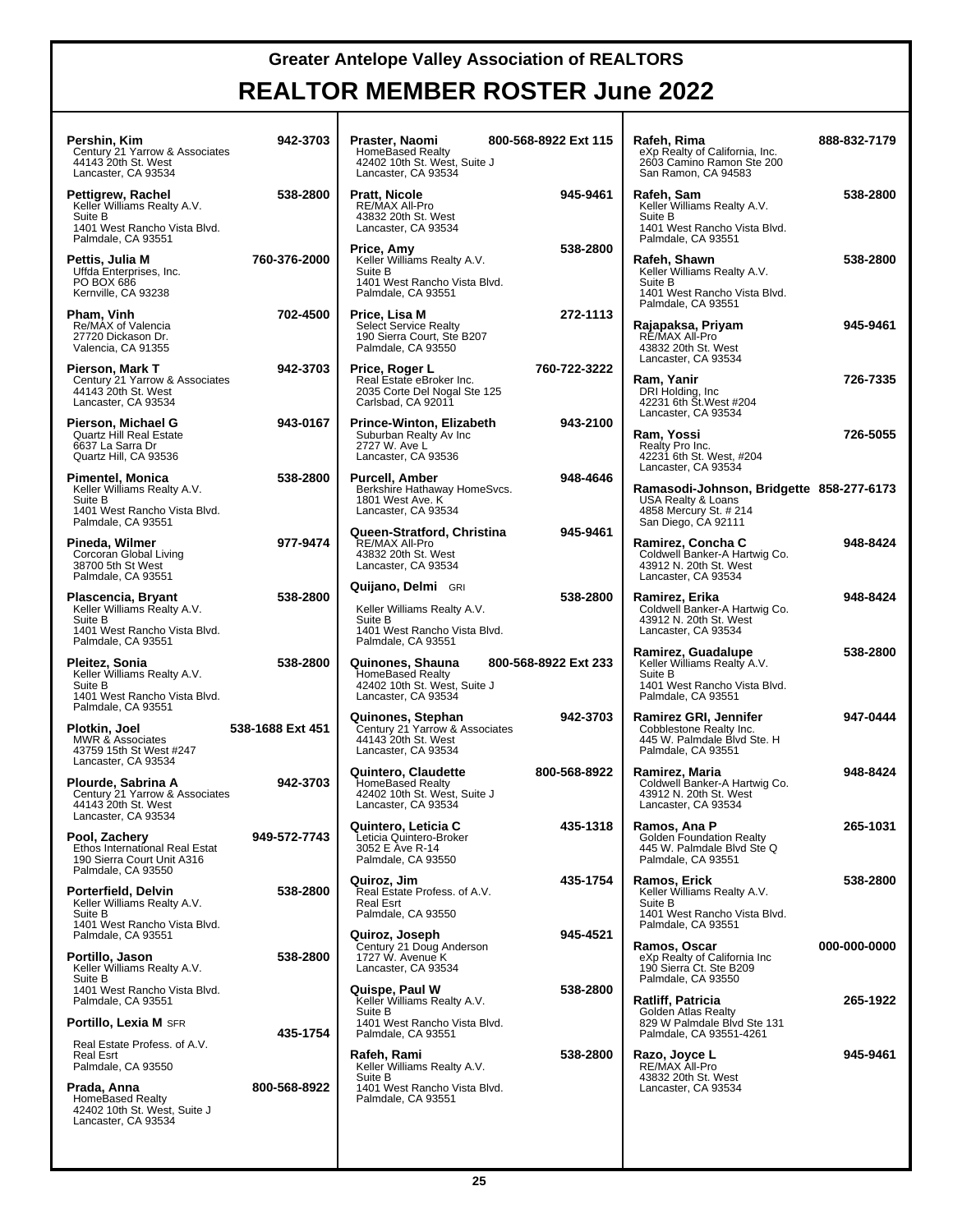| Rea, Geraldine G<br>Preferred Real Estate and Inve<br>651 W. Lancaster Blvd<br>Lancaster, CA 93534           | 949-2477         | Rincon, Rocio<br>Century 21 Doug Anderson<br>1727 W. Avenue K<br>Lancaster, CA 93534                              | 945-4521         |
|--------------------------------------------------------------------------------------------------------------|------------------|-------------------------------------------------------------------------------------------------------------------|------------------|
| Regan, Melynn K<br>Berkshire Hathaway HomeSvcs.<br>1801 West Ave. K<br>Lancaster, CA 93534                   | 948-4646 Ext 304 | Rios, Virginia<br>RE/MAX All-Pro<br>43832 20th St. West<br>Lancaster, CA 93534                                    | 945-9461         |
| Reifenstahl, Mark<br>eXp Realty of California, Inc.<br>2603 Camino Ramon Ste 200<br>San Ramon, CA 94583      | 888-832-7179     | Rissling, Adrian<br>RE/MAX All-Pro<br>43832 20th St. West<br>Lancaster, CA 93534                                  | 945-9461         |
| Reina, Felipe<br><b>Essence Real Estate Consultant</b><br>1008 W. AVe M-14. Ste F<br>Palmdale, CA 93551      | 575-9000         | <b>Rivas, Steve</b><br>Corcoran Global Living<br>38700 5th St West<br>Palmdale, CA 93551                          | 977-9474         |
| Reina, Suzann L<br><b>Essence Real Estate Consultant</b><br>1008 W. AVe M-14. Ste F<br>Palmdale, CA 93551    | 575-9000         | Rivera, David A<br>Homebridge Real Estate<br>21045 Erwin St Ste A<br>Woodland Hills, CA 91367                     | 818-722-3322     |
| Renteria, Fernando<br>Precise AV Realty<br>3108 Tourmaline Ln<br>Palmdale, CA 93550                          | 202-9120         | Rivera, Irma<br>Homebridge Real Estate<br>21045 Erwin St Ste A<br>Woodland Hills, CA 91367                        | 818-722-3322     |
| Reyes, Betty<br>Keller Williams Realty A.V.<br>Suite B<br>1401 West Rancho Vista Blvd.<br>Palmdale, CA 93551 | 538-2800         | Rivera, Julie<br>Century 21 Yarrow & Associates<br>44143 20th St. West<br>Lancaster, CA 93534                     | 942-3703         |
| Reyes, Pablo<br>Golden Real Estate Investments<br>40015 Sierra Hwy. Ste B 270<br>Palmdale, CA 93550          | 818-462-5676     | Rivera, Marcie<br>East Valley R.E.<br>40303 170th Street East<br>Palmdale, CA 93591                               | 264-2007         |
| Reynoso, William<br>Boulevard Estate Properties, I<br>9301 Oakdale Ave. Ste 115<br>Chatsworth, CA 91311      | 818-477-6464     | Rivera, Maria G<br>Corcoran Global Living<br>38700 5th St West<br>Palmdale, CA 93551                              | 977-9474         |
| <b>Rice, Steven</b> SFR CHS                                                                                  |                  | Rivera, Renee L<br>Coldwell Banker Best RealtyC.C                                                                 | 760-373-8636     |
| Century 21 Doug Anderson<br>1727 W. Avenue K                                                                 | 945-4521 Ext 369 | 8016 California City Blvd<br>California City, CA 93505                                                            |                  |
| Lancaster, CA 93534<br>Richards Jr., Cecil<br>HueyRich Real Estate Group                                     | 434-5797         | Roberts, Promise A<br>Century 21 Doug Anderson<br>1727 W. Avenue K<br>Lancaster, CA 93534                         | 945-4521         |
| 190 Sierra Ct. Ste B 102<br>Palmdale, CA 93550                                                               |                  | Robertson, Lindsay                                                                                                | 888-832-7179     |
| Richards, Marshalon<br>HueyRich Real Estate Group<br>190 Sierra Ct. Ste B 102                                | 434-5797         | eXp Realty of California, Inc.<br>2603 Camino Ramon Ste 200<br>San Ramon, CA 94583                                |                  |
| Palmdale, CA 93550                                                                                           |                  | Rodio, Nikki<br>RE/MAX All-Pro                                                                                    | 945-9461         |
| Richardson, Lauren<br>RE/MAX All-Pro<br>43832 20th St. West                                                  | 945-9461 Ext 206 | 43832 20th St. West<br>Lancaster, CA 93534                                                                        |                  |
| Lancaster, CA 93534                                                                                          | 575-9500         | Rodrigues, Ginger GRI SFR                                                                                         | 948-4646         |
| Richardson, Lenora<br>Century 21 Amigo<br>950 E. Palmdale Blvd., Ste. B<br>Palmdale, CA 93550                |                  | Berkshire Hathaway HomeSvcs.<br>1801 West Ave. K<br>Lancaster, CA 93534                                           |                  |
| Rico, Analuisa<br>Corcoran Global Living<br>38700 5th St West<br>Palmdale, CA 93551                          | 977-9474         | Rodriguez de Trujillo, Cristina<br>Sunshine Realty & Assoc. Inc.<br>2025 E. Palmdale Blvd.<br>Palmdale, CA 93550  | 273-6473         |
| Rico, Carmen<br><b>Essence Real Estate Consultant</b><br>1008 W. AVe M-14. Ste F<br>Palmdale, CA 93551       | 575-9000         | Rodriguez, Alisa G GRI<br>New Venture Real Estate & Asso<br>7765 Pearblossom Hwy. Ste 211<br>Littlerock, CA 93543 | 310-925-1175     |
| Riding, Jane H<br>Mamayan Realty Inc<br>9433 California City Blvd<br>California City, CA 93505               | 760-373-7400     | Rodriguez, Gustavo<br>Real Estate Profess. of A.V.<br>Real Esrt<br>Palmdale, CA 93550                             | 435-1754         |
| Rincon, Bea<br>RE/MAX All-Pro<br>43832 20th St. West<br>Lancaster, CA 93534                                  | 945-9461         | Rodriguez, Linda<br>Berkshire Hathaway HomeSvcs.<br>1801 West Ave. K<br>Lancaster, CA 93534                       | 948-4646 Ext 246 |

| 21 | Rodriguez, Marcos<br>New Venture Real Estate & Asso<br>7765 Pearblossom Hwy. Ste 211<br>Littlerock, CA 93543                              | 310-925-1175     |
|----|-------------------------------------------------------------------------------------------------------------------------------------------|------------------|
| 61 | Rodriguez, Nancy<br>Keller Williams Realty A.V.<br>Suite B                                                                                | 538-2800         |
| 61 | 1401 West Rancho Vista Blvd.<br>Palmdale, CA 93551<br>Rodriguez, Selene<br>Century 21 Doug Anderson<br>1727 W. Avenue K                   | 945-4521         |
| 74 | Lancaster, CA 93534<br>Roe, Rosio<br>RE/MAX All-Pro                                                                                       | 945-9461         |
| 22 | 43832 20th St. West<br>Lancaster, CA 93534<br>Rogers, Hifae P<br>Coldwell Banker-A Hartwig Co.<br>43912 N. 20th St. West                  | 948-8424         |
| 22 | Lancaster, CA 93534<br>Roher, Glenn H CCIM                                                                                                | 951-0110         |
| 03 | <b>Roher Realty</b><br>767 West Lancaster Blvd 2nd Fl<br>Lancaster, CA 93534                                                              |                  |
| 07 | Rojas, Cristian<br>Keller Williams Realty A.V.<br>Suite B<br>1401 West Rancho Vista Blvd.                                                 | 538-2800         |
| 74 | Palmdale, CA 93551<br><b>Rojas, Julio</b><br>Keller Williams Realty A.V.<br>Suite B<br>1401 West Rancho Vista Blvd.<br>Palmdale, CA 93551 | 538-2800         |
| 36 | Rojas, Margarito<br>Keller Williams Realty A.V.<br>Suite B<br>1401 West Rancho Vista Blvd.                                                | 538-2800 Ext 110 |
| 21 | Palmdale, CA 93551<br>Roman, Johanna<br>Keller Williams Realty A.V.<br>Suite B                                                            | 538-2800         |
| 79 | 1401 West Rancho Vista Blvd.<br>Palmdale, CA 93551<br>Romero, Lupita                                                                      | 977-9474         |
|    | Corcoran Global Living<br>38700 5th St West<br>Palmdale, CA 93551                                                                         |                  |
| 61 | Romero, Olga<br>Olga Romero-Broker<br>PO BOX 1889<br>Littlerock, CA 93543                                                                 | 349-5795         |
| 46 | Roof, Brett<br>Berkshire Hathaway HomeSvcs.<br>1801 West Ave. K<br>Lancaster, CA 93534                                                    | 948-4646         |
| 73 | Rosales, Alejandro<br>Keller Williams Realty A.V.<br>Suite B<br>1401 West Rancho Vista Blvd.                                              | 538-2800         |
| 75 | Palmdale, CA 93551<br>Rosales, Jose G<br>LP Realty<br>929 N Maclay Ave<br>San Fernando, CA 91340                                          | 818-837-9223     |
| 54 | Rosales, Valerie R<br>eXp Realty of California, Inc.<br>2603 Camino Ramon Ste 200<br>San Ramon, CA 94583                                  | 888-832-7179     |
| 46 | Rosell, Dan E<br>Quartz Hill Real Estate<br>6637 La Sarra Dr<br>Quartz Hill, CA 93536                                                     | 943-0167         |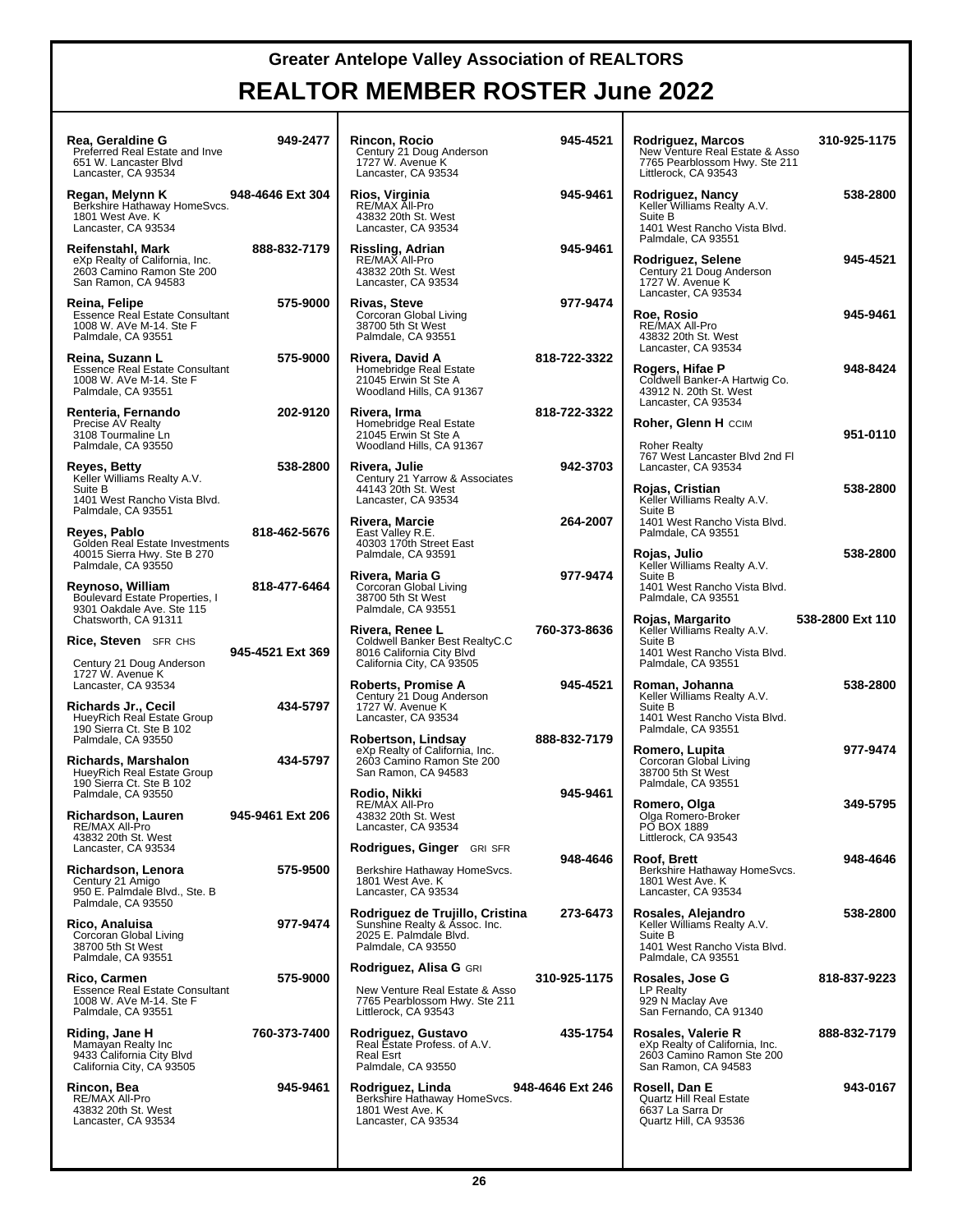| Rosell, Dany<br><b>Quartz Hill Real Estate</b><br>6637 La Sarra Dr<br>Quartz Hill, CA 93536              | 943-0167     | <b>Ruiz Ponce, Bernardo</b><br>Coldwell Banker-A Hartwig Co.<br>43912 N. 20th St. West<br>Lancaster, CA 93534 | 948-8424         | Sall, Mark H<br>Service 1st Real Estate<br>39735 Gorham Ln.<br>Palmdale, CA 93551                    | 965-4647         |
|----------------------------------------------------------------------------------------------------------|--------------|---------------------------------------------------------------------------------------------------------------|------------------|------------------------------------------------------------------------------------------------------|------------------|
| Rosen, Michael<br><b>MWR &amp; Associates</b><br>43759 15th St West #247<br>Lancaster, CA 93534          | 538-1688     | Ruiz Ramirez, Jacquelyn<br>eXp Realty of California Inc<br>190 Sierra Ct. Ste B209<br>Palmdale, CA 93550      | 000-000-0000     | Salone, Robert S<br>Legacy 5 Group, Inc.<br>42304 Columbia Court<br>Lancaster, CA 93536              | 874-8888         |
| Rosen, Rachel<br><b>MWR &amp; Associates</b><br>43759 15th St West #247<br>Lancaster, CA 93534           | 538-1688     | Ruiz, Argentina<br>Corcoran Global Living<br>38700 5th St West<br>Palmdale, CA 93551                          | 977-9474         | Sanchez, Armando<br>24/7 Real Estate<br>25000 Avenue Stanford 124<br>Santa Clarita, CA 91355         | 866-880-8803     |
| Rosendahl, Monique<br>eXp Realty of California, Inc.<br>2603 Camino Ramon Ste 200<br>San Ramon, CA 94583 | 888-832-7179 | Rush, John A<br><b>Walker Martin Properties</b><br>4734 West Ave L4<br>Lancaster, CA 93536                    | 510-9085         | Sanchez, Ashley<br>Pantheon Realty Corp.<br>2010 West ave K. Ste 659<br>Lancaster, CA 93536          | 622-3900         |
| Ross, Aimee<br>JohnHart Real Estate<br>3115-B Rancho Vista Blvd.<br>Palmdale, CA 93551                   | 818-246-1099 | <b>Rust, Errin</b><br>Keller Williams Realty- Calaba<br>23975 PARK SORRÉNTO STE 110<br>Calabasas, CA 91302    | 818-657-6500     | Sanchez GRI, Daniel<br>eXp Realty of California Inc<br>190 Sierra Ct. Ste B209<br>Palmdale, CA 93550 | 000-000-0000     |
| Ross, Alice M<br>Alice M.Ross-Broker<br>37450 Yorkshire<br>Palmdale, CA 93550                            | 810-1043     | Ruvalcaba Hernandez, Nallely R<br>Keller Williams Realty A.V.<br>Suite B<br>1401 West Rancho Vista Blvd.      | 538-2800         | Sanchez, Israel CHS<br>Century 21 Doug Anderson<br>1727 W. Avenue K                                  | 945-4521         |
| Rostama, Bita<br>Cobblestone Realty Inc.<br>445 W. Palmdale Blvd Ste. H                                  | 947-0444     | Palmdale, CA 93551<br><b>Ryan, Vickie L GRI CRS SFR</b>                                                       | 948-4646 Ext 266 | Lancaster, CA 93534<br>Sanchez, Jullien<br>Marcanthony Sanchez, Broker                               | 373-8902         |
| Palmdale, CA 93551<br>Rothgery, Laura<br>eXp Realty of California, Inc.                                  | 888-832-7179 | Berkshire Hathaway HomeSvcs.<br>1801 West Ave. K<br>Lancaster, CA 93534                                       |                  | PO BOX 902494<br>Palmdale, CA 93590<br>Sanchez, Marcanthony                                          | 373-8902         |
| 2603 Camino Ramon Ste 200<br>San Ramon, CA 94583<br>Rough, Erica                                         | 538-2800     | <b>Ryan, William</b> GRI<br>William Ryan Real Estate<br>3541 Paddock Way                                      | 273-9090         | Marcanthony Sanchez, Broker<br>PO BOX 902494<br>Palmdale, CA 93590                                   |                  |
| Keller Williams Realty A.V.<br>Suite B<br>1401 West Rancho Vista Blvd.<br>Palmdale, CA 93551             |              | Quartz Hill, CA 93536<br>Sabat, Diana<br>Keller Williams Realty A.V.                                          | 538-2800         | Sanchez, Nadia<br><b>Flat Rate Realty</b><br>42035 12th St West, Suite 102<br>Lancaster, CA 93535    | 471-9210         |
| Rough, Garrett<br>Keller Williams Realty A.V.<br>Suite B                                                 | 538-2800     | Suite B<br>1401 West Rancho Vista Blvd.<br>Palmdale, CA 93551                                                 | 575-9500         | Sanchez, Netzahualcoy<br>Keller Williams Realty A.V.<br>Suite B                                      | 538-2800 Ext 178 |
| 1401 West Rancho Vista Blvd.<br>Palmdale, CA 93551<br>Rough, Sarah<br>Keller Williams Realty A.V.        | 538-2800     | Saint-Felix, Sandra M<br>Century 21 Amigo<br>950 E. Palmdale Blvd., Ste. B<br>Palmdale, CA 93550              |                  | 1401 West Rancho Vista Blvd.<br>Palmdale, CA 93551<br>Sanchez, Sally<br>Boulevard Real Estate        | 274-7724         |
| Suite B<br>1401 West Rancho Vista Blvd.<br>Palmdale, CA 93551                                            |              | Salazar, Andrea<br>Keller Williams Realty A.V.<br>Suite B<br>1401 West Rancho Vista Blvd.                     | 538-2800         | 2521 E. Palmdale Blvd<br>Palmdale, CA 93550<br>Sanchez, Tom                                          | 947-2000         |
| <b>Rouston, Charles P</b><br>Landmark Real Estate Group<br>112 East F St<br>Tehachapi, CA 93561          | 823-4884     | Palmdale, CA 93551<br>Salazar, Karla<br>Capitol Real Estate Group, Inc.                                       | 888-764-8232     | RE/MAX All Pro - Palmdale<br>3001 Rancho Vista Blvd<br>Palmdale, CA 93551                            |                  |
| Rouzan, Nicole M<br>Coldwell Banker-A Hartwig Co.                                                        | 948-8424     | 231 N West Street<br>Visalia, CA 93291                                                                        | 948-8424         | Sandhu, Mohammad A GRI<br>JohnHart Real Estate                                                       | 818-246-1099     |
| 43912 N. 20th St. West<br>Lancaster, CA 93534<br>Roycroft, Dawn                                          | 888-832-7179 | Salazar, Liliana L<br>Coldwell Banker-A Hartwig Co.<br>43912 N. 20th St. West<br>Lancaster, CA 93534          |                  | 330 N. Brand Blvd #130<br>Glendale, CA 91203<br>Sandoval Calderon, Jesus F                           | 562-243-3802     |
| eXp Realty of California, Inc.<br>2603 Camino Ramon Ste 200<br>San Ramon, CA 94583                       |              | Salazar, Wendy<br>Keller Williams Realty A.V.<br>Suite B                                                      | 538-2800         | <b>Pillar Realty</b><br>8130 2nd St<br>Downey, CA 90242                                              |                  |
| Rubio, Rocio<br>Corcoran Global Living<br>38700 5th St West<br>Palmdale, CA 93551                        | 977-9474     | 1401 West Rancho Vista Blvd.<br>Palmdale, CA 93551<br>Saldivar, Luis                                          | 760-722-3222     | <b>Sandoval, Christine</b><br><b>Mark Properties</b><br>2658 Sycamore Ln.<br>Palmdale, CA 93551      | 878-4022         |
| Rucker, Nicole M<br><b>Exsell Realty</b><br>Suite B                                                      | 726-5577     | Real Estate eBroker Inc.<br>2035 Corte Del Nogal Ste 125<br>Carlsbad, CA 92011                                |                  | Sandoval, Darlene<br>Marro Real Estate, Inc.<br>39626 10th St West, Ste F                            | 951-7877         |
| 530 Commerce Ave.<br>Palmdale, CA 93551<br>Ruelas, Crystal                                               | 538-2800     | Saleh, Dalal<br>BuyMeHome.com, Inc.<br>Kamal Al-Khatib.<br>38007 6th St. East                                 | 575-1600         | Palmdale, CA 93551<br>Sandoval, Elvis<br><b>Redfin Corporation</b>                                   | 562-206-2761     |
| Keller Williams Realty A.V.<br>Suite B<br>1401 West Rancho Vista Blvd.<br>Palmdale, CA 93551             |              | Palmdale, CA 93550<br>Saleh, Elias B<br>Preferred Real Estate and Inve<br>651 W. Lancaster Blvd               | 949-2477         | 4900 Airport Plaza Ste 200<br>Long Beach, CA 90815                                                   |                  |
|                                                                                                          |              | Lancaster, CA 93534                                                                                           |                  |                                                                                                      |                  |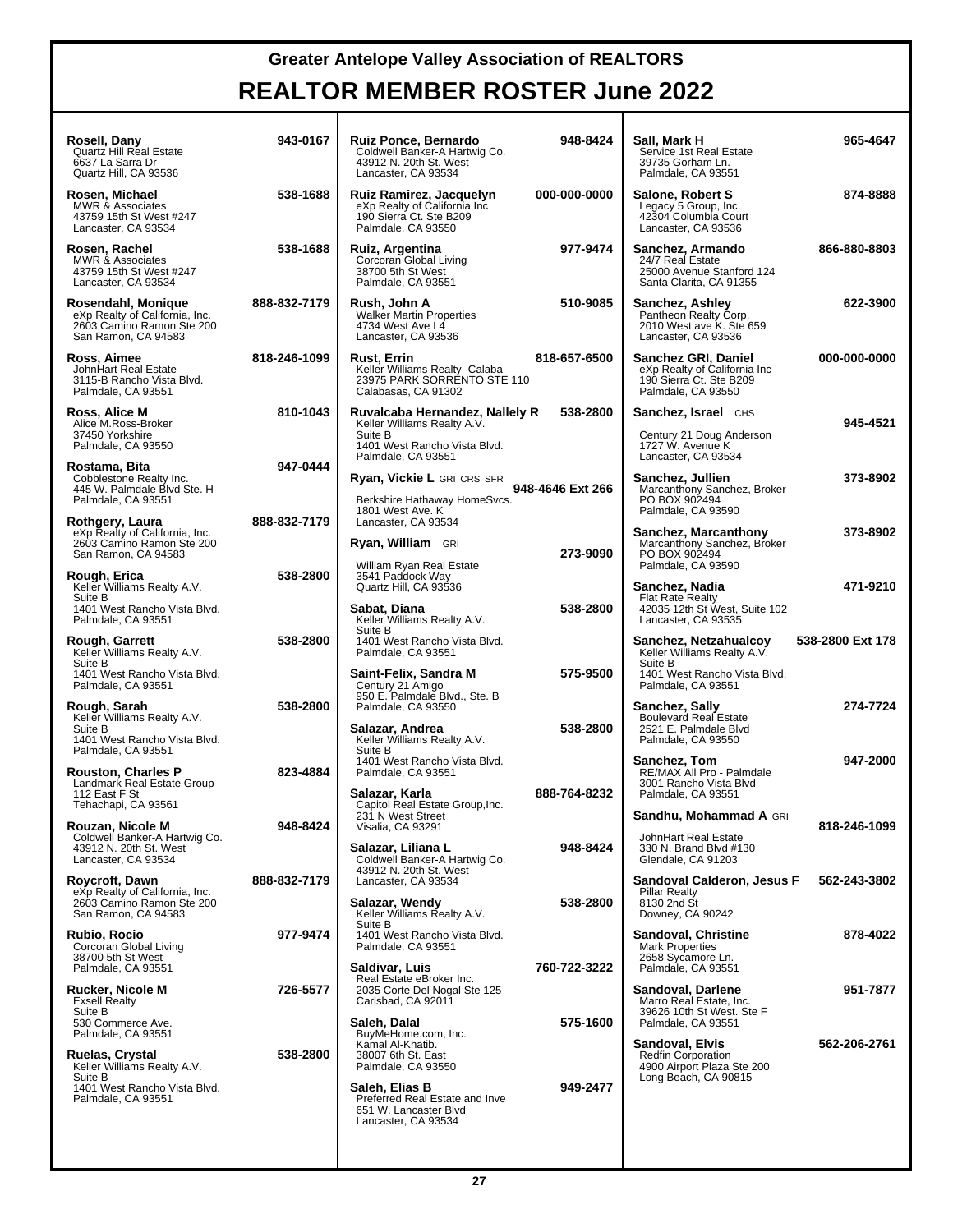| Sandoval, Juan<br><b>AFG Realty</b><br>44341 Foxton Ave<br>Lancaster, CA 93535                            | 747-389-4148     | Schultz, Remy<br>Century 21 Amigo<br>950 E. Palmdale Blvd., Ste. B<br>Palmdale, CA 93550                       | 575-9500     | Servellon Ardon, Carla<br>Century 21 Doug Anderson<br>1727 W. Avenue K<br>Lancaster, CA 93534                                       | 945-4521         |
|-----------------------------------------------------------------------------------------------------------|------------------|----------------------------------------------------------------------------------------------------------------|--------------|-------------------------------------------------------------------------------------------------------------------------------------|------------------|
| Sandoval, Saul<br>Golden Properties & Investment<br>38279 6th St. East<br>Palmdale, CA 93550              | 265-8136         | Schumacher, Lisa<br><b>Havens Realty</b><br>4605 Jewel Dr<br>Quartz Hill, CA 93536                             | 818-674-7523 | <b>Shadrick, Sean</b><br>Coldwell Banker-A Hartwig Co.<br>43912 N. 20th St. West<br>Lancaster, CA 93534                             | 948-8424         |
| Santacruz, Tatiana P<br>GoPro Realty, Inc.<br>1605 E Palmdale Blvd. Ste F<br>Palmdale, CA 93550           | 339-4447         | Scott, Christian<br>Keller Williams Realty A.V.<br>Suite B<br>1401 West Rancho Vista Blvd.                     | 538-2800     | Shahla, Kenan<br>Pantheon Realty Corp.<br>2010 West ave K. Ste 659<br>Lancaster, CA 93536                                           | 622-3900         |
| Santamaria, Cecilia<br>Century 21 Yarrow & Associates<br>44143 20th St. West<br>Lancaster, CA 93534       | 942-3703         | Palmdale, CA 93551<br>Scott, Kelly G<br>RE/MAX All-Pro<br>43832 20th St. West                                  | 945-9461     | Shamburger, Danida<br>HomeSmart Evergreen Realty<br>445 West Palmdale Blvd., Ste B<br>Palmdale, CA 93551                            | 295-1000         |
| Sarkis, George<br>Pantheon Realty Corp.<br>2010 West ave K. Ste 659<br>Lancaster, CA 93536                | 622-3900         | Lancaster, CA 93534<br>Scott, Michael<br>eXp Realty of California, Inc.<br>2603 Camino Ramon Ste 200           | 888-832-7179 | Shannon, Jeri<br>eXp Realty of California, Inc.<br>2603 Camino Ramon Ste 200<br>San Ramon, CA 94583                                 | 888-832-7179     |
| Saucedo, Ralph<br>Century 21 Doug Anderson<br>1727 W. Avenue K<br>Lancaster, CA 93534                     | 945-4521         | San Ramon, CA 94583<br>Scott, Portia<br><b>Dilbeck Real Estate</b><br>Suite #100                               | 818-949-7620 | Shaub, Michael<br>Sentry Residential, Inc.<br>812 W. Lancaster Blvd<br>Lancaster, CA 93534                                          | 494-8099         |
| Sauter, Colleen<br><b>MWR &amp; Associates</b><br>43759 15th St West #247<br>Lancaster, CA 93534          | 538-1688         | 1030 Foothill Blvd.<br>La Canada Flintridge, CA 91011<br>Scribner, Natividad G<br>Realty Masters & Assoc, Inc. | 714-619-0874 | Shaver, Joshua<br>Keller Williams Realty A.V.<br>Suite B<br>1401 West Rancho Vista Blvd.                                            | 538-2800         |
| Saylor, Lee<br><b>Action 1 Realty</b><br>16956 Deserita Avenue<br>Edwards, CA 93523                       | 760-769-9106     | 15316 Central Ave<br>Chino, CA 91710<br>Scurry-Herrera, Angela SFR                                             | 562-206-2761 | Palmdale, CA 93551<br>Shaver Jr., Roy A<br>Keller Williams Realty A.V.<br>Suite B                                                   | 538-2800         |
| Scales, Imogene<br>Keller Williams Realty A.V.<br>Suite B                                                 | 538-2800         | <b>Redfin Corporation</b><br>4900 Airport Plaza Ste 200<br>Long Beach, CA 90815                                |              | 1401 West Rancho Vista Blvd.<br>Palmdale, CA 93551<br>Shaw, Mary J                                                                  | 888-832-7179     |
| 1401 West Rancho Vista Blvd.<br>Palmdale, CA 93551<br>Scarborough, Marc A                                 | 888-832-7179     | Segura, Brandon<br>Coldwell Banker-A Hartwig Co.<br>43912 N. 20th St. West<br>Lancaster, CA 93534              | 948-8424     | eXp Realty of California, Inc.<br>2603 Camino Ramon Ste 200<br>San Ramon, CA 94583                                                  |                  |
| eXp Realty of California, Inc.<br>2603 Camino Ramon Ste 200<br>San Ramon, CA 94583                        | 726-5577         | Segura, Maria Angela<br>Coldwell Banker-A Hartwig Co.<br>43912 N. 20th St. West                                | 948-8424     | <b>Shearer, David</b><br>Keller Williams Realty A.V.<br>Suite B<br>1401 West Rancho Vista Blvd.                                     | 538-2800         |
| Schaeffer, Luis D<br><b>Exsell Realty</b><br>Suite B<br>530 Commerce Ave.<br>Palmdale, CA 93551           |                  | Lancaster, CA 93534<br>Seidita, Lydia<br>Coldwell Banker-A Hartwig Co.<br>43912 N. 20th St. West               | 948-8424     | Palmdale, CA 93551<br>Shearer, Rosa<br>Keller Williams Realty A.V.<br>Suite B                                                       | 538-2800         |
| Schell, Sheryllynn CHS                                                                                    | 272-2727         | Lancaster, CA 93534<br><b>Seitz, Debi</b> CRS GRI CHS BPOR                                                     |              | 1401 West Rancho Vista Blvd.<br>Palmdale, CA 93551                                                                                  |                  |
| <b>Realty Executives Platinum</b><br>5022 W. Ave N. Ste 102A<br>Palmdale, CA 93551                        |                  | Century 21 Doug Anderson<br>1727 W. Avenue K<br>Lancaster, CA 93534                                            | 945-4521     | <b>Sheffield, Paul G</b><br>RE/MAX All-Pro<br>43832 20th St. West<br>Lancaster, CA 93534                                            | 945-9461 Ext 29  |
| Schiff, Siranoush K<br>eXp Realty of California, Inc.<br>2603 Camino Ramon Ste 200<br>San Ramon, CA 94583 | 888-832-7179     | Semerenko, Lorena<br>RE/MAX All-Pro<br>43832 20th St. West<br>Lancaster, CA 93534                              | 945-9461     | Shelman, Silvia<br>Keller Williams Realty A.V.<br>Suite B<br>1401 West Rancho Vista Blvd.                                           | 538-2800 Ext 269 |
| <b>Schmidt, Yunhe</b> GRI                                                                                 | 264-2007 Ext 119 | Semerenko, Tobias W                                                                                            | 945-9461     | Palmdale, CA 93551                                                                                                                  |                  |
| East Valley R.E.<br>40303 170th Street East<br>Palmdale, CA 93591                                         |                  | RE/MAX All-Pro<br>43832 20th St. West<br>Lancaster, CA 93534                                                   |              | Shepherd, Justin<br>Berkshire Hathaway HomeSvcs.<br>1801 West Ave. K<br>Lancaster, CA 93534                                         | 948-4646         |
| Schob. Sara<br>Sara Schob Real Estate<br>25835 Rail Road Ave #25<br>Santa Clartia, CA 91390               | 313-0436         | Senia Jenkins, Karen<br>Century 21 Yarrow & Associates<br>44143 20th St. West<br>Lancaster, CA 93534           | 942-3703     | Shepherd-Troth, Jodie M<br>Berkshire Hathaway HomeSvcs.<br>1801 West Ave. K<br>Lancaster, CA 93534                                  | 948-4646         |
| Schreiber, Michelle<br><b>HomeBased Realty</b><br>42402 10th St. West, Suite J<br>Lancaster, CA 93534     | 800-568-8922     | Serrano, Jenny<br>Ethos International Real Estat<br>190 Sierra Court Unit A316<br>Palmdale, CA 93550           | 949-572-7743 | <b>Shihady, Carlo</b><br>Century 21 Doug Anderson<br>1727 W. Avenue K                                                               | 945-4521         |
| Schroeder, Kristofer<br>HomeBased Realty<br>42402 10th St. West, Suite J<br>Lancaster, CA 93534           | 800-568-8922     | Serrano, Marlon D<br><b>RBS Realty</b><br>1603 E. Palmdale Blvd. Ste C<br>Palmdale, CA 93550                   | 526-5809     | Lancaster, CA 93534<br>Silva, Jon P<br>Keller Williams Realty A.V.<br>Suite B<br>1401 West Rancho Vista Blvd.<br>Palmdale, CA 93551 | 538-2800         |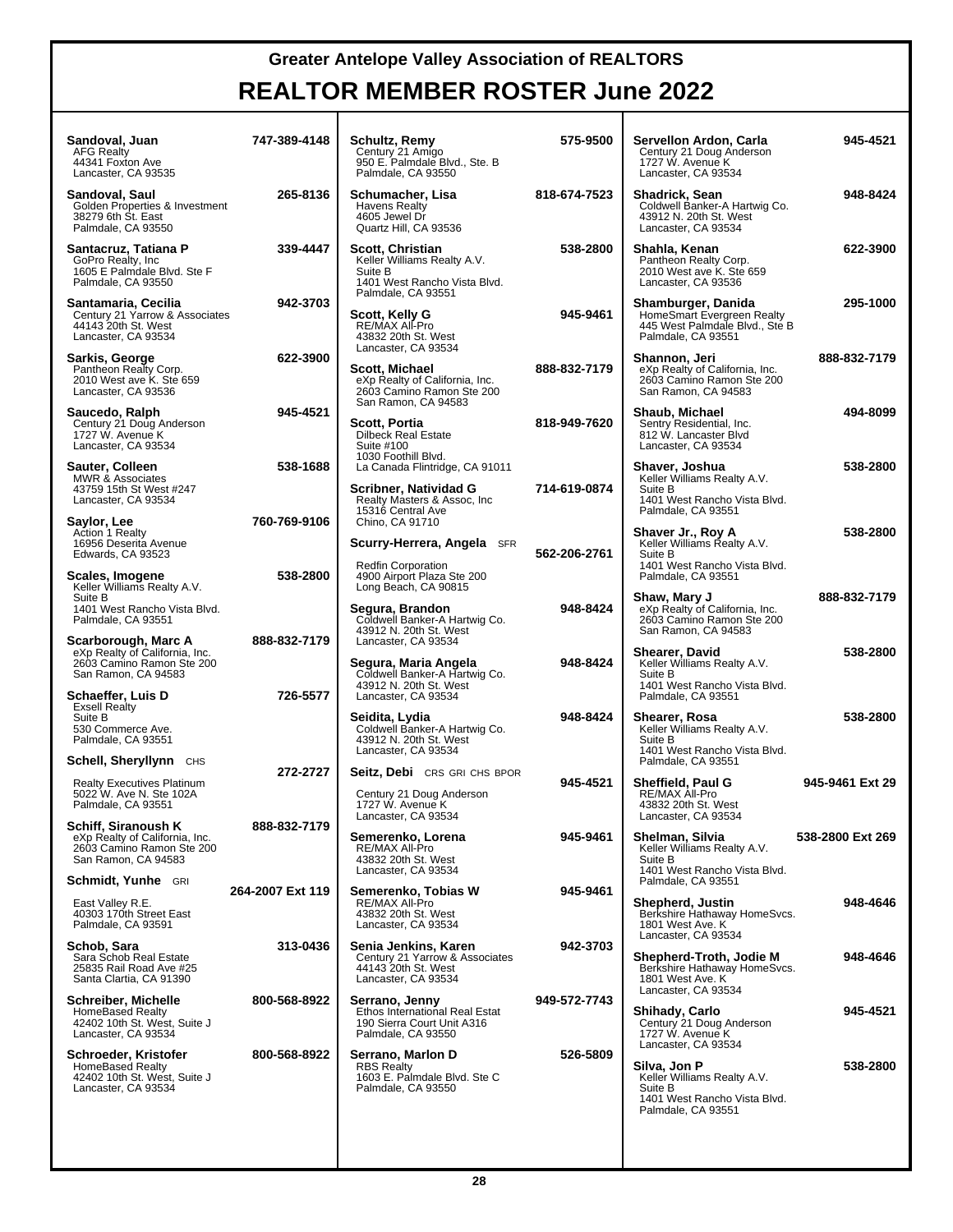| Silva, Jonathan<br>Keller Williams Realty A.V.<br>Suite B<br>1401 West Rancho Vista Blvd.                                               | 538-2800     | Smith, Wanda<br>Real Estate eBroker Inc.<br>2035 Corte Del Nogal Ste 125<br>Carlsbad, CA 92011                                                                         | 760-722-3222 | Sprague-Evans, Christina<br>RE/MAX All-Pro<br>43832 20th St. West<br>Lancaster, CA 93534                                                                 | 945-9461     |
|-----------------------------------------------------------------------------------------------------------------------------------------|--------------|------------------------------------------------------------------------------------------------------------------------------------------------------------------------|--------------|----------------------------------------------------------------------------------------------------------------------------------------------------------|--------------|
| Palmdale, CA 93551<br>Silva Jr., Roger<br>HomeSmart Evergreen Realty<br>445 West Palmdale Blvd., Ste B<br>Palmdale, CA 93551            | 295-1000     | Snapp, Alan D<br>Real Estate eBroker Inc.<br>2035 Corte Del Nogal Ste 125<br>Carlsbad, CA 92011                                                                        | 760-722-3222 | Stafford, Paula<br>eXp Realty of California, Inc.<br>2603 Camino Ramon Ste 200<br>San Ramon, CA 94583                                                    | 888-832-7179 |
| <b>Simmons, Barb</b> E-PRO<br><b>Essence Real Estate Consultant</b>                                                                     | 575-9000     | Snedigar, Michelle<br>HomeBased Realty<br>42402 10th St. West, Suite J<br>Lancaster, CA 93534                                                                          | 800-568-8922 | Stajcar, Jean Marie<br>German M. Loaisiga, Broker<br>5617 E. Ave. R-12<br>Palmdale, CA 93552                                                             | 755-6251     |
| 1008 W. AVe M-14, Ste F<br>Palmdale, CA 93551<br>Simons Jr., Chuck<br>Keller Williams VIP Properties                                    | 290-3700     | Solorio, Jonathan I<br>Global Premier Properties, Inc.<br>15545 Devonshire St #103<br>Mission Hills, CA 91345                                                          | 818-891-3016 | Stamsek, Eleanor<br>HomeBased Realty<br>42402 10th St. West, Suite J<br>Lancaster, CA 93534                                                              | 800-568-8922 |
| 26650 The Old Rd. Ste 350<br>Valencia, CA 91355<br>Simpson, Darlene<br>Berkshire Hathaway HomeSvcs.                                     | 948-4646     | Somoza, J. Ignacio<br>Real Estate Profess. of A.V.<br>Real Esrt<br>Palmdale, CA 93550                                                                                  | 435-1754     | Stanchi, Yvonne<br>Berkshire Hathaway Homeservice<br>787 W Tehachapi Blvd. Ste B<br>Tehachapi, CA 93561                                                  | 822-3500     |
| 1801 West Ave. K<br>Lancaster, CA 93534<br>Singh, Elizabeth L<br>Keller Williams Realty A.V.                                            | 538-2800     | Soria, Victor<br>HomeSmart Evergreen Realty<br>28361 Constellation Rd. Ste A<br>Valencia, CA 91355                                                                     | 295-1000     | <b>Stanford, Glenn</b><br><b>Stanford Realty</b><br>627 W. Barrel Springs Rd<br>Palmdale, CA 93551                                                       | 435-8342     |
| Suite B<br>1401 West Rancho Vista Blvd.<br>Palmdale, CA 93551<br>Singh, Latika                                                          | 942-3703     | Sosa, Reyna<br>Keller Williams Realty A.V.<br>Suite B<br>1401 West Rancho Vista Blvd.                                                                                  | 538-2800     | <b>Stanis, Corey</b><br>Keller Williams Realty A.V.<br>Suite B<br>1401 West Rancho Vista Blvd.                                                           | 538-2800     |
| Century 21 Yarrow & Associates<br>44143 20th St. West<br>Lancaster, CA 93534                                                            | 888-832-7179 | Palmdale, CA 93551<br>Sotello, Araceli<br>Marro Real Estate, Inc.                                                                                                      | 951-7877     | Palmdale, CA 93551<br><b>Stanley, Christina</b><br>Coldwell Banker-A Hartwig Co.                                                                         | 948-8424     |
| Skultety, Sandra<br>eXp Realty of California, Inc.<br>2603 Camino Ramon Ste 200<br>San Ramon, CA 94583                                  |              | 39626 10th St West. Ste F<br>Palmdale, CA 93551<br>Sotelo, Sussan                                                                                                      | 800-568-8922 | 43912 N. 20th St. West<br>Lancaster, CA 93534<br><b>Steffes, Kent</b>                                                                                    | 945-9461     |
| Skvarca, Jane<br>Stephen B. Marvin Real Estate<br>43700 17th St. West, Ste. 102                                                         | 942-9583     | HomeBased Realty<br>42402 10th St. West, Suite J<br>Lancaster, CA 93534                                                                                                |              | RE/MAX All-Pro<br>43832 20th St. West<br>Lancaster, CA 93534                                                                                             |              |
| Lancaster, CA 93534<br>Slade, Lawrence<br><b>Boulevard Real Estate</b><br>2521 E. Palmdale Blvd                                         | 274-7724     | Soto, Alicia<br>Keller Williams Realty A.V.<br>Suite B<br>1401 West Rancho Vista Blvd.<br>Palmdale, CA 93551                                                           | 538-2800     | Stewart, Elizabeth<br>RE/MAX All-Pro<br>43832 20th St. West<br>Lancaster, CA 93534                                                                       | 945-9461     |
| Palmdale, CA 93550<br><b>Slocum, Donnie</b> GRI SRES SFR<br>RE/MAX All-Pro                                                              | 945-9461     | Soto, Christopher<br>Century 21 Yarrow & Associates<br>44143 20th St. West<br>Lancaster, CA 93534                                                                      | 942-3703     | <b>Stewart, Francis A GRI</b><br>Francis A. Stewart, Broker<br>2041 Kalliope Ave<br>Lancaster, CA 93536                                                  | 945-9885     |
| 43832 20th St. West<br>Lancaster, CA 93534<br>Slusher, Tameka<br>Century 21 Yarrow & Associates                                         | 942-3703     | Soto, Evelia<br>HomeSmart Evergreen Realty<br>445 West Palmdale Blvd., Ste B<br>Palmdale, CA 93551                                                                     | 295-1000     | <b>Stewart, Jennifer</b><br>eXp Realty of California, Inc.<br>2603 Camino Ramon Ste 200<br>San Ramon, CA 94583                                           | 888-832-7179 |
| 44143 20th St. West<br>Lancaster, CA 93534<br><b>Smith, Anthony</b><br>eXp Realty of California, Inc.                                   | 888-832-7179 | Sovacool, Casey J<br>Berkshire Hathaway HomeSvcs.<br>1801 West Ave. K<br>Lancaster, CA 93534                                                                           | 948-4646     | 575-9702 Ext 343<br>Stewart, Virginia<br>Lighthouse Wealth Mgmt. Group<br>3166 E. Palmdale Blvd. Ste 218<br>Palmdale, CA 93550                           |              |
| 2603 Camino Ramon Ste 200<br>San Ramon, CA 94583<br>Smith, Debra<br>Golden Valley Real Estate<br>2030 West Ave O4<br>Palmdale, CA 93551 | 273-0202     | Spalla, Michael<br>Keller Williams Realty A.V.<br>Suite B<br>1401 West Rancho Vista Blvd.<br>Palmdale, CA 93551                                                        | 538-2800     | <b>Stinson, Dexter</b><br>eXp Realty of California, Inc.<br>2603 Camino Ramon Ste 200<br>San Ramon, CA 94583<br><b>Stogsdill, Linda</b> SRES GRI REM CHS | 888-832-7179 |
| Smith, Richard J<br>Golden Valley Real Estate<br>2030 West Ave O4<br>Palmdale, CA 93551                                                 | 273-0202     | <b>Spann, Lee Ann</b> GRI<br><b>Exit Diamond Realty</b><br>44217 10th St. West<br>Lancaster, CA 93534                                                                  | 860-9810     | 945-9461 Ext 269<br>RE/MAX All-Pro<br>43832 20th St. West<br>Lancaster, CA 93534                                                                         |              |
| <b>Smith, Robert</b><br>eXp Realty of California, Inc.<br>2603 Camino Ramon Ste 200                                                     | 888-832-7179 | Speaks, Mathew<br>Keller Williams Realty A.V.<br>Suite B                                                                                                               | 538-2800     | <b>Strauss, Steven</b><br>948-8424 Ext 343<br>Coldwell Banker-A Hartwig Co.<br>43912 N. 20th St. West<br>Lancaster, CA 93534                             |              |
| San Ramon, CA 94583<br>Smith, Tiphani L<br>eXp Realty of California, Inc.<br>2603 Camino Ramon Ste 200<br>San Ramon, CA 94583           | 888-832-7179 | 1401 West Rancho Vista Blvd.<br>Palmdale, CA 93551<br>Sprague, Zachary<br>Keller Williams Realty A.V.<br>Suite B<br>1401 West Rancho Vista Blvd.<br>Palmdale, CA 93551 | 538-2800     | Suira, Emy<br>eXp Realty of California, Inc.<br>2603 Camino Ramon Ste 200<br>San Ramon, CA 94583                                                         | 888-832-7179 |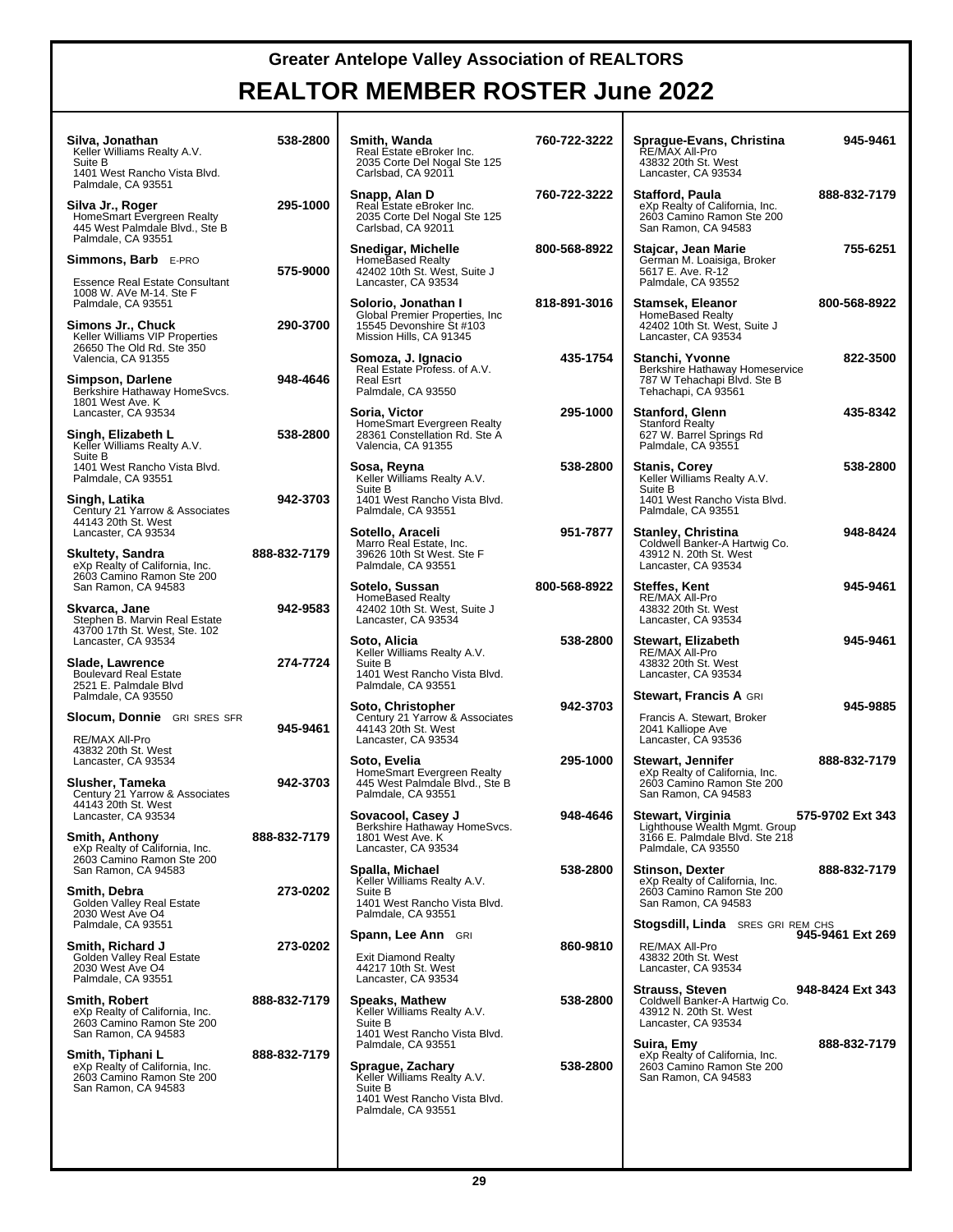| Sumbry, Anthony<br>Keller Williams Realty A.V.<br>Suite B<br>1401 West Rancho Vista Blvd.                      | 538-2800          | Tapp, Kenneth<br>RE/MAX All-Pro<br>43832 20th St. West<br>Lancaster, CA 93534                                             | 945-9461         | Theodory, Ilham<br>Preferred Real Estate and Inve<br>651 W. Lancaster Blvd<br>Lancaster, CA 93534         | 949-2477             |
|----------------------------------------------------------------------------------------------------------------|-------------------|---------------------------------------------------------------------------------------------------------------------------|------------------|-----------------------------------------------------------------------------------------------------------|----------------------|
| Palmdale, CA 93551<br>Sumner, Lisa M<br>Keller Williams Realty A.V.<br>Suite B                                 | 538-2800          | Tarazi II, Farris E<br>eXp Realty of California, Inc.<br>2603 Camino Ramon Ste 200<br>San Ramon, CA 94583                 | 888-832-7179     | Thierman, Reana M<br>Roberson Realty Inc.<br>P.O.Box 616<br>Pearblossom, CA 93553                         | 944-4146             |
| 1401 West Rancho Vista Blvd.<br>Palmdale, CA 93551<br>Suttles, Diana<br>Jason Mitchell Real Estate             | 480-725-0117      | <b>Taylor, Chenniel M</b><br><b>Redfin Corporation</b><br>4900 Airport Plaza Ste 200<br>Long Beach, CA 90815              | 562-206-2761     | Thompson, Craig<br>Coldwell Banker-A Hartwig Co.<br>43912 N. 20th St. West<br>Lancaster, CA 93534         | 948-8424             |
| 444 Hermosa Ave #101<br>Hermosa Beach, CA 90254                                                                |                   | Taylor, Etheline GRI                                                                                                      | 538-1927         | Tinson, Larry L<br>Keller Williams Realty A.V.                                                            | 538-2800             |
| Swanson, John<br><b>Superior Real Estate</b><br>2848 Ashqlen<br>Lancaster, CA 93534                            | 992-2900          | Etheline Taylor Realty & Assoc<br>3143 Coyote Road<br>Palmdale, CA 93550                                                  |                  | Suite B<br>1401 West Rancho Vista Blvd.<br>Palmdale, CA 93551                                             |                      |
| Sweet, John M                                                                                                  | 800-568-8922      | <b>Taylor, Mary L SFR</b>                                                                                                 | 948-8424         | <b>Tocco, Frank</b> GRI                                                                                   | 965-2087             |
| <b>HomeBased Realty</b><br>42402 10th St. West, Suite J<br>Lancaster, CA 93534                                 |                   | Coldwell Banker-A Hartwig Co.<br>43912 N. 20th St. West<br>Lancaster, CA 93534                                            |                  | <b>F&amp;L Propety Management &amp; Sales</b><br>41856 30th St West<br>Palmdale, CA 93551                 |                      |
| Sweet, Michelle L<br>Uffda Enterprises, Inc.<br>PO BOX 686<br>Kernville, CA 93238                              | 760-376-2000      | <b>Teav GRI, Hunseu</b> GRI SRES SFR BPOR<br>Cobblestone Realty Inc.<br>445 W. Palmdale Blvd Ste. H<br>Palmdale, CA 93551 | 947-0444 Ext 619 | Toepfer, Michelle<br><b>Walker Martin Properties</b><br>4734 West Ave L4<br>Lancaster, CA 93536           | 510-9085             |
| Sweikow, Donna M<br>Keller Williams Realty A.V.<br>Suite B<br>1401 West Rancho Vista Blvd.                     | 538-2800 Ext 6295 | Tecillo, Ruan<br>Keller Williams Realty A.V.<br>Suite B                                                                   | 538-2800         | Toledo, Laura<br>Ethos International Real Estat<br>190 Sierra Court Unit A316<br>Palmdale, CA 93550       | 949-572-7743         |
| Palmdale, CA 93551<br>Swirczynski, Kirk<br>Century 21 Doug Anderson<br>1727 W. Avenue K<br>Lancaster, CA 93534 | 945-4521          | 1401 West Rancho Vista Blvd.<br>Palmdale, CA 93551<br>Tejada, Herbert A<br>Herbert A. Tejada<br>4311 E. Ave. R13          | 818-802-5434     | Toneman, Seffi<br><b>CBC/Valley Realty</b><br>42402 10th St. West, Ste. E<br>Lancaster, CA 93534          | 948-2644 Ext 10      |
| <b>Sylvies, Marianna</b> SRES                                                                                  |                   | Palmdale, CA 93552                                                                                                        |                  | Toney, Sheena A<br>Keller Williams Realty A.V.                                                            | 538-2800             |
| Keller Williams Realty A.V.<br>Suite B<br>1401 West Rancho Vista Blvd.                                         | 538-2800 Ext 125  | Tellez, Amor E<br>Real Estate Profess. of A.V.<br>Real Esrt<br>Palmdale, CA 93550                                         | 435-1754         | Suite B<br>1401 West Rancho Vista Blvd.<br>Palmdale, CA 93551                                             |                      |
| Palmdale, CA 93551                                                                                             |                   | <b>Terracciano, Cheyanne</b> GRI                                                                                          |                  | <b>Topel, Kerry</b> GRI                                                                                   | 579-6927             |
| Tablas, Carlos A<br>BuyMeHome.com, Inc.<br>Kamal Al-Khatib.<br>38007 6th St. East                              | 575-1600          | RE/MAX All-Pro<br>43832 20th St. West<br>Lancaster, CA 93534                                                              | 945-9461 Ext 221 | Topel Realty, Inc.<br>3344 W. Ave. L<br>Lancaster, CA 93536                                               |                      |
| Palmdale, CA 93550<br>Taghizadeh, Roudabeh<br>Keller Williams Realty A.V.<br>Suite B                           | 538-2800          | Terracciano, Fabian L GRI CRS<br>RE/MAX All-Pro<br>43832 20th St. West                                                    | 945-9461 Ext 216 | Torres Zverina, Lilyana<br>Coldwell Banker-A Hartwig Co.<br>43912 N. 20th St. West<br>Lancaster, CA 93534 | 948-8424             |
| 1401 West Rancho Vista Blvd.<br>Palmdale, CA 93551                                                             |                   | Lancaster, CA 93534<br>Terracciano, Kenneth K GRI CRS                                                                     |                  | Torres, Arcelia<br>Coldwell Banker-A Hartwig Co.<br>43912 N. 20th St. West                                | 948-8424             |
| Talbot JR, Robert<br>Keller Williams Realty A.V.<br>Suite B<br>1401 West Rancho Vista Blvd.                    | 538-2800 Ext 207  | RE/MAX All-Pro<br>43832 20th St. West<br>Lancaster, CA 93534                                                              | 945-9461 Ext 220 | Lancaster, CA 93534<br><b>Torres, Margarita</b><br>The Real Estate Co of LA                               | 400-2914             |
| Palmdale, CA 93551<br>Talian, Yessica<br>The Real Estate Co of LA<br>42119 50th St West                        | 400-2914          | Terrell, Douglas L<br>Berkshire Hathaway HomeSvcs.<br>1801 West Ave. K<br>Lancaster, CA 93534                             | 948-4646         | 42119 50th St West<br>Quartz Hill, CA 93536<br>Torres, Mari                                               | 888-832-7179         |
| Quartz Hill, CA 93536                                                                                          |                   | <b>Terry, Kathy</b> GRI                                                                                                   |                  | eXp Realty of California, Inc.<br>2603 Camino Ramon Ste 200<br>San Ramon, CA 94583                        |                      |
| <b>Tan, Sam</b> GRIREM E-PRO                                                                                   | 992-4407          | Centennial Realty                                                                                                         | 607-6166         | Toso, Cathy                                                                                               | 888-832-7179 Ext 285 |
| Omni Realty and Investment<br>3324 West Ave J10<br>Quartz Hill, CA 93536                                       |                   | 28001 Smyth Dr #1205<br>Valencia, CA 91355                                                                                |                  | eXp Realty of California, Inc.<br>2603 Camino Ramon Ste 200<br>San Ramon, CA 94583                        |                      |
| Tapia, Ray<br>Essence Real Estate Consultant<br>1008 W. AVe M-14. Ste F<br>Palmdale, CA 93551                  | 575-9000          | Testa, Jennifer<br>JohnHart Real Estate<br>3115-B Rancho Vista Blvd.<br>Palmdale, CA 93551                                | 818-246-1099     | Townsend, Ashley<br><b>Exit Diamond Realty</b><br>44217 10th St. West<br>Lancaster, CA 93534              | 860-9810             |
| Tapia, Sara A<br>Keller Williams Realty A.V.<br>Suite B<br>1401 West Rancho Vista Blvd.<br>Palmdale, CA 93551  | 538-2800 Ext 6003 | Thelisma, Starkesha<br><b>Roher Realty</b><br>767 West Lancaster Blvd 2nd Fl<br>Lancaster, CA 93534                       | 951-0110         | Tran Ly, Danny<br><b>Flat Rate Realty</b><br>42035 12th St West, Suite 102<br>Lancaster, CA 93535         | 471-9210             |
|                                                                                                                |                   |                                                                                                                           |                  |                                                                                                           |                      |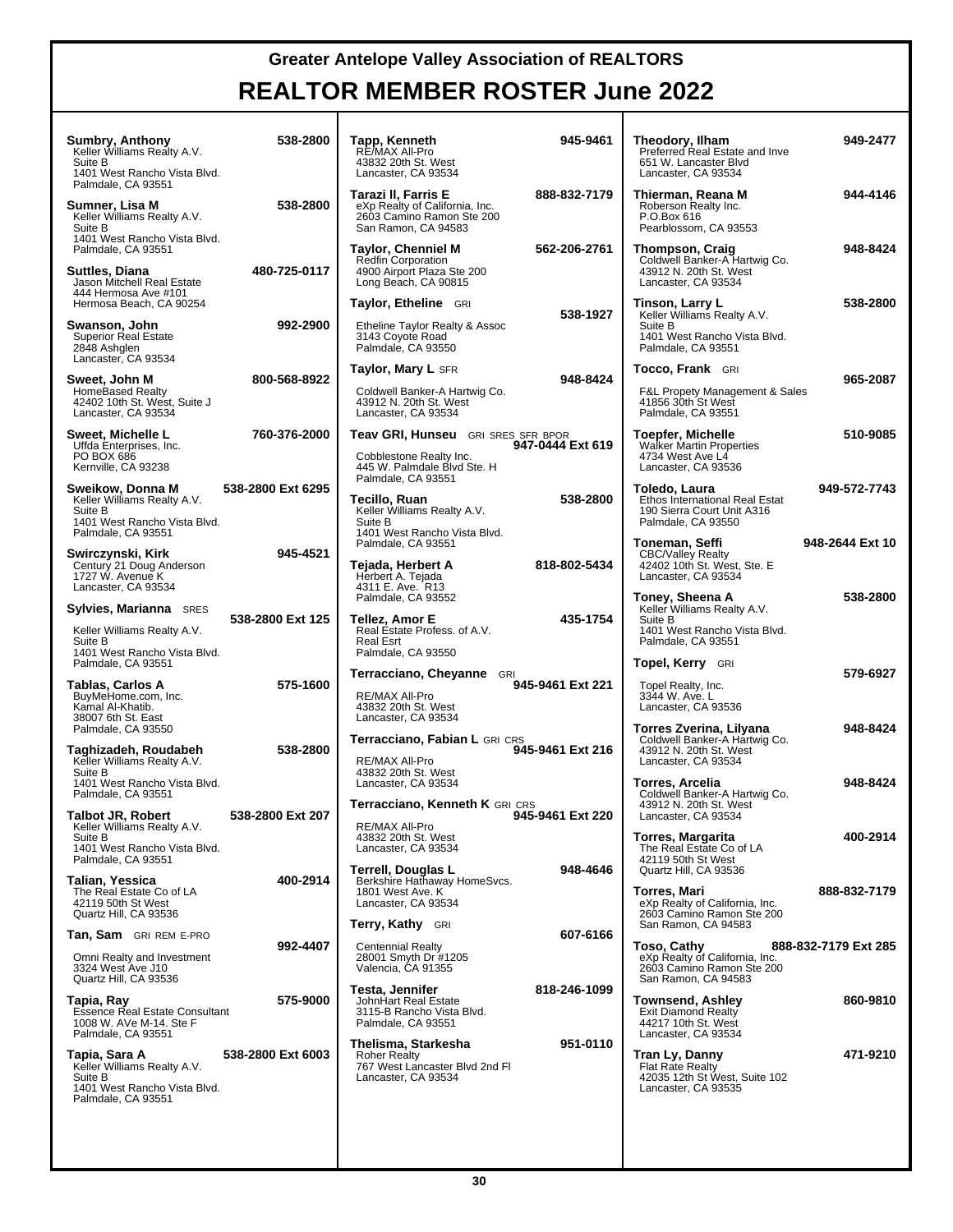| Trancoso, Adriana<br>eXp Realty of California Inc<br>190 Sierra Ct. Ste B209<br>Palmdale, CA 93550                               | 000-000-0000         | Urban, Sam<br>eXp Realty of California, Inc.<br>2603 Camino Ramon Ste 200<br>San Ramon, CA 94583                                 | 888-832-7179     | Vargas, Linda<br>Century 21 Doug Anderson<br>1727 W. Avenue K<br>Lancaster, CA 93534                                                                                                          | 945-4521             |
|----------------------------------------------------------------------------------------------------------------------------------|----------------------|----------------------------------------------------------------------------------------------------------------------------------|------------------|-----------------------------------------------------------------------------------------------------------------------------------------------------------------------------------------------|----------------------|
| Trang, Hue<br>John Hart Real Estate<br>3115-B Rancho Vista Blvd.<br>Palmdale, CA 93551                                           | 818-246-1099         | Urbina, Danny O<br>D & S Realty<br>957 East Avenue Q-9<br>Palmdale, CA 93550                                                     | 274-9480         | Vargas, Rosa<br>Century 21 Yarrow & Associates<br>44143 20th St. West<br>Lancaster, CA 93534                                                                                                  | 942-3703 Ext 381     |
| Trejo, Eric<br>Coldwell Banker Best RealtyC.C<br>8016 California City Blvd<br>California City, CA 93505                          | 760-373-8636         | Uribe Gonzales, Giovana Y<br>JohnHart Real Estate<br>3115-B Rancho Vista Blvd.<br>Palmdale, CA 93551                             | 818-246-1099     | Vasconcelos, Luz Mari 714-619-0874 Ext 209<br>Realty Masters & Assoc, Inc.<br>15316 Central Ave<br>Chino, CA 91710                                                                            |                      |
| Trejo, Felipe<br>San Fernando Realty Mission RE<br>458 N. Maclay Ave.<br>Sylmar, CA 91342                                        | 818-365-5671         | Uribe, Nancy C<br>Precept Real Estate Services<br>445 W. Palmdale Blvd. Ste. E<br>Palmdale, CA 93551                             | 209-1410         | Vasquez, Pamela J GRI<br>So Cal REALTORS <sup>®</sup> Platinum<br>PO BOX 2737                                                                                                                 | 855-877-6225         |
| Trejo, Willie<br><b>Boulevard Real Estate</b><br>2521 E. Palmdale Blvd<br>Palmdale, CA 93550                                     | 274-7724             | Valdez Madera, Anthony<br>Real Estate eBroker Inc.<br>2035 Corte Del Nogal Ste 125<br>Carlsbad, CA 92011                         | 760-722-3222     | California City, CA 93505<br>Vasquez, Ralph A<br>So Cal REALTORS <sup>®</sup> Platinum<br>PO BOX 2737                                                                                         | 855-877-6225         |
| Tropp, lan J<br>Century 21 Doug Anderson<br>1727 W. Avenue K<br>Lancaster, CA 93534                                              | 945-4521             | Valenzuela Naranjo, Saray<br>Real Estate Profess. of A.V.<br><b>Real Esrt</b><br>Palmdale, CA 93550                              | 435-1754         | California City, CA 93505<br>Vejar, Elizabeth<br>eXp Realty of California, Inc.<br>2603 Camino Ramon Ste 200                                                                                  | 888-832-7179         |
| <b>Troth, Mark</b> CRS CRB<br>Berkshire Hathaway HomeSvcs.<br>1801 West Ave. K<br>Lancaster, CA 93534                            | 948-4646             | Valenzuela, Cristian<br>Keller Williams Realty A.V.<br>Suite B<br>1401 West Rancho Vista Blvd.<br>Palmdale, CA 93551             | 538-2800         | San Ramon, CA 94583<br>Vejtasa, Kathy<br>Coldwell Banker Best RealtyC.C<br>8016 California City Blvd<br>California City, CA 93505                                                             | 760-373-8636         |
| Trujillo, Damaris A<br><b>Precept Real Estate Services</b><br>445 W. Palmdale Blvd. Ste. E<br>Palmdale, CA 93551                 | 209-1410             | Valenzuela, Jennifer M<br>Coldwell Banker-A Hartwig Co.<br>43912 N. 20th St. West<br>Lancaster, CA 93534                         | 948-8424         | Vela, Paublina<br>Keller Williams Realty A.V.<br>Suite B<br>1401 West Rancho Vista Blvd.                                                                                                      | 538-2800             |
| Trujillo, Eudeli M<br>Keller Williams Realty A.V.<br>Suite B<br>1401 West Rancho Vista Blvd.<br>Palmdale, CA 93551               | 538-2800             | Valladares, Hugo<br>Corcoran Global Living<br>38700 5th St West<br>Palmdale, CA 93551                                            | 977-9474         | Palmdale, CA 93551<br>Velasco, Gloria<br>Marro Real Estate, Inc.<br>39626 10th St West. Ste F                                                                                                 | 951-7877             |
|                                                                                                                                  |                      |                                                                                                                                  |                  |                                                                                                                                                                                               |                      |
| Trussell, Ann GRI E-PRO SFR<br><b>HomeBased Realty</b><br>42402 10th St. West, Suite J                                           | 800-568-8922 Ext 248 | Valladares, Melissa<br>Keller Williams Realty A.V.<br>Suite B<br>1401 West Rancho Vista Blvd.<br>Palmdale, CA 93551              | 538-2800         | Palmdale, CA 93551<br>Velasco, Sueheile<br>Keller Williams Realty A.V.<br>Suite B<br>1401 West Rancho Vista Blvd.                                                                             | 538-2800 Ext 611     |
| Lancaster, CA 93534<br>Tunson, Denise<br><b>Redfin Corporation</b><br>4900 Airport Plaza Ste 200                                 | 562-206-2761         | Valle, Veronica<br>eXp Realty of California, Inc.<br>2603 Camino Ramon Ste 200<br>San Ramon, CA 94583                            | 888-832-7179     | Palmdale, CA 93551<br>Velasquez Mendez, Rosa C<br>Keller Williams Realty A.V.<br>Suite B<br>1401 West Rancho Vista Blvd.                                                                      | 538-2800             |
| Long Beach, CA 90815<br>Turner, Laura<br>L.A. Turner & Assoc.<br>44747 27th St. East<br>Lancaster, CA 93535                      | 946-8736             | Vallejo, Victor<br>eXp Realty of California, Inc.<br>2603 Camino Ramon Ste 200<br>San Ramon, CA 94583                            | 888-832-7179     | Palmdale, CA 93551<br>Velasquez, Gonzalo E<br>Avanti Capital                                                                                                                                  | 947-3875             |
| Twohig, Dana<br><b>Big West Corp</b><br>8124 Great Circle Drive<br>California City, CA 93505                                     | 951-545-7294         | Van Wormer, Brandon<br>eXp Realty of California, Inc.<br>2603 Camino Ramon Ste 200<br>San Ramon, CA 94583                        | 888-832-7179     | 38258 15th St. East<br>Palmdale, CA 93550<br>Velasquez, Juan J<br>HomeBased Realty<br>42402 10th St. West, Suite J                                                                            | 800-568-8922         |
| Twyford, Ian<br>Real Estate eBroker Inc.<br>2035 Corte Del Nogal Ste 125                                                         | 760-722-3222         | Vandenberg, Shari<br>Berkshire Hathaway HomeSvcs.<br>1801 West Ave. K<br>Lancaster, CA 93534                                     | 948-4646 Ext 312 | Lancaster. CA 93534<br>Velez, Diana P<br>Keller Williams Realty A.V.<br>Suite B                                                                                                               | 538-2800             |
| Carlsbad, CA 92011<br><b>Ulwelling, Jim P</b><br>Century 21 Yarrow & Associates<br>44143 20th St. West                           | 942-3703             | Vanegas, Alfredo<br>Keller Williams Realty A.V.<br>Suite B<br>1401 West Rancho Vista Blvd.<br>Palmdale, CA 93551                 | 538-2800         | 1401 West Rancho Vista Blvd.<br>Palmdale, CA 93551<br>Velu, Rajeshni                                                                                                                          | 538-2800             |
| Lancaster, CA 93534<br>Unger, Jo Ann M<br><b>RE/MAX Clearview</b><br>8100California City Blvd.                                   | 760-373-8282 Ext 109 | <b>VanMeter, Kalie</b> GRI<br>Kalie VanMeter, Broker                                                                             | 878-5865         | Keller Williams Realty A.V.<br>Suite B<br>1401 West Rancho Vista Blvd.<br>Palmdale, CA 93551                                                                                                  |                      |
| California City, CA 93505<br>Unnerstall, Emily C<br>Kuhnhofer Properties Inc.<br>1113 West Ave M-4 Suite A<br>Palmdale, CA 93551 | 816-8818             | PO Box 1411<br>Littlerock, CA 93543<br>Vargas, Hernan<br>Century 21 Amigo<br>950 E. Palmdale Blvd., Ste. B<br>Palmdale, CA 93550 | 575-9500 Ext 205 | Venegas, Rod<br>Antelope Valley Real Estate Co<br>831 1/2 East Avenue Q-9<br>Palmdale, CA 93550<br>Ventura, Debbie<br>Century 21 Amigo<br>950 E. Palmdale Blvd., Ste. B<br>Palmdale, CA 93550 | 951-6555<br>575-9500 |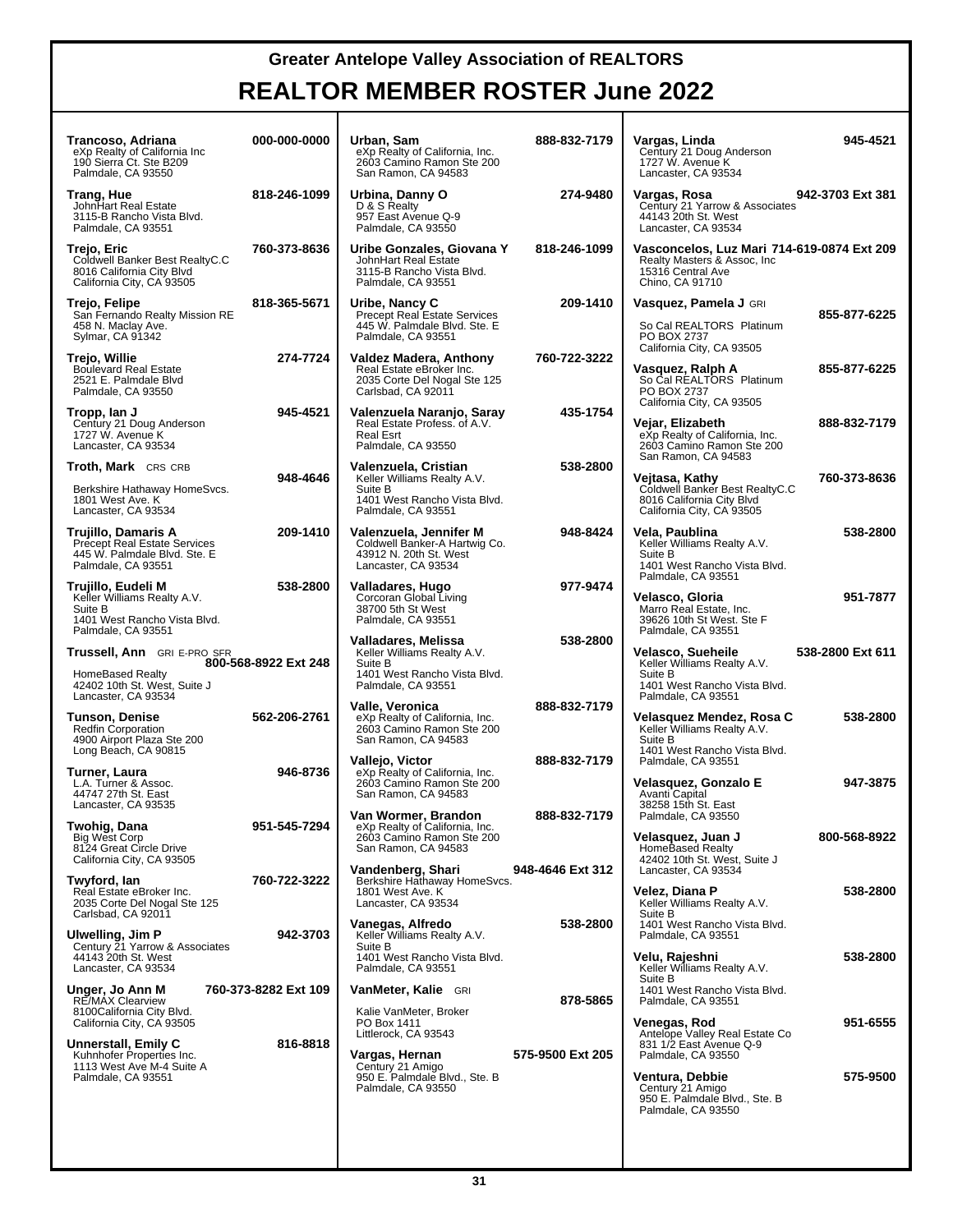| Verdi, Susanne<br>Berkshire Hathaway HomeSvcs.<br>1801 West Ave. K<br>Lancaster, CA 93534                           | 948-4646 Ext 354 | Wane, Valerie J<br>Antelope Valley Real Estate<br>16410 Placerita Canyon Rd<br>Santa Clarita, CA 91321          | 609-6212             | Wehunt, Charles GRI<br><b>First Look Realty</b><br>36546 El Camino Dr.                                                             | 478-1189     |
|---------------------------------------------------------------------------------------------------------------------|------------------|-----------------------------------------------------------------------------------------------------------------|----------------------|------------------------------------------------------------------------------------------------------------------------------------|--------------|
| Vheru, Blandina<br>Blandina Vheru, Broker<br>5036 East Avenue K-4<br>Lancaster, CA 93535                            | 965-8759         | Wang, Sabrina<br><b>HomeBased Realty</b><br>42402 10th St. West, Suite J<br>Lancaster, CA 93534                 | 800-568-8922 Ext 252 | Palmdale, CA 93551<br>Weil Jr, William<br>Coldwell Banker Best RealtyC.C<br>8016 California City Blvd<br>California City, CA 93505 | 760-373-8636 |
| Vickers, Leslie Ann<br>Jason Mitchell Real Estate<br>444 Hermosa Ave #101<br>Hermosa Beach, CA 90254                | 480-725-0117     | Ward, John M<br><b>Exit Diamond Realty</b><br>44217 10th St. West<br>Lancaster, CA 93534                        | 860-9810             | Weingarten, Heather A<br>Keller Williams Realty A.V.<br>Suite B<br>1401 West Rancho Vista Blvd.                                    | 538-2800     |
| Vigil, Joshua R<br>The Hier Advantage<br>Unit A/D 168<br>1008 West Ave M-14<br>Palmdale, CA 93551                   | 400-0705         | Ward, Maggie<br>Maggie Ward Realty<br>1008 W. Ave M14 #F3<br>Palmdale, CA 93551                                 | 209-1776             | Palmdale, CA 93551<br>Weiske, Christina<br>Kuhnhofer Properties Inc.<br>1113 West Ave M-4 Suite A                                  | 816-8818     |
| Villa, Gabriela<br>Realty One Group Empire<br>12765 Main St #640<br>Hesperia, CA 92345                              | 760-407-6444     | Ware Patton, Jennifer<br>jpBroker.com<br><b>JIM PATTON</b><br>P.O.Box 3453<br>Quartz Hill, CA 93586             | 943-8090             | Palmdale, CA 93551<br>Wells, Felicia A<br>Keller Williams Realty A.V.<br>Suite B                                                   | 538-2800     |
| Villar, Natividad A<br>Keller Williams Realty A.V.<br>Suite B<br>1401 West Rancho Vista Blvd.<br>Palmdale, CA 93551 | 538-2800         | Ware, Delaree J<br>MWR & Associates<br>43759 15th St West #247<br>Lancaster, CA 93534                           | 538-1688             | 1401 West Rancho Vista Blvd.<br>Palmdale, CA 93551<br>Wells, Lynda<br>Century 21 Doug Anderson<br>1727 W. Avenue K                 | 945-4521     |
| Villatoro, Julio<br>Corcoran Global Living<br>38700 5th St West<br>Palmdale, CA 93551                               | 977-9474         | Ware, Thomas L<br>Keller Williams Realty A.V.<br>Suite B<br>1401 West Rancho Vista Blvd.<br>Palmdale, CA 93551  | 538-2800             | Lancaster, CA 93534<br>Wertella, Frederick<br>Keller Williams Realty A.V.<br>Suite B                                               | 538-2800     |
| Villatoro, Sergio<br>Keller Williams Realty A.V.<br>Suite B<br>1401 West Rancho Vista Blvd.                         | 538-2800         | Warren. Richard<br>Rick Warren California R.E.<br>8612 Jimson Ave<br>California City, CA 93505                  | 760-284-2619         | 1401 West Rancho Vista Blvd.<br>Palmdale, CA 93551<br>Weser, Intef<br>Keller Williams Realty A.V.                                  | 538-2800     |
| Palmdale, CA 93551<br>Villatoro, Yesenia E<br>Axis Real Estate, Inc.<br>530 Commerce Ave. Ste A                     | 526-6600         | Wasson, Larissa<br>HomeSmart Evergreen Realty<br>445 West Palmdale Blvd., Ste B<br>Palmdale, CA 93551           | 295-1000             | Suite B<br>1401 West Rancho Vista Blvd.<br>Palmdale, CA 93551<br>Wesley, Robin                                                     | 422-6989     |
| Palmdale, CA 93551<br>Vose, James D<br>Vose Properties, Inc.<br>James D. Vose                                       | 435-6536         | Watkins, Crystal<br>The Royal Report Homes Califor<br>37218 Queen Anne Pl<br>Palmdale, CA 93551                 | 323-873-3301         | Robin's Realty<br>37332 Hampshire St.<br>Palmdale, CA 93550<br>Whelchel, Joseph R                                                  | 965-1313     |
| P.O. Box 8743<br>Lancaster, CA 93539<br>Waasdorp, Irma<br>Keller Williams Realty A.V.<br>Suite B                    | 538-2800         | Watson, Michael<br>Keller Williams Realty A.V.<br>Suite B<br>1401 West Rancho Vista Blvd.<br>Palmdale, CA 93551 | 538-2800             | David Neilson, Broker<br>225 Telega Place<br>Palmdale, CA 93550<br>White, Cheryl<br><b>HomeBased Realty</b>                        | 800-568-8922 |
| 1401 West Rancho Vista Blvd.<br>Palmdale, CA 93551<br>Wadud, Musa<br>West Coast Realty                              | 760-373-9200     | Watters, Brian<br><b>Realty Executives Platinum</b><br>5022 W. Ave N. Ste 102A<br>Palmdale, CA 93551            | 272-2727             | 42402 10th St. West, Suite J<br>Lancaster, CA 93534<br>White, Jeff<br>Keller Williams Realty A.V.                                  | 538-2800     |
| 8736 California City Blvd<br>California City, CA 93505-5237<br>Walks, Benjamin<br>Keller Williams Realty A.V.       | 538-2800         | Watts, Teri M<br>HomeBased Realty<br>42402 10th St. West, Suite J<br>Lancaster, CA 93534                        | 800-568-8922         | Suite B<br>1401 West Rancho Vista Blvd.<br>Palmdale, CA 93551<br>White, Kirt A                                                     | 948-8424     |
| Suite B<br>1401 West Rancho Vista Blvd.<br>Palmdale, CA 93551<br>Wallace, Kristina                                  | 948-8424         | Watts-Miller, Anna G<br>Century 21 Yarrow & Associates<br>44143 20th St. West<br>Lancaster, CA 93534            | 942-3703             | Coldwell Banker-A Hartwig Co.<br>43912 N. 20th St. West<br>Lancaster, CA 93534<br>White, Sylvia K                                  | 317-6553     |
| Coldwell Banker-A Hartwig Co.<br>43912 N. 20th St. West<br>Lancaster, CA 93534<br>Wallace, Michael E                | 400-1181         | Wauls, Riginal<br>Berkshire Hathaway HomeSvcs.<br>1801 West Ave. K<br>Lancaster. CA 93534                       | 948-4646             | Broadenax R.E.Properties, Inc.<br>1012 E Ave J #317<br>Lancaster, CA 93535<br><b>Whitman, Robert</b>                               | 272-2727     |
| Wallace & Associates Realty<br>41550 Ventana Dr<br>Palmdale, CA 93551<br>Walsh, Glenda                              | 945-4521 Ext 205 | Weaver, Denise<br>Keller Williams Realty A.V.<br>Suite B<br>1401 West Rancho Vista Blvd.                        | 538-2800             | <b>Realty Executives Platinum</b><br>5022 W. Ave N. Ste 102A<br>Palmdale, CA 93551<br>Wibowo, Jill A                               | 538-2800     |
| Century 21 Doug Anderson<br>1727 W. Avenue K<br>Lancaster, CA 93534<br><b>Walton CRS, B.J.</b> CRS                  |                  | Palmdale, CA 93551<br>Weems-Hunter, Brenda<br>Sunshine Realty & Assoc. Inc.                                     | 273-6473             | Keller Williams Realty A.V.<br>Suite B<br>1401 West Rancho Vista Blvd.<br>Palmdale, CA 93551                                       |              |
| Antelope Valley Real Estate<br>16410 Placerita Canyon Rd<br>Santa Clarita, CA 91321                                 | 609-6212         | 2025 E. Palmdale Blvd.<br>Palmdale, CA 93550                                                                    |                      | Wiedefeld, Sara<br>HomeBased Realty<br>42402 10th St. West, Suite J<br>Lancaster, CA 93534                                         | 800-568-8922 |